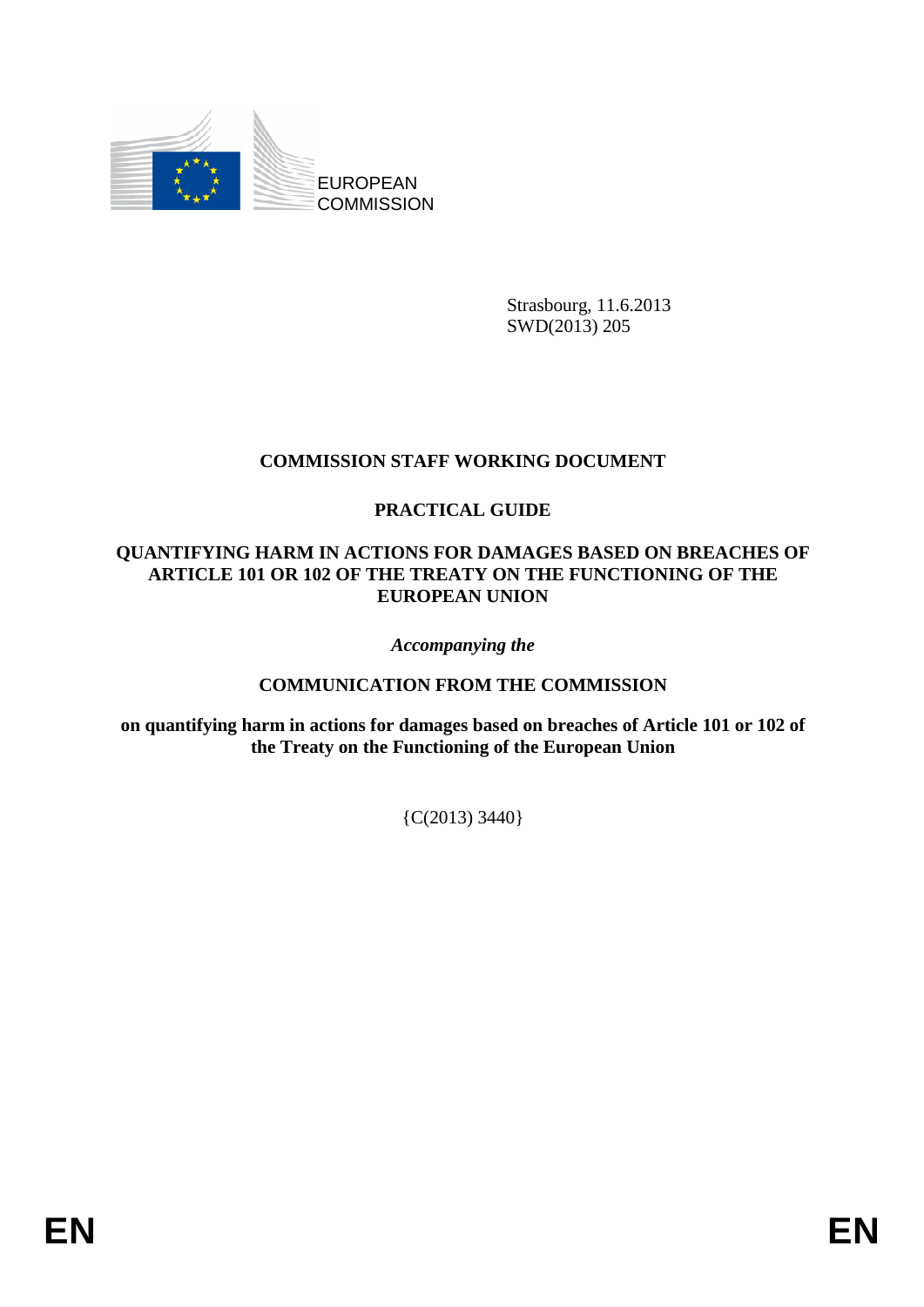# **TABLE OF CONTENTS**

|                 | Part 1 — Context and general approach to quantifying harm in competition cases 8    |  |
|-----------------|-------------------------------------------------------------------------------------|--|
| I.              |                                                                                     |  |
| A.              |                                                                                     |  |
| <b>B.</b>       |                                                                                     |  |
| II.             |                                                                                     |  |
| Ш.              |                                                                                     |  |
|                 |                                                                                     |  |
| I.              |                                                                                     |  |
| II.             |                                                                                     |  |
| A.              |                                                                                     |  |
| (1)             |                                                                                     |  |
| (2)             |                                                                                     |  |
| (3)             |                                                                                     |  |
| (4)             |                                                                                     |  |
| <b>B.</b>       | Implementing the method in practice: techniques for estimating the price or other   |  |
| (1)             | Simple techniques: individual data observations, averages, interpolation and simple |  |
| (2)             |                                                                                     |  |
| a.              |                                                                                     |  |
| $\mathbf b$ .   |                                                                                     |  |
| $\mathbf{C}$ .  |                                                                                     |  |
| (3)             |                                                                                     |  |
| Ш.              | Simulation models, cost-based and finance-based analysis and other methods. 33      |  |
| A.              |                                                                                     |  |
| <b>B.</b>       |                                                                                     |  |
| $\mathcal{C}$ . |                                                                                     |  |
| IV.             |                                                                                     |  |
|                 |                                                                                     |  |
|                 |                                                                                     |  |
| I.<br>II.       |                                                                                     |  |
|                 |                                                                                     |  |
| A.              |                                                                                     |  |
| (1)             |                                                                                     |  |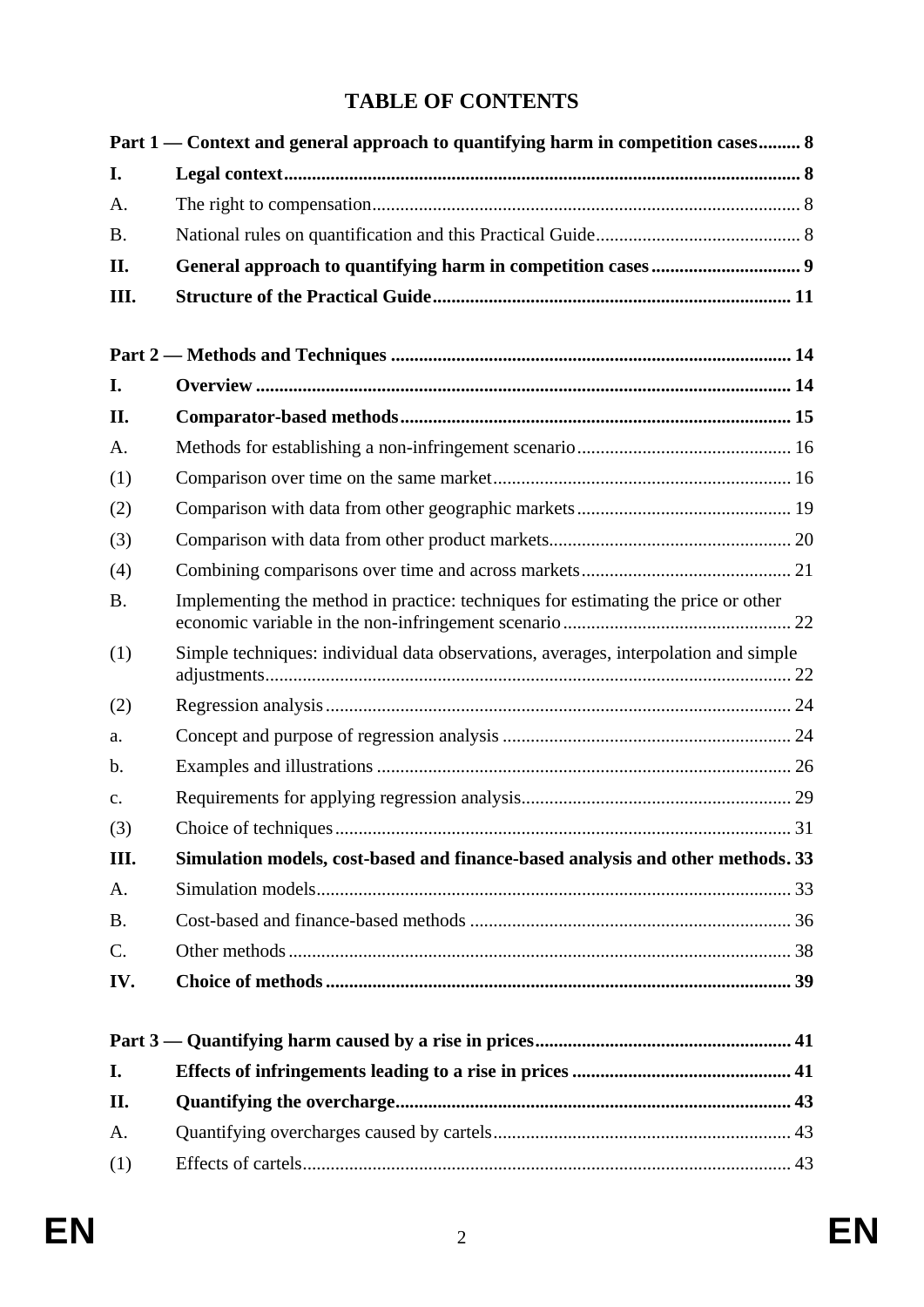| (2)            |                                                                           |  |  |  |
|----------------|---------------------------------------------------------------------------|--|--|--|
| a.             |                                                                           |  |  |  |
| $\mathbf{b}$ . |                                                                           |  |  |  |
| (3)            |                                                                           |  |  |  |
| <b>B.</b>      | Quantifying overcharges caused by other types of infringements leading to |  |  |  |
| Ш.             |                                                                           |  |  |  |
|                |                                                                           |  |  |  |
| I.             |                                                                           |  |  |  |
| II.            |                                                                           |  |  |  |
| A.             |                                                                           |  |  |  |
| <b>B.</b>      |                                                                           |  |  |  |
| $C$ .          |                                                                           |  |  |  |
| (1)            |                                                                           |  |  |  |
| (2)            |                                                                           |  |  |  |
| D.             |                                                                           |  |  |  |
| E.             |                                                                           |  |  |  |
| Ш.             |                                                                           |  |  |  |
| $A_{\cdot}$    |                                                                           |  |  |  |
| <b>B.</b>      |                                                                           |  |  |  |
|                |                                                                           |  |  |  |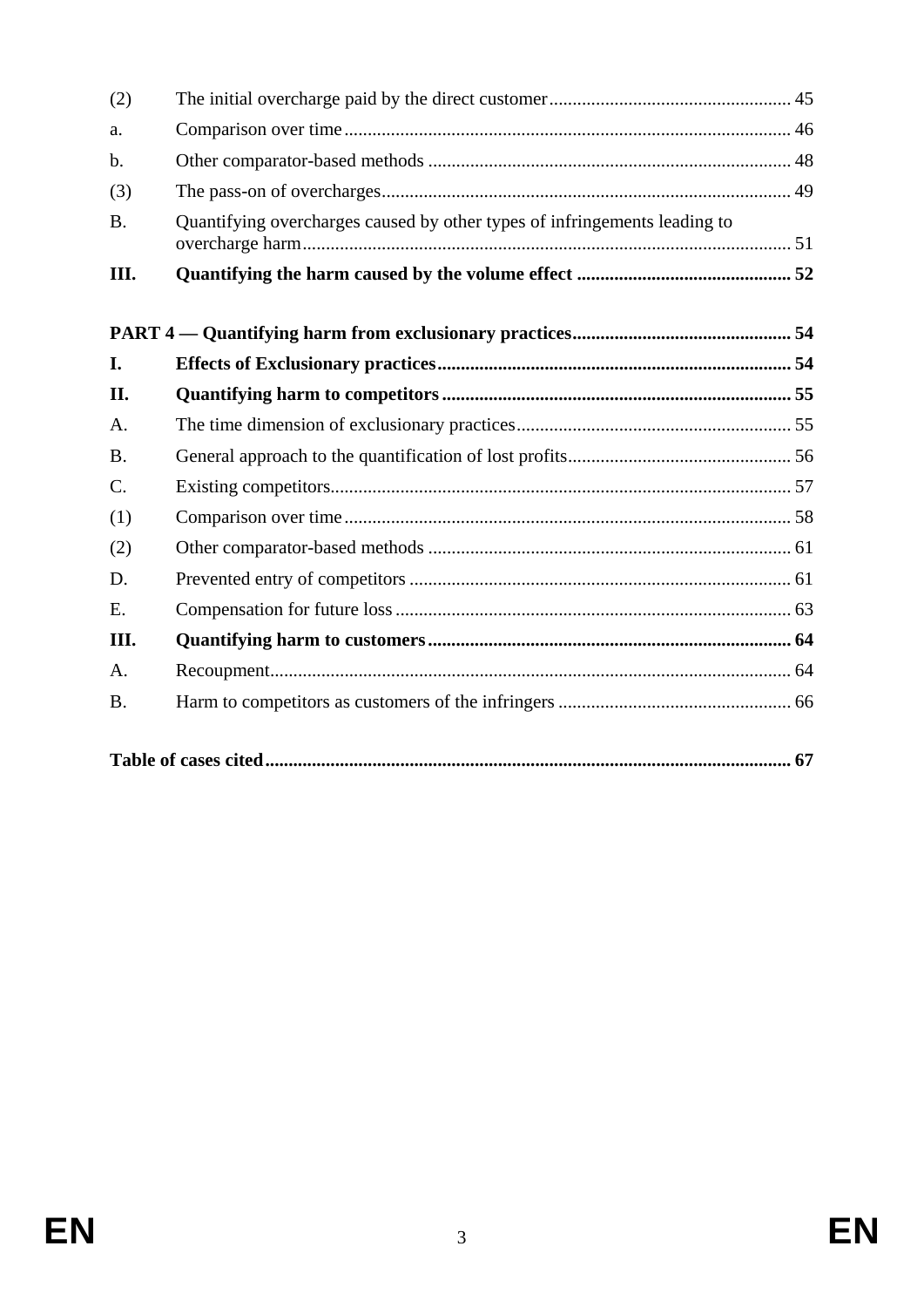#### **COMMISSION STAFF WORKING DOCUMENT**

#### **PRACTICAL GUIDE**

#### **QUANTIFYING HARM IN ACTIONS FOR DAMAGES BASED ON BREACHES OF ARTICLE 101 OR 102 OF THE TREATY ON THE FUNCTIONING OF THE EUROPEAN UNION**

#### *Accompanying the*

#### **COMMUNICATION FROM THE COMMISSION**

#### **on quantifying harm in actions for damages based on breaches of Article 101 or 102 of the Treaty on the Functioning of the European Union**

#### **OVERVIEW OF CONTENTS**

|                   |                                                                                                                                                                                                                                                                                                            | Para.     |
|-------------------|------------------------------------------------------------------------------------------------------------------------------------------------------------------------------------------------------------------------------------------------------------------------------------------------------------|-----------|
| PART <sub>1</sub> | CONTEXT AND GENERAL APPROACH TO QUANTIFYING HARM IN<br><b>COMPETITION CASES</b>                                                                                                                                                                                                                            | $1 - 25$  |
| I.                | <b>LEGAL CONTEXT</b>                                                                                                                                                                                                                                                                                       | $1-10$    |
| A.                | The right to compensation<br>The right to compensation in EU law – principles of effectiveness and equivalence [1].                                                                                                                                                                                        | $1-2$     |
| <b>B.</b>         | <b>National rules on Quantification and this Practical Guide</b><br>Infringement and causation [3]; National and EU context for damages claims [4];<br>Pragmatic approaches in national law [5]; Purpose of the Guidelines [6]; Legal status of<br>the Guidelines [7-9].                                   | $3-10$    |
| II.               | <b>GENERAL APPROACH TO QUANTIFYING HARM IN COMPETITION CASES</b><br>Scope of the term 'compensation for harm suffered' [11,20]; 'Non-infringement scenario'<br>[12]; Evidence accessible to courts [14]; Key steps in quantification [13-15]; Uncertainties<br>inherent in damages quantification [16-17]. | $11 - 20$ |
| Ш.                | <b>STRUCTURE OF THE PRACTICAL GUIDE</b>                                                                                                                                                                                                                                                                    | $21 - 25$ |
|                   |                                                                                                                                                                                                                                                                                                            |           |
| PART <sub>2</sub> | <b>METHODS AND TECHNIQUES</b>                                                                                                                                                                                                                                                                              | 26-125    |
| I.                | <b>OVERVIEW</b><br>Overview of different methods [27]; Comparator-based methods [27]; Other methods [28].                                                                                                                                                                                                  | 26-31     |
| II.               | <b>COMPARATOR-BASED METHODS</b><br>Example of a comparator-based analysis [32]; Advantages of the comparator-based<br>method [37].                                                                                                                                                                         | 32-95     |
| A.                | Methods for establishing a non-infringement scenario                                                                                                                                                                                                                                                       | $38 - 58$ |
| (1)               | Comparison over time on the same market<br>Different reference points for the comparison [39]; Adjustments to data [40]; Choice<br>between different approaches [43]; End-point of infringement [44]; Oligopolistic markets<br>$[45]$ .                                                                    | 38-48     |
| (2)               | Comparison with data from other geographic markets<br>Sufficient similarity between geographic markets [50]; Neighboring markets [53].                                                                                                                                                                     | 49-53     |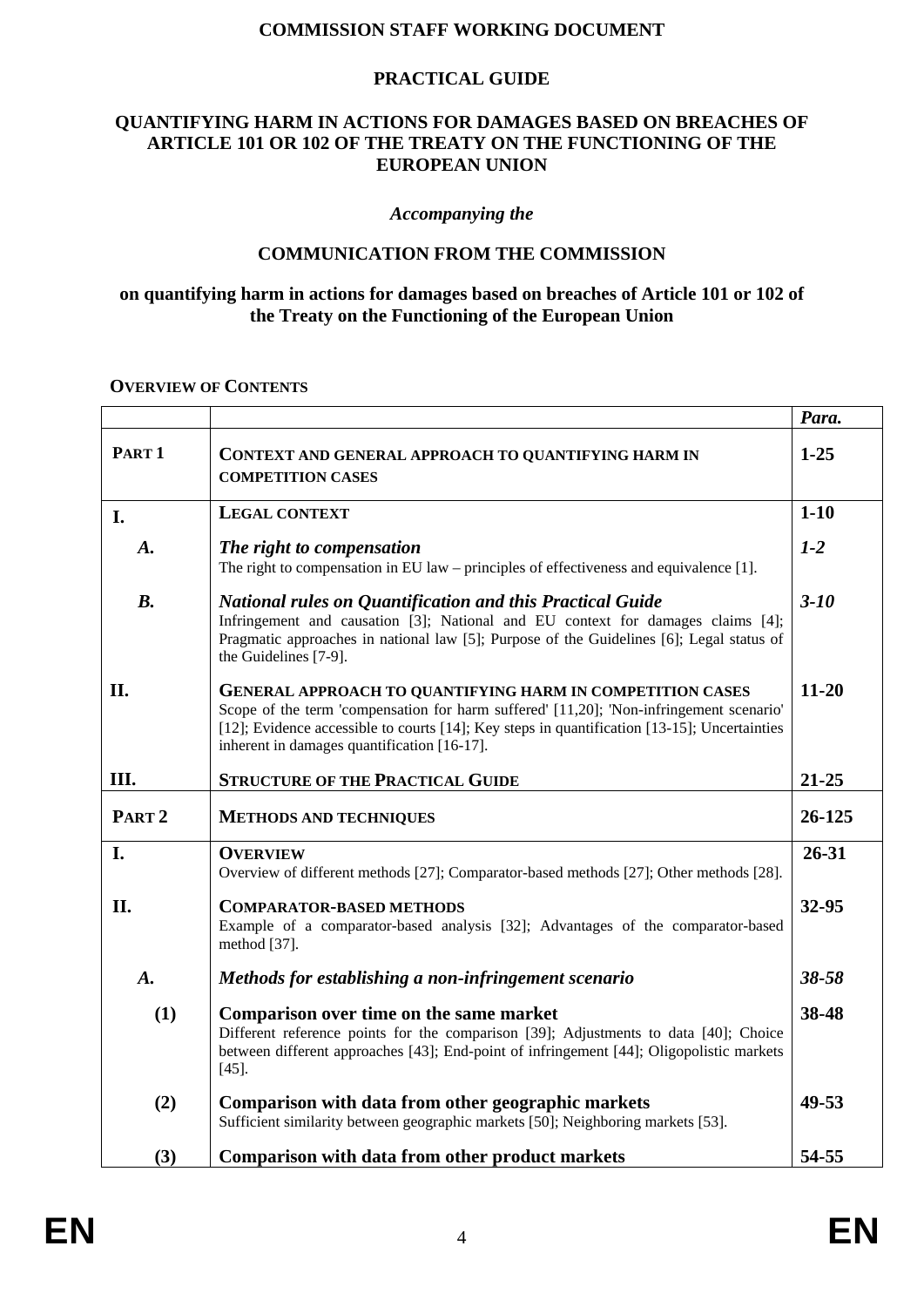| (4)                | Combining comparisons over time and across markets<br>'Difference in difference' method [56]; Strengths and weaknesses [58].                                                                                                                                                            | 56-58     |
|--------------------|-----------------------------------------------------------------------------------------------------------------------------------------------------------------------------------------------------------------------------------------------------------------------------------------|-----------|
| <b>B.</b>          | Implementing the method in practice: techniques for estimating the price<br>or other economic variable in the non-infringement scenario<br>Possibility to use directly available data [60]; Need for adjustment (alternative causes)<br>[61]; Choice between different approaches [62]. | 59-95     |
| (1)                | Simple techniques: individual data observations, averages,<br>interpolation and simple adjustments<br>Available data [64]; Use of averages [66]; Linear Interpolation [67]; Identification of<br>differentiating factors [68].                                                          | 63-68     |
| (2)                | <b>Regression analysis</b>                                                                                                                                                                                                                                                              | 69-90     |
| a.                 | Concept and purpose of regression analysis<br>What is a regression analysis? [69]; Types of regression analysis [71].                                                                                                                                                                   | $69 - 72$ |
| b.                 | Examples and illustrations<br>Basic steps in a regression analysis [73-76]; regression analysis with multiple variables<br>(multivariate analysis) [77]; forecasting approach [80].                                                                                                     | $73 - 80$ |
| $\mathcal{C}.$     | Requirements for applying regression analysis<br>Data observations [81-84]; addressing uncertainties (statistical significance) [87-88];<br>'reduced form analysis' [90].                                                                                                               | $81 - 90$ |
| (3)                | <b>Choice of techniques</b><br>Choice of quantification techniques and proportionality considerations [92-93].                                                                                                                                                                          | 91-95     |
| Ш.                 | SIMULATION MODELS, COST-BASED AND FINANCE-BASED ANALYSIS AND<br><b>OTHER METHODS</b>                                                                                                                                                                                                    | 96-121    |
| A.                 | <b>Simulation models</b><br>Models of oligopolistic markets [98]; Use of simulation models [100]; Example [101-102];<br>Strengths and weaknesses of approach [103-105].                                                                                                                 | 97-105    |
| $\boldsymbol{B}$ . | Cost-based and finance-based methods<br>Basic approach [107]; Determination of the relevant costs [109]; Profit margin [111];<br>Finance-based method [114-118].                                                                                                                        | 106-118   |
| $\mathcal{C}$ .    | <b>Other methods</b>                                                                                                                                                                                                                                                                    | 119-121   |
| IV.                | <b>CHOICE OF METHODS</b>                                                                                                                                                                                                                                                                | 122-125   |
| PART <sub>3</sub>  | <b>QUANTIFYING HARM CAUSED BY A RISE IN PRICES</b>                                                                                                                                                                                                                                      | 126-179   |
| I.                 | <b>EFFECTS OF INFRINGEMENTS LEADING TO A RISE IN PRICES</b><br>Direct and indirect customers [126]; Examples of infringements [127]; Two kinds of harm:<br>'overcharge' and 'volume effect'/'quantity effect' [128].                                                                    | 126-135   |
| II.                | <b>QUANTIFYING THE OVERCHARGE</b>                                                                                                                                                                                                                                                       | 136-174   |
| A.                 | Quantifying overcharges caused by cartels                                                                                                                                                                                                                                               | 137-171   |
| (1)                | <b>Effects of cartels</b><br>Definition of cartel infringements [139]; Empirical insights/economic studies on overall<br>effect of cartels [141-145].                                                                                                                                   | 139-145   |
| (2)                | The initial overcharge paid by the direct customer<br>Introduction of a practical example on harm caused by cartels to direct customers [147].                                                                                                                                          | 146-160   |
| a.                 | Comparison over time<br>Application of comparison over time in the practical example [149]; Suitability of prices<br>post infringement for comparison [153].                                                                                                                            | 149-154   |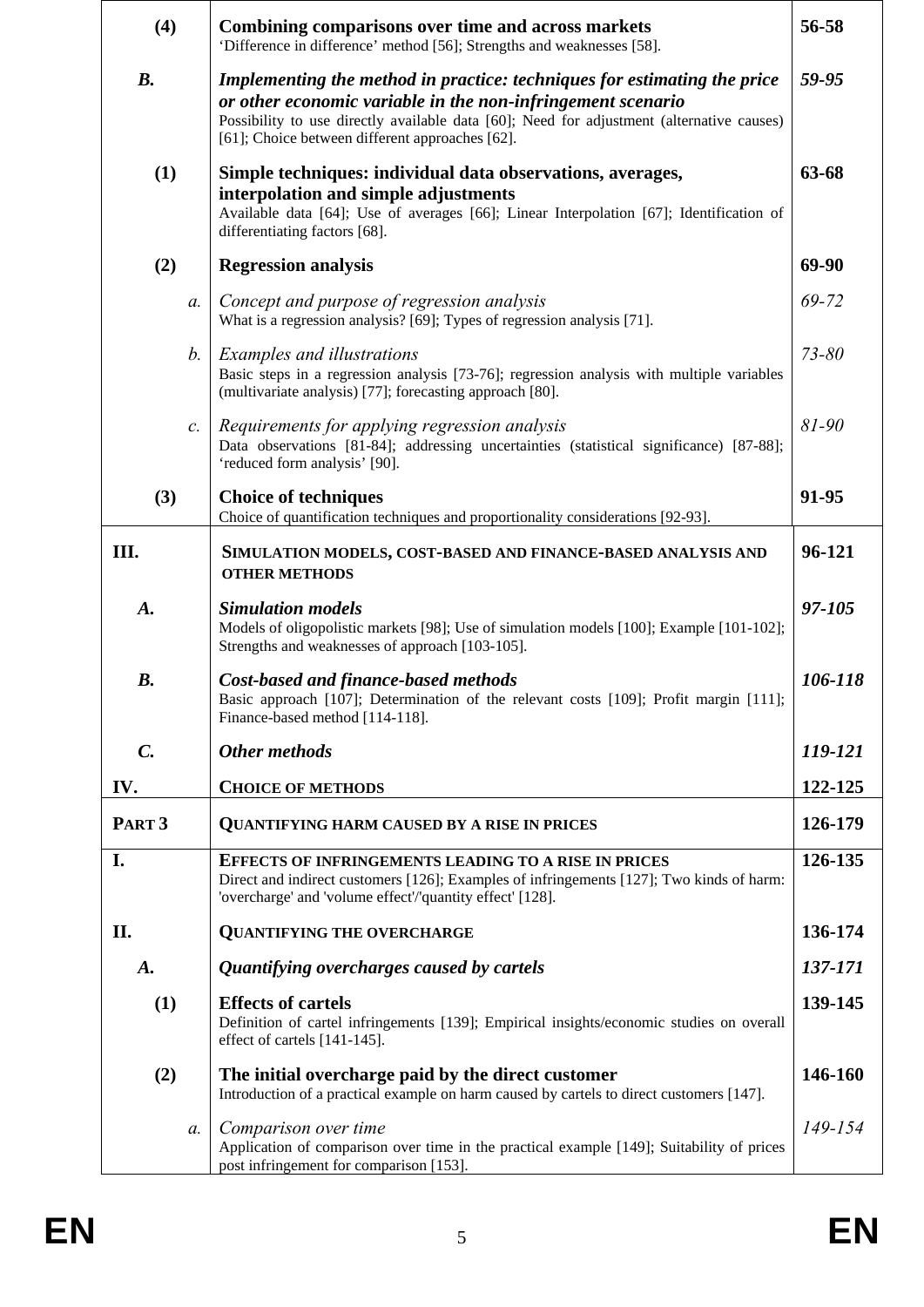| b.                 | Other comparator-based methods<br>Comparison with prices from a different geographical market [155]; prices from a different<br>product market [160].                                                                                                                                                                            | $155 - 160$ |
|--------------------|----------------------------------------------------------------------------------------------------------------------------------------------------------------------------------------------------------------------------------------------------------------------------------------------------------------------------------|-------------|
| (3)                | The pass-on of overcharges<br>Pass-on and the reduction in sales/volume effect [162]; "passing-on defense" and actions<br>by indirect customer against infringer [164]; Approaches for claimants and defendants to<br>substantiate their claims [166]; Market characteristics that may influence the degree of<br>pass-on [167]. | 161-171     |
| <b>B.</b>          | Quantifying overcharges caused by other types of infringements leading<br>to overcharge harm                                                                                                                                                                                                                                     | 172-174     |
| III.               | QUANTIFYING THE HARM CAUSED BY THE VOLUME EFFECT                                                                                                                                                                                                                                                                                 | 175-179     |
| PART <sub>4</sub>  | <b>QUANTIFYING HARM FROM EXCLUSIONARY PRACTICES</b>                                                                                                                                                                                                                                                                              | 180-216     |
| I.                 | <b>EFFECTS OF EXCLUSIONARY PRACTICES</b><br>Excluding competitors form the market: foreclosure [180]; Effects of exclusionary<br>practices [181-182].                                                                                                                                                                            | 180-183     |
| II.                | <b>QUANTIFYING HARM TO COMPETITORS</b>                                                                                                                                                                                                                                                                                           | 184-208     |
| A.                 | The time dimension of exclusionary practices                                                                                                                                                                                                                                                                                     | 185-187     |
| $\boldsymbol{B}$ . | General approach to the quantification of lost profit<br>Building the counterfactual scenario [188]; Calculating lost profits [189-190]; Possibility<br>for bringing claims only for part of the harm suffered [191].                                                                                                            | 188-193     |
| $\mathcal{C}$ .    | <b>Existing competitors</b>                                                                                                                                                                                                                                                                                                      | 194-199     |
| (1)                | <b>Comparison over time</b><br>Practical example [195-196]; Use of market shares [197].                                                                                                                                                                                                                                          | 195-198     |
| (2)                | Other comparator-based methods                                                                                                                                                                                                                                                                                                   | 199         |
| D.                 | Prevented entry of competitor<br>Specific problems [200]; Practical example [202-204].                                                                                                                                                                                                                                           | 200-205     |
| $E$ .              | <b>Compensation for future loss</b>                                                                                                                                                                                                                                                                                              | 206-208     |
| Ш.                 | <b>QUANTIFYING HARM TO CUSTOMERS</b>                                                                                                                                                                                                                                                                                             | 209-216     |
| A.                 | <b>Recoupment</b><br>Example in predatory pricing case [210-212]; Example of foreclosed company [213].                                                                                                                                                                                                                           | 210-214     |
| <b>B.</b>          | Harm to competitors as customers of the infringers                                                                                                                                                                                                                                                                               | 215-216     |

### **TABLE OF ILLUSTRATIVE EXAMPLES**

*The flour cartel [\[32\],](#page-14-1) [\[147\]](#page-44-2)* 

*Refusal to supply an essential input for commercial solvents [\[194\],](#page-57-2) [\[195\],](#page-57-1) [\[196\],](#page-58-0) [\[208\]](#page-62-1)* 

*The medical equipment case [\[203\],](#page-61-2) [\[205\]](#page-62-2)* 

*Recoupment in a predatory pricing case [\[211\],](#page-64-3) [\[214\]](#page-64-2)*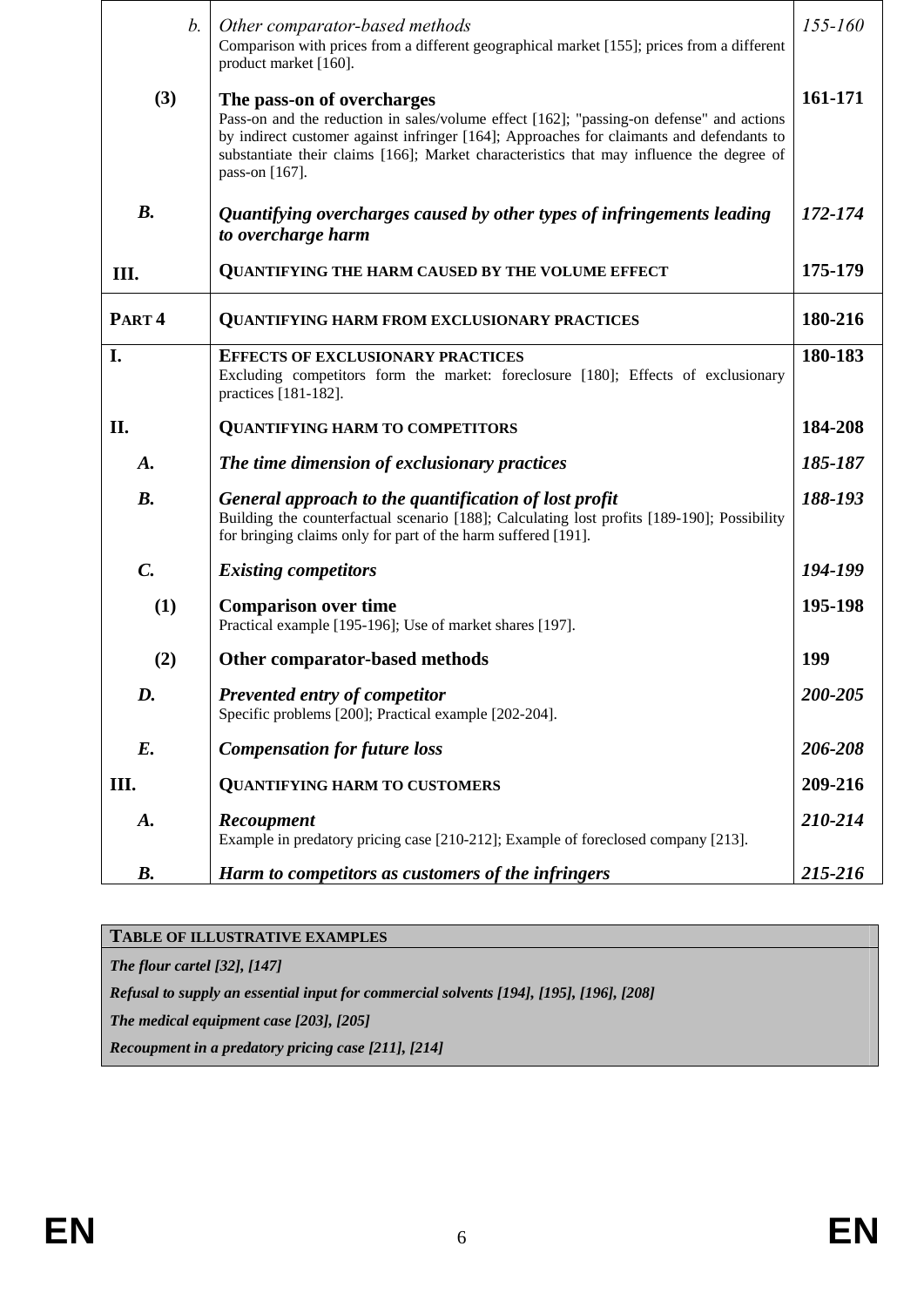## <span id="page-6-0"></span>**Part 1 — Context and general approach to quantifying harm in competition cases**

#### <span id="page-6-1"></span>**I. LEGAL CONTEXT**

#### <span id="page-6-2"></span>*A. The right to compensation*

- <span id="page-6-4"></span><sup>1.</sup> Everyone who has suffered harm because of an infringement of Article 101 or 102 of the Treaty on the Functioning of the European Union (TFEU) has a right to be compensated for that harm. The Court of Justice of the EU held that this right is guaranteed by primary EU law.<sup>1</sup> Compensation means placing the injured party in the position it would have been in had there been no infringement. Therefore, compensation includes reparation not only for actual loss suffered (*damnum emergens*), but also for loss of profit (*lucrum cessans*) and the payment of interest.<sup>2</sup> Actual loss means a reduction in a person's assets; loss of profit means that an increase in those assets, which would have occurred without the infringement, did not happen.<sup>3</sup>
- <span id="page-6-5"></span>2. Civil actions for compensation are generally adjudicated by national courts.<sup>4</sup> In so far as there are no EU rules governing the matter, it is for the domestic legal system of each Member State to lay down detailed rules on the exercise of the right to compensation guaranteed by EU law. Such rules, however, must not render excessively difficult or practically impossible the exercise of rights conferred on individuals by EU law (principle of effectiveness), and must not be less favourable than those governing damages actions for breaches of similar rights conferred by domestic law (principle of equivalence).5

#### <span id="page-6-3"></span>*B. National rules on quantification and this Practical Guide*

3. In an action for compensation of harm suffered because of an infringement of Article 101 or 102 TFEU, national courts have to determine whether the claimant suffered a harm because of the infringement, and, if that is the case, the amount to be awarded to the claimant as compensation for that harm. $6$  This determination – assessing and

 $\frac{1}{1}$  Case C-453/99 *Courage* [2001] ECR I-6297, 26; joined cases C-295/04 to C-298/04 *Manfredi* [2006] ECR I-6619, 60; case C-360/09 *Pfleiderer*, [2011] ECR I-5161, 36 and case C-199/11, *European Community v. Otis NV and others*, [2012], not yet reported. These cases concern Article 101 TFEU (ex Article 81 EC Treaty); the same principles apply however also to Article 102 TFEU (ex Article 82 EC Treaty) – case C-360/09 *Pfleiderer*, [2011] ECR I-5161, 36.

<sup>&</sup>lt;sup>2</sup> Joined cases C-295/04 to C-298/04 *Manfredi* [2006] ECR I-6619, 95.

Opinion of Advocate General Capotorti in case 238/78 *Ireks-Arkady GmbH* v *Council and Commission*  $[1979]$  ECR 2955, 9.

The international jurisdiction of the national court is often determined by Council Regulation (EC) No 44/2001 of 22 December 2000 on jurisdiction and the recognition and enforcement of judgments in civil and commercial matters, OJ L 12, 16.1.2001, p. 1..This Regulation has been recently replaced by Regulation (EU) No 1215/2012 of 12 December 2012 on jurisdiction and the recognition and enforcement of judgments in civil and commercial matters, OJ L 351, 20.12.2012, p. 1, which for the most part will enter into force on 10 January 2015.The substantive law applicable in a given individual case will often be determined by EU Regulations, in particular Article 6 of Regulation 864/2007 on the law applicable to non-contractual obligations, OJ L 199, 31.7.2007, p.40. The applicable procedural rules will usually be those in force in the country of the court hearing the action (*lex fori*). Actions for damages can also be decided by arbitration tribunals and by courts of non-EU states.

Case C-453/99 *Courage* [2001] ECR I-6297, 29; joined cases C-295/04 to C-298/04 *Manfredi* [2006] ECR I-6619, 62.

This Practical Guide is only concerned with the assessment of harm in the context of claims for financial (monetary) compensation. While the present paper does not specifically cover the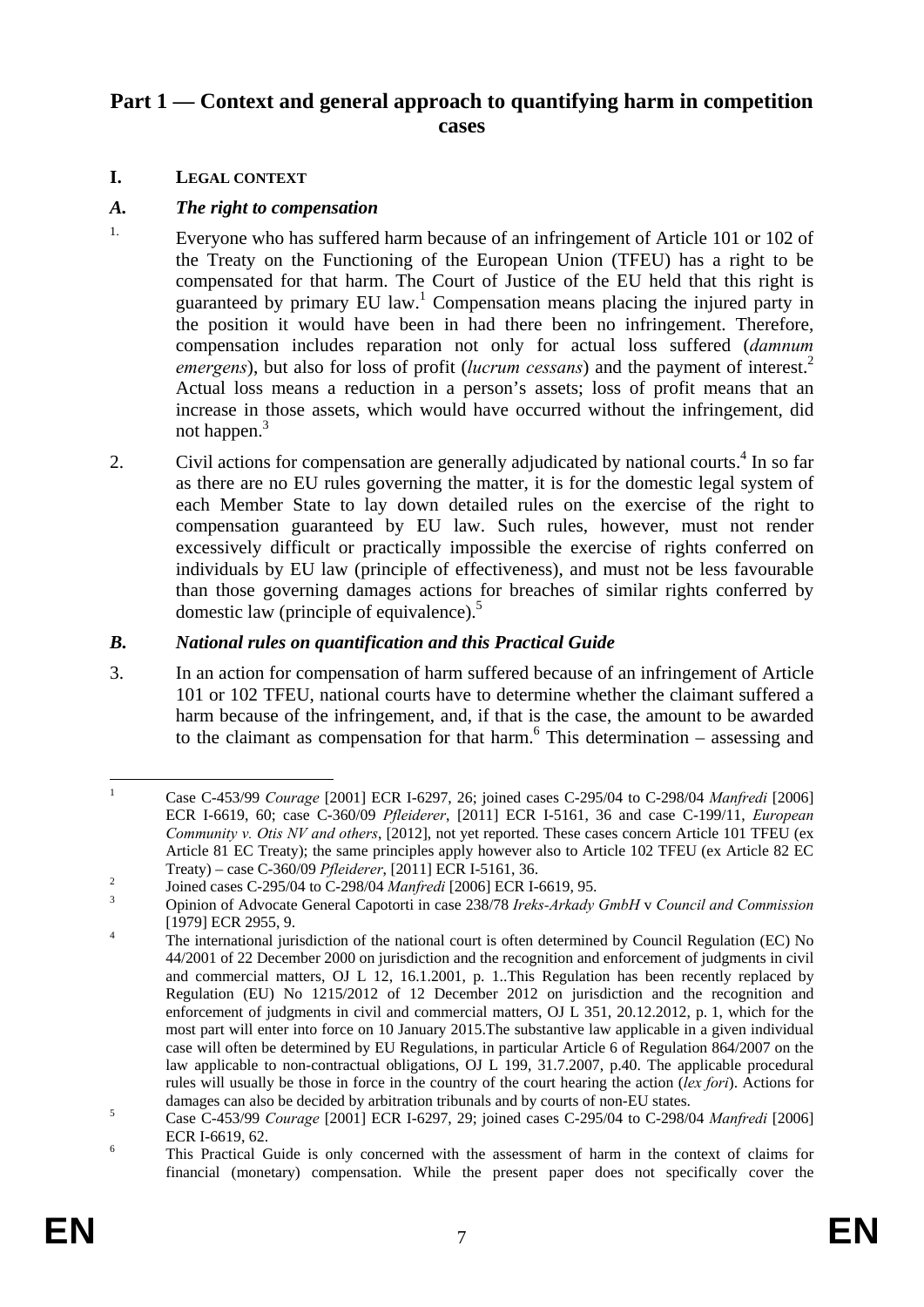proving the quantum of damages  $-$  is often difficult.<sup>7</sup> Normally, this determination is only necessary once the national court has made a finding concerning the other legal requirements for a damages claim, in particular a finding of an infringement and the causal link between this infringement and the harm suffered by the claimant.<sup>8</sup>

- <span id="page-7-1"></span>4. The legal framework in which courts deal with the quantification of harm is defined by EU and national law, including rules on:
	- the heads of damages to be compensated and general rules of liability governing claims for compensation;
	- requirements such as causality or proximity that link the illegal act and the harm. The Court of Justice has clarified in this respect that in so far as there are no rules at EU level on this matter, it is for national law to prescribe the rules on the application of the concept of 'causal relationship', provided that the principles of equivalence and effectiveness are observed;<sup>9</sup>
	- the procedural framework in which claims for damages are adjudicated. National rules typically provide for an allocation of the burden of proof and of the respective responsibilities of the parties to make factual submissions to the court: $10$
	- the appropriate standard of proof, which may vary between different stages of the proceedings, and may also be different for questions of liability for damages and those of the quantum of damages;
	- to what extent and how courts are empowered to quantify the harm suffered on the basis of approximate best estimates or equitable considerations; and
	- the admissibility and the role of evidence in civil litigation and its evaluation (and in particular of expert evidence).
- <span id="page-7-2"></span><span id="page-7-0"></span>5. Within their respective legal frameworks, legislators and courts have often adopted pragmatic approaches in determining the amount of damages to be awarded, for instance, by establishing presumptions. The burden of proof may shift, for example once a party has provided a certain amount of facts and evidence. Also, the law of the Member States may provide that the illicit profit made by the infringing undertaking(s) plays a role — either directly or indirectly — in estimating the harm suffered by injured parties. $11$
- 6. The purpose of this Practical Guide is to place at the disposal of courts and parties to damages actions economic and practical insights that may be of use when national rules and practices are applied. To this end, the Practical Guide gives insights into the harm caused by anticompetitive practices prohibited by the Treaty and

determination of the award in other civil law remedies, its insights may also be used in making such determination, in particular with regard to actions for restitution.

See in more detail paragraphs  $11 \text{ ff}$ . in Section II below.

Art. 16 of Reg. 1/2003. This paper does not specifically deal with the question whether a certain practice infringes Articles 101 or 102 TFEU.

Joined cases C-295/04 to C-298/04 *Manfredi* [2006] ECR I-6619, 61, 64; case C-453/99 *Courage* [2001] ECR I- 6297, 29. 10 See, for an example of distribution of this burden in competition cases, *Kammergericht Berlin* (Higher

Regional Court, Berlin), decision of 1 October 2009, case No 2 U 10/03 Kart *(Vitaminpreise)*. [11 See paragraph 146 in Part 3 below.](#page-44-3)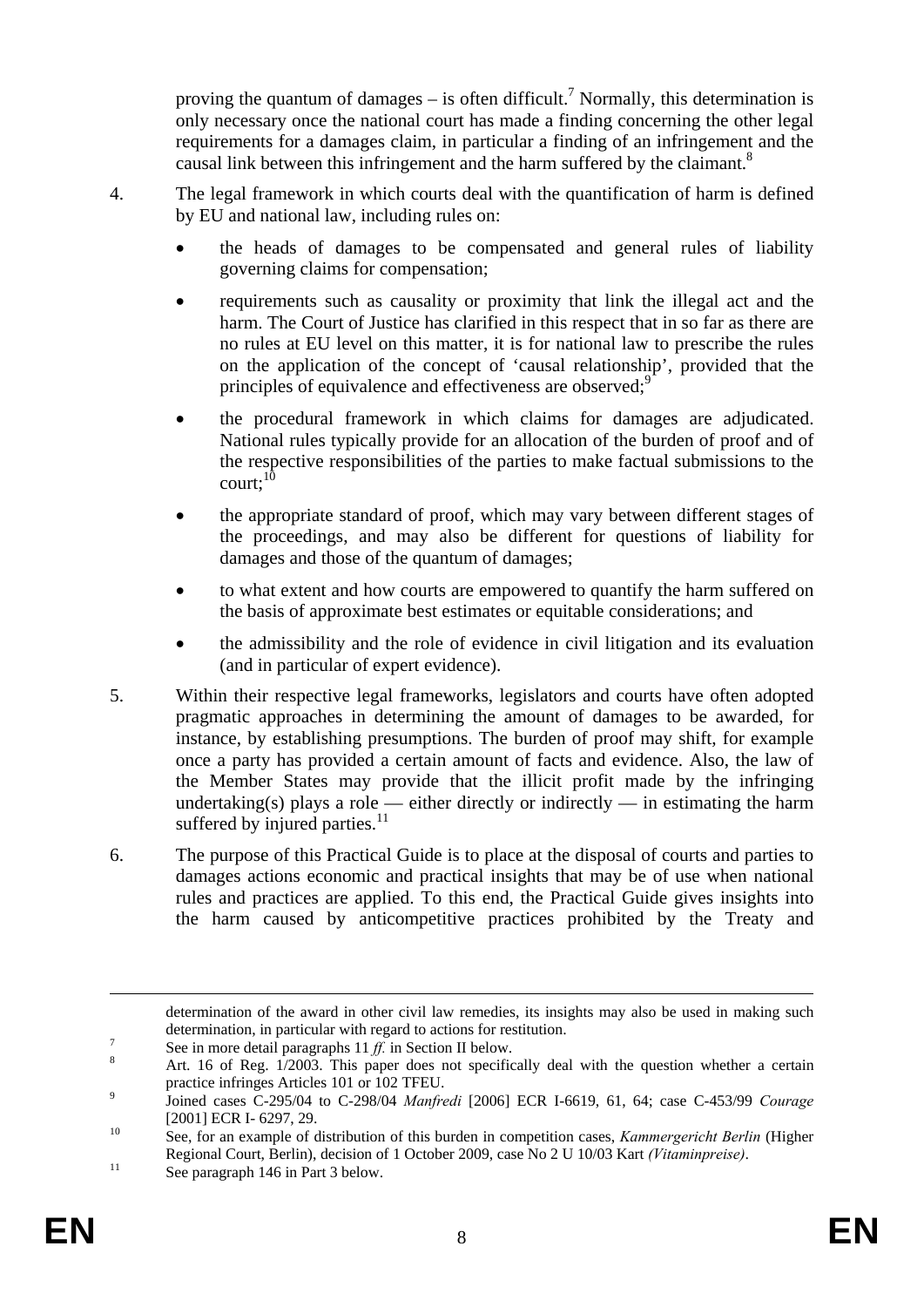information on the main methods and techniques available to quantify such harm.<sup>12</sup> Such guidance may help the claimant make factual submissions to the court concerning the amount of damages claimed and may assist the defendant in pleading his position vis-à-vis these submissions by the claimant. The guidance may also help parties in finding a consensual resolution of their disputes, be it within or outside the context of judicial proceedings or alternative dispute resolution mechanisms.

- <span id="page-8-2"></span>7. This Practical Guide is purely informative, does not bind national courts and does not alter the legal rules applicable in the Member States to damages actions based on infringements of Article 101 or 102 TFEU.<sup>13</sup>
- 8. In particular, whether the use of any and, if so, which of the methods and techniques described in this Practical Guide are considered appropriate in a given case depends on national law applied in accordance with the above-mentioned EU law principles of effectiveness and equivalence. Relevant considerations in this respect are likely to include
	- whether a certain method or technique meets the standard required under national law;
	- whether sufficient data are available to the party charged with the burden of proof to apply the method or technique; and
	- whether the burden and costs involved are proportionate to the value of the damages claim at stake.

Excessive difficulties in exercising the right to damages guaranteed by EU law and therefore concerns in view of the principle of effectiveness could arise, for instance, through disproportionate costs or through overly demanding requirements regarding the degree of certainty and precision of a quantification of the harm suffered.<sup>14</sup>

- <span id="page-8-3"></span>9. Nothing in this Practical Guide should be understood as arguing against the use of more pragmatic approaches, or as raising or lowering the standard of proof or the level of detail of the factual submissions required from the parties in the legal systems of the Member States. Indeed, it may well be sufficient for the parties to provide facts and evidence on the quantum of damages that are less detailed than the methods and techniques discussed in this Practical Guide.
- <span id="page-8-4"></span><span id="page-8-1"></span>10. It should also be noted that the economic insights into the harm caused by antitrust infringements and methods and techniques to quantify such harm can evolve over time along with theoretical and empirical research and the judicial practice in this area. The present paper should therefore not be seen as exhaustive.

### <span id="page-8-0"></span>**II. GENERAL APPROACH TO QUANTIFYING HARM IN COMPETITION CASES**

11. Compensation for harm suffered aims to place the injured party in the position in which it would have been had the infringement of Article 101 or 102 TFEU not occurred: the actual position of the injured party has to be compared with the

 $12$ 12 The Commission has found useful assistance in preparing this Practical Guide in various studies it commissioned as well as in the comments received from external experts; see http://ec.europa.eu/competition/antitrust/actionsdamages/index.html.<br><sup>13</sup> Neither does it affect the rights and obligations of Member States and natural or legal persons under EU

law.<br>
See also paragraphs 16 and 17 below.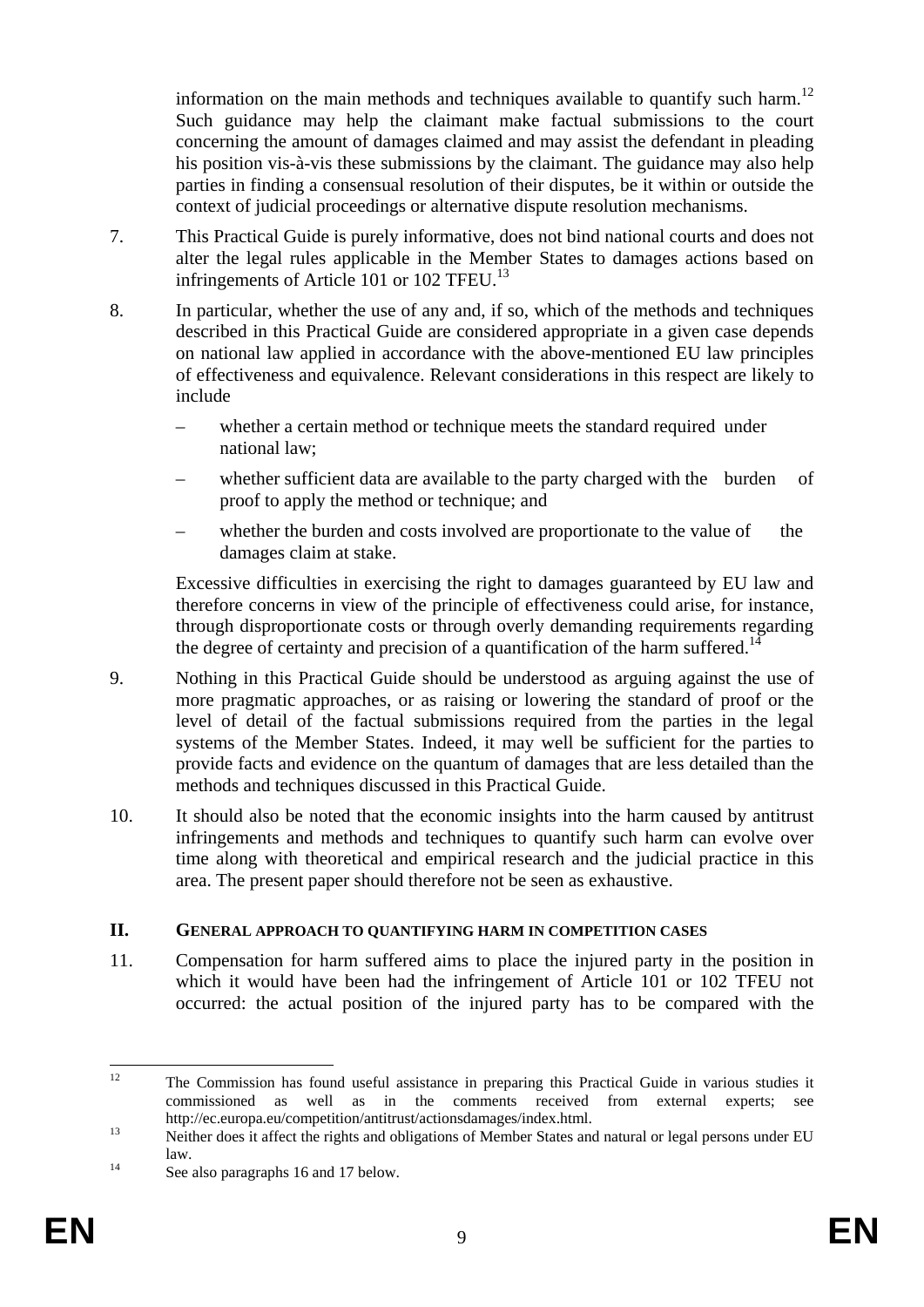position in which this party would have been but for the infringement. This assessment is sometimes called 'but-for analysis'.

- <span id="page-9-1"></span>12. The central question in antitrust damages quantification is hence to determine what is likely to have happened without the infringement. This hypothetical situation cannot be observed directly and some form of estimation is necessary to construct a reference scenario with which the actual situation can be compared. This reference scenario is referred to as the 'non-infringement scenario' or the 'counterfactual scenario'.
- <span id="page-9-3"></span>13. In a specific case, the starting point for determining if the infringement has in fact harmed the claimant and, if so, the quantum of that harm, are the specificities of the case at hand and the evidence at the disposal of the court (including decisions by competition authorities). The concrete (alleged) infringement in question and how it could affect a particular market stand at the beginning of any determination of the quantum of harm caused by that infringement.
- <span id="page-9-2"></span>14. National courts can, in a particular case, use pieces of direct evidence relevant for the quantification of harm, such as documents produced by an infringing undertaking regarding agreed price increases and their implementation or assessing the development of its market position. Oral evidence given by witnesses can be used as well. The availability of such evidence may play an important role when a court decides whether any, and if so which, of the methods and techniques set out below can be used by a party to meet the required standard of proof under applicable law.
- <span id="page-9-4"></span>15. The type of harm for which the claimant seeks compensation determines which kind of economic variables (such as prices, sales volumes, profits, costs or market shares) need to be considered. For example, in a cartel leading to higher prices for customers of the cartelists, a non-infringement price will need to be estimated in order to establish a reference point for comparing it with the price actually paid by these customers. In an abuse of dominance case leading to the market foreclosure of competitors, the profits lost by these competitors may be measured by comparing their actual turnover and profit margins with the turnover and profit margins they were likely to have generated without the infringement.
- <span id="page-9-5"></span>16. It is impossible to know with certainty how a market would have exactly evolved in the absence of the infringement of Article 101 or 102 TFEU. Prices, sales volumes, and profit margins depend on a range of factors and complex, often strategic interactions between market participants that are not easily estimated. Estimation of the hypothetical non-infringement scenario will thus by definition rely on a number of assumptions.15 In practice, the unavailability or inaccessibility of data will often add to this intrinsic limitation.
- <span id="page-9-0"></span>17. For these reasons, quantification of harm in competition cases is, by its very nature, subject to considerable limits as to the degree of certainty and precision that can be

 $15\,$ 15 The limits and implications of such assessment of a hypothetical situation have been recognised by the Court of Justice (in the context of quantifying loss of earnings in an action for damages against the European Community in the agricultural sector): 'the loss of earnings is the result not of a simple mathematical calculation but of an evaluation and assessment of complex economic data. The Court is thus called upon to evaluate economic activities which are of a largely hypothetical nature. Like a national court, it therefore has a broad discretion as to both the figures and the statistical data to be chosen and also, above all, as to the way in which they are to be used to calculate and evaluate the damage', see joined cases C-104/89 and C-37/90 *Mulder and others* v *Council and Commission* [2000] ECR I-203, 79.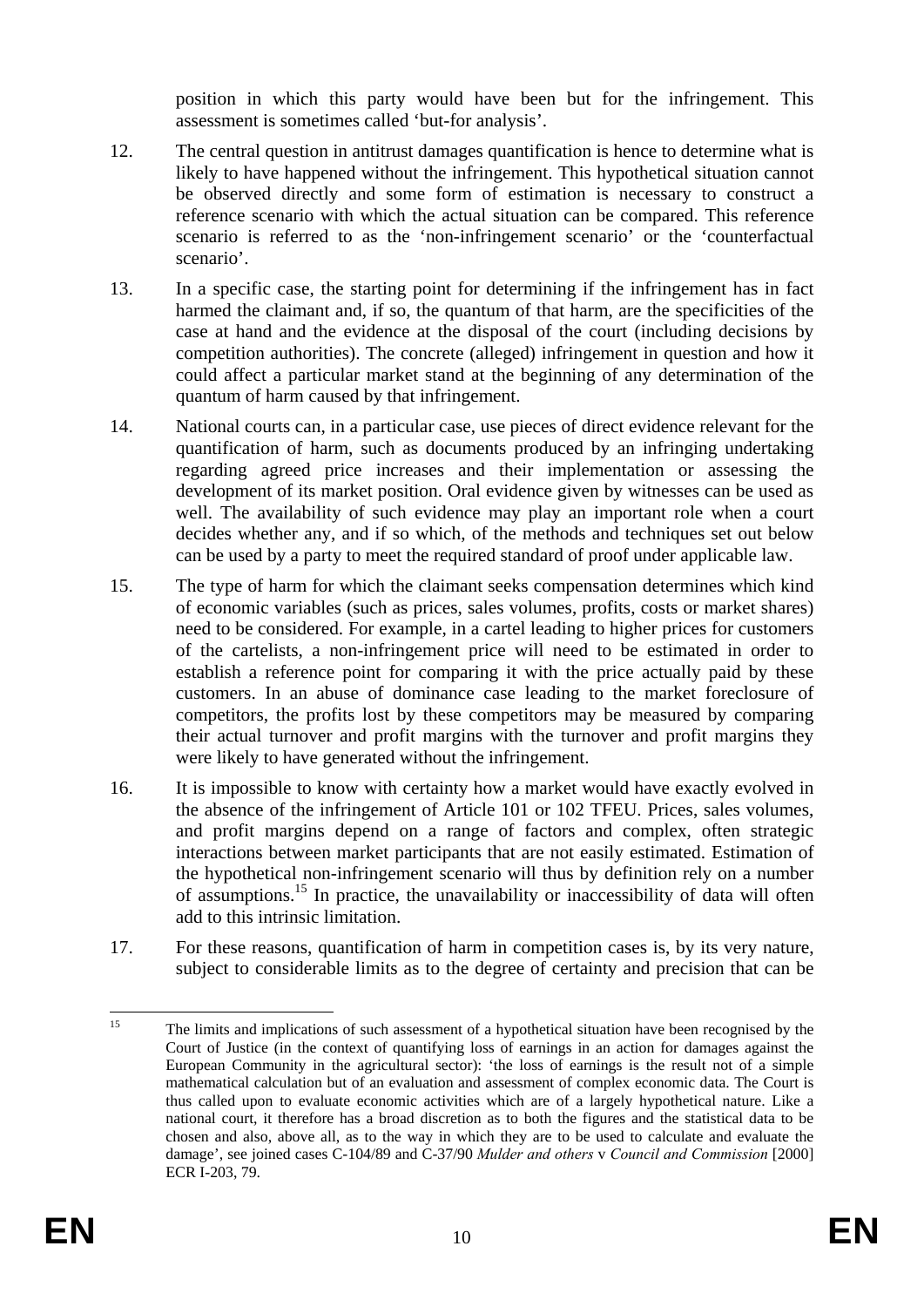expected. There cannot be a single 'true' value of the harm suffered that could be determined, but only best estimates relying on assumptions and approximations.<sup>16</sup> Applicable national legal rules and their interpretation should reflect these inherent limits in the quantification of harm in damages actions for breaches of Articles 101 and 102 TFEU in accordance with the EU law principle of effectiveness so that the exercise of the right to damages guaranteed by the Treaty is not made practically impossible or excessively difficult.

- 18. This Practical Guide outlines a number of methods and techniques that have been developed in economics and legal practice to establish a suitable reference scenario and to estimate the value of the economic variable of interest (for example, in a price cartel the likely price that would have been charged for the product had the infringement not occurred).<sup>17</sup> The methods and techniques are based on different approaches and vary in terms of the underlying assumptions and the variety and detail of data needed. They also differ in the extent to which they control for factors other than the infringement that may have affected the situation of the claimant. As a result, these methods and techniques may be more or less difficult, time-consuming and cost-intensive to apply.
- 19. Once a value for the relevant economic variable (such as prices, profit margins, or sales volumes) in the hypothetical non-infringement scenario has been estimated, a comparison with the actual circumstances (e.g. the price actually paid by the injured party) is necessary to quantify the harm caused by the infringement of Article 101 or 102 TFEU.
- <span id="page-10-1"></span>20. Addition of interest will also need to be considered. The award of interest is an essential component of compensation. As the Court of Justice has emphasised, full compensation for the harm suffered must include the reparation of the adverse effects resulting from the lapse of time since the occurrence of the harm caused by the infringement.<sup>18</sup> These effects are monetary devaluation<sup>19</sup> and the lost opportunity for the injured party to have the capital at its disposal.20 National law may account for these effects in the form of statutory interest or other forms of interest, as long as they are in accordance with the above-mentioned principles of effectiveness and equivalence.

### <span id="page-10-0"></span>**III. STRUCTURE OF THE PRACTICAL GUIDE**

21. The basis of a claim for damages is the submission that an infringement of Article 101 or 102 TFEU adversely affected the situation of the claimant. Broadly

<span id="page-10-2"></span> $16^{1}$ 16 For an example of the reconstruction of a counterfactual by a national court and the issues arising from the underlying assumptions see for instance *Competition Appeal Tribunal,* decision of 28 March 2013, case No 1166/5/7/10 (*Albion Water Limited v Dŵr Cymru Cyfyngedig*).<br>
See Part 2 below.<br>
<sup>18</sup> See C 271/01 M<sub>arch</sub> 1/110021 FGP J 4267, 21, is in a see G 205/

<sup>18</sup> Case C-271/91 *Marshall* [1993] ECR I-4367, 31; joined cases C-295/04 to C-298/04 *Manfredi* [2006] ECR I-6619, 97; European Commission, White Paper on damages actions for breach of the EC antitrust rules (COM(2008) 165), section 2.5 and the accompanying Commission Staff Working Paper (SEC(2008) 404), paragraph 187.

<sup>19</sup> Case C-308/87 *Grifoni II* [1994] ECR I-341, 40; Opinion of Advocate General Tesauro in Case C-308/87 *Grifoni II* [1994] ECR I-341, 25; joined cases C-104/89 and C-37/90 *Mulder and others* v *Council and Commission* [2000] ECR I-203, 51. In the context of loss of purchasing power, see joined cases T-17/89, T-21/89 and T-25/89 *Brazzelli Lualdi* [1992] ECR II-293, 40. 20 Opinion of Advocate General Saggio in joined cases C-104/89 and C-37/90 *Mulder and others* <sup>v</sup>

*Council and Commission* [2000] ECR I-203, 105.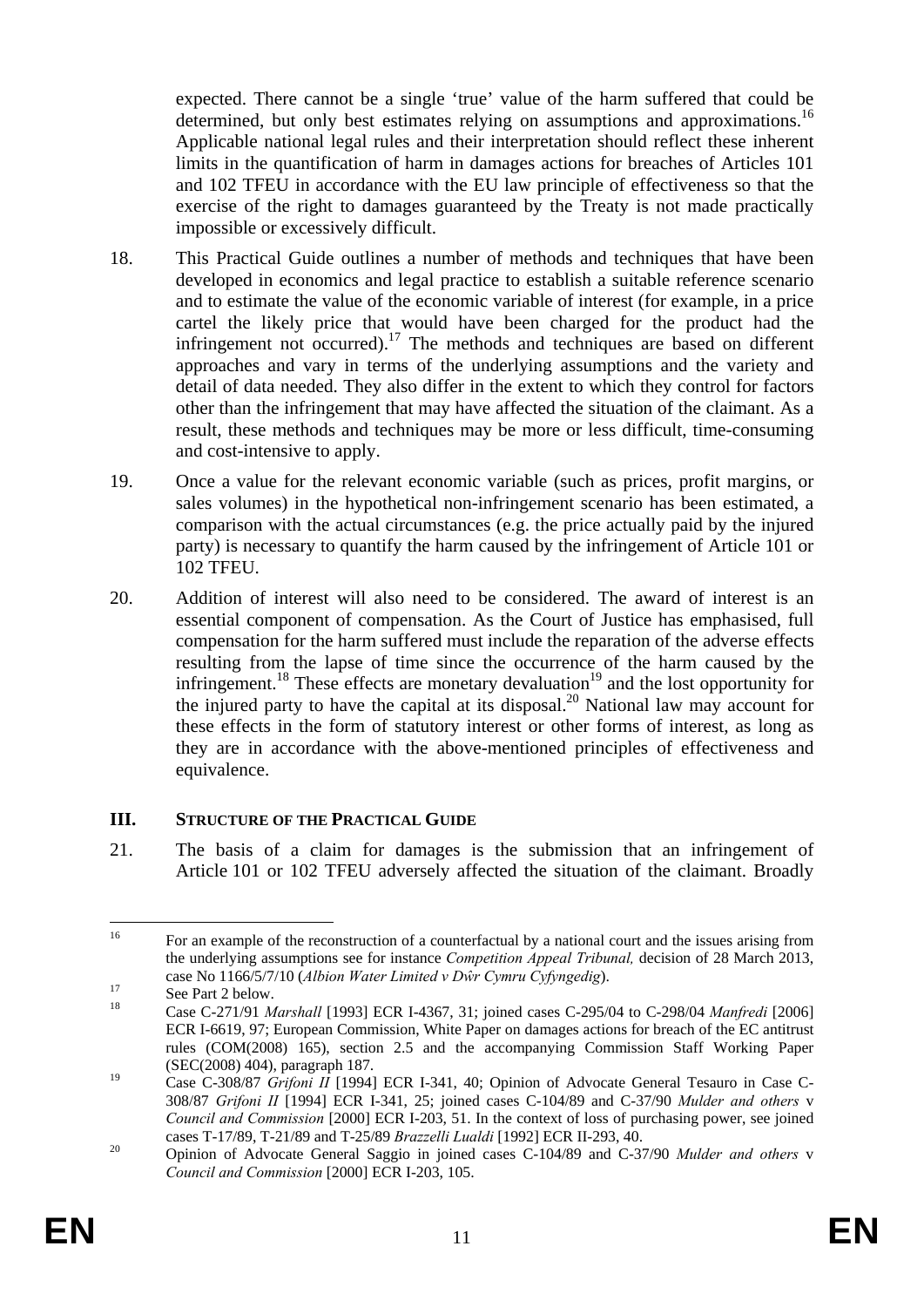speaking, two principal categories of harmful effects of such infringements can be distinguished:

(a) Infringements can result in a raise in the prices paid by customers of infringing undertakings. $21$  Among the infringements having such effect are cartel infringements of Article 101 TFEU, such as price fixing, market sharing or output limitation cartels. Also, exploitative abuses within the meaning of Article 102 TFEU can have the same effect.

Increased prices mean that the customers who purchase the affected product or service<sup>22</sup> pay an overcharge. Moreover, a rise in prices may also lead to less demand and may entail a loss of profits for customers who use the product for their own commercial activities.<sup>23</sup>

- (b) Undertakings can also infringe Articles 101 and 102 TFEU by illegal practices which exclude competitors from a market or reduce their market share.<sup>24</sup> Typical examples are abuses of a dominant position through margin squeeze, predatory pricing or tying, or certain vertical exclusivity agreements between suppliers and distributors that infringe competition law.<sup>25</sup> Such practices have a significant effect on competitors, who suffer harm as they forego business opportunities and profit in this market. Where foreclosure of competitors is successful and competitive pressure in a market diminishes, customers will be harmed too, typically by a rise in prices.
- <span id="page-11-1"></span>22. Infringements of Articles 101 and 102 TFEU can also have further harmful effects, for example adverse impacts on product quality and innovation. The Practical Guide focuses on the two principal categories of harm and the categories of injured parties<sup>26</sup> described in paragraph [21.](#page-11-0) The methods and techniques described in the Practical Guide may, nonetheless, also be relevant in damages actions concerning other types of harm and other injured parties.
- 23. Part 3 of the Practical Guide addresses specifically the quantification of the kind of harm referred to in paragraph [21\(a](#page-11-0)). This part includes a description of the basic effects on the market of price increases resulting from an infringement and illustrates how these types of harm (in particular the harm resulting from the payment of an overcharge and the harm associated with a reduction in demand) can be quantified.
- <span id="page-11-0"></span>24. Part 4 of the Practical Guide addresses specifically the quantification of the kind of harm referred to in paragraph [21\(b](#page-11-0)). This part includes a description of the possible effects of the exclusion of competitors from a market and illustrates through examples how these types of harm (namely the loss of profit of the excluded competitor and the harm to customers) can be quantified.

 $21$ Where the infringement affects the buying activity of the infringing undertakings, the corresponding effect will be the decrease in the purchase prices that these undertakings have to pay to their suppliers. See paragraph [134 i](#page-42-7)n Part 3, Section 1 for more details.<br>
<sup>22</sup> For ease of presentation, in the following reference will only be made to 'products' affected by an

infringement, [which](#page-40-4) should however be understood as also referring to the 'services' affected.<br>
See paragraphs [128](#page-40-4) ff. in Part 3, Section I for more details.<br>
Case C-209/10 *Post Danmark*, not yet reported, , 22, 23 and 24

chain. 26 The Practical Guide does not specifically address the situation of persons other than those mentioned in

points (a) and (b) of paragraph [21,](#page-11-0) although other persons (such as suppliers of the infringers or customers of law-abiding competitors of the infringers) may also be harmed by infringements leading to price overcharges or the exclusion of competitors; see also footnote 107.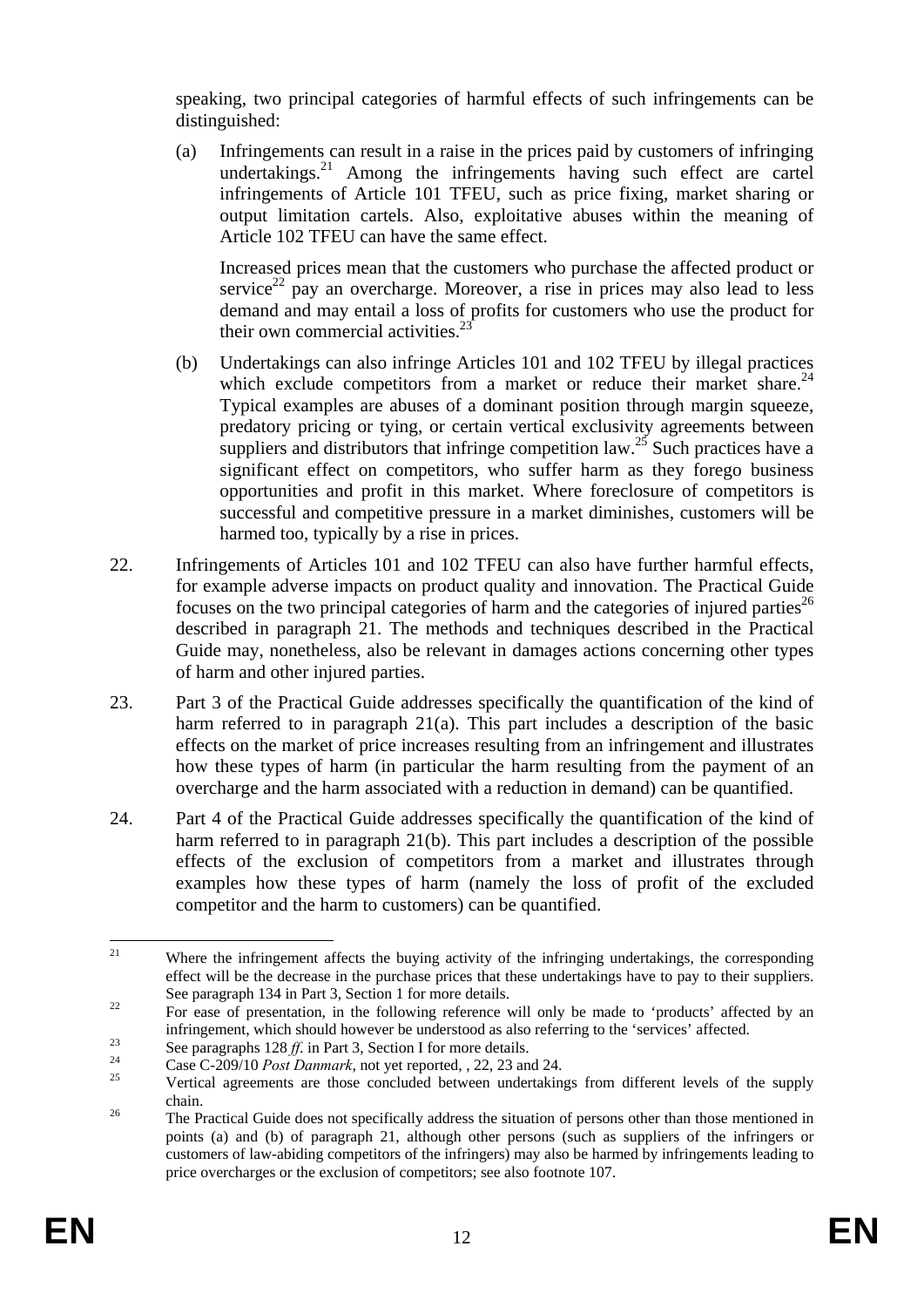<span id="page-12-0"></span>25. The main methods and techniques available to quantify the harm resulting from infringements of Article 101 or 102 TFEU are common to all kinds of harm caused by such infringements. Part 2 of the Practical Guide therefore provides a general overview of these methods and techniques, and it gives more information on the basic assumptions on which these methods rely and explains their application in practice.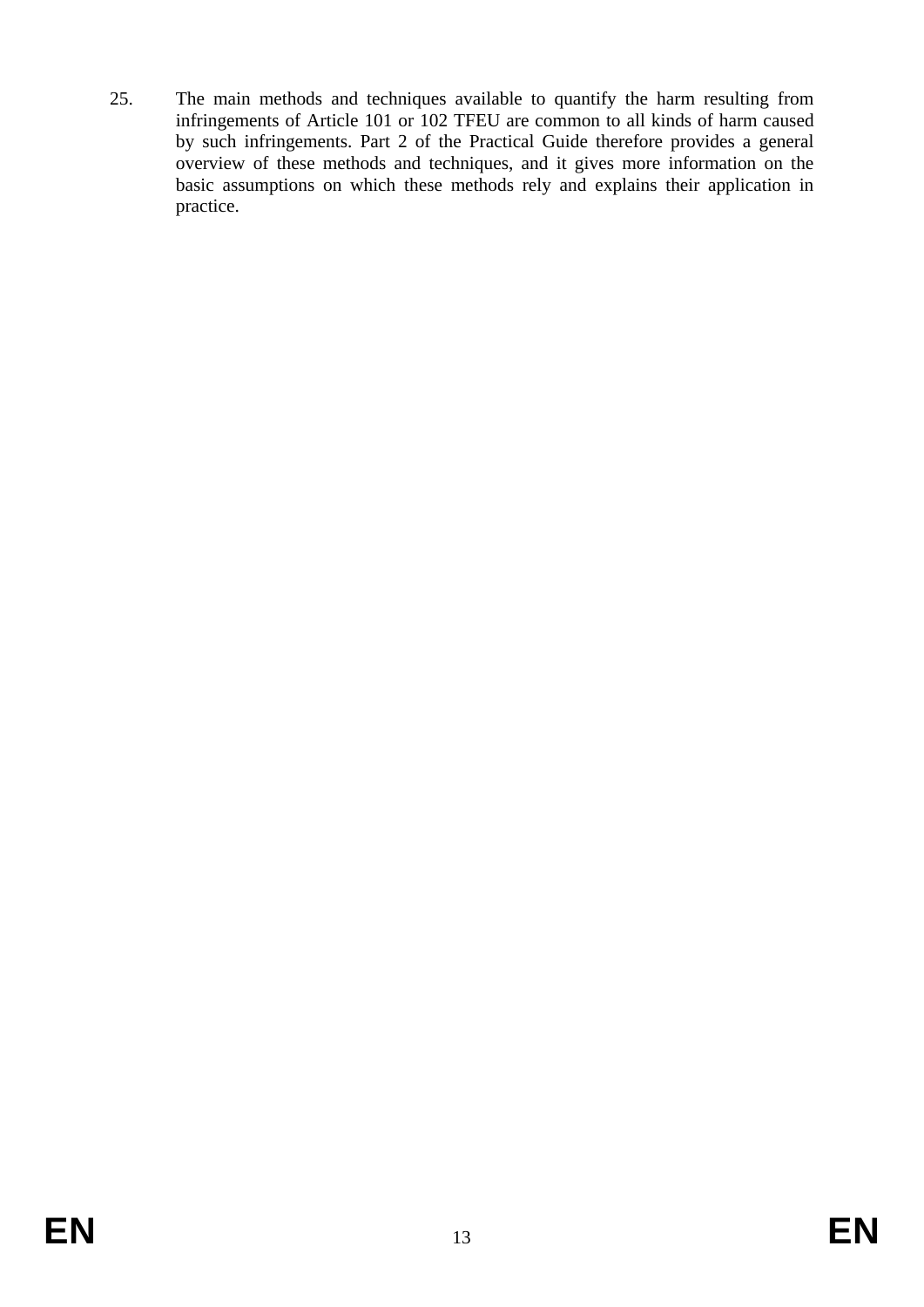## **Part 2 — Methods and Techniques**

### <span id="page-13-1"></span><span id="page-13-0"></span>**I. OVERVIEW**

- <span id="page-13-2"></span>26. Various methods are available to construct a non-infringement scenario for the purposes of quantifying the harm in damages actions in competition cases.
- <span id="page-13-3"></span>27. The methods most widely used by parties and courts estimate what would have happened without the infringement by looking at the time periods before or after the infringement or at other markets that have not been affected by the infringement. Such comparator-based methods take the data (prices, sales volumes, profit margins or other economic variables) observed in the unaffected period or on the unaffected markets as an indication of the hypothetical scenario without the infringement. The implementation of these methods is sometimes refined by the use of econometric techniques, which combine economic theory with statistical or quantitative methods to identify and measure economic relationships between variables. Various comparator-based methods and techniques to implement these methods are described in Section II below (paras. [32 t](#page-14-1)o [95\).](#page-32-2)
- <span id="page-13-4"></span>28. Methods other than comparator-based are addressed in Section III below (paras [96 t](#page-32-4)o [121\)](#page-38-1). One of these methods uses economic models fitted to the actual market to simulate the likely market outcome that would have occurred without the infringement. These models draw on economic theory to explain the likely functioning of a market in view of its main features (e.g. the number of competitors, the way they compete with each other, the degree of product differentiation, entry barriers). Further methods include the cost-based method, which uses production costs for the affected product and a mark-up for a 'reasonable' profit margin to estimate the hypothetical non-infringement scenario or finance-based approaches that take the financial performance of the claimant or the defendant as a starting point.
- 29. Each of these methods and techniques has particular features, strengths and weaknesses that may make them more or less suitable to estimate the harm suffered in a given set of circumstances. In particular, they differ in the degree to which they rely on data that are the outcome of actual market interactions or on assumptions based on economic theory and in the extent to which they control for factors other than the infringement that may have affected the claimant for damages. Moreover, the methods and techniques differ in the degree to which they are simple to use and in the kind and amount of data required.
- 30. While these methods seek to construct how the market in question would have evolved absent the infringement, more direct evidence available to the parties and to the court (for instance, internal documents of the infringing undertakings on agreed price increases) may also provide, under applicable national legal rules, useful information for assessing quantum of damages in a given case.<sup>27</sup>

 $27$ 27 See for an example of such an approach *Oberlandesgericht Karlsruhe* (Higher Regional Court, Karlsruhe), decision of 11 June 2010, case No 6 U 118/05, where specifically agreed price increases of the infringing undertakings of a cartel were used, under applicable legal rules on the distribution of fact pleading and the establishment of *prima facie* evidence, to determine the damages award. This part of the decision was confirmed on appeal by the *Bundesgerichtshof* (Federal Court of Justice), decision of 28 June 2011, case no KZR 75/10.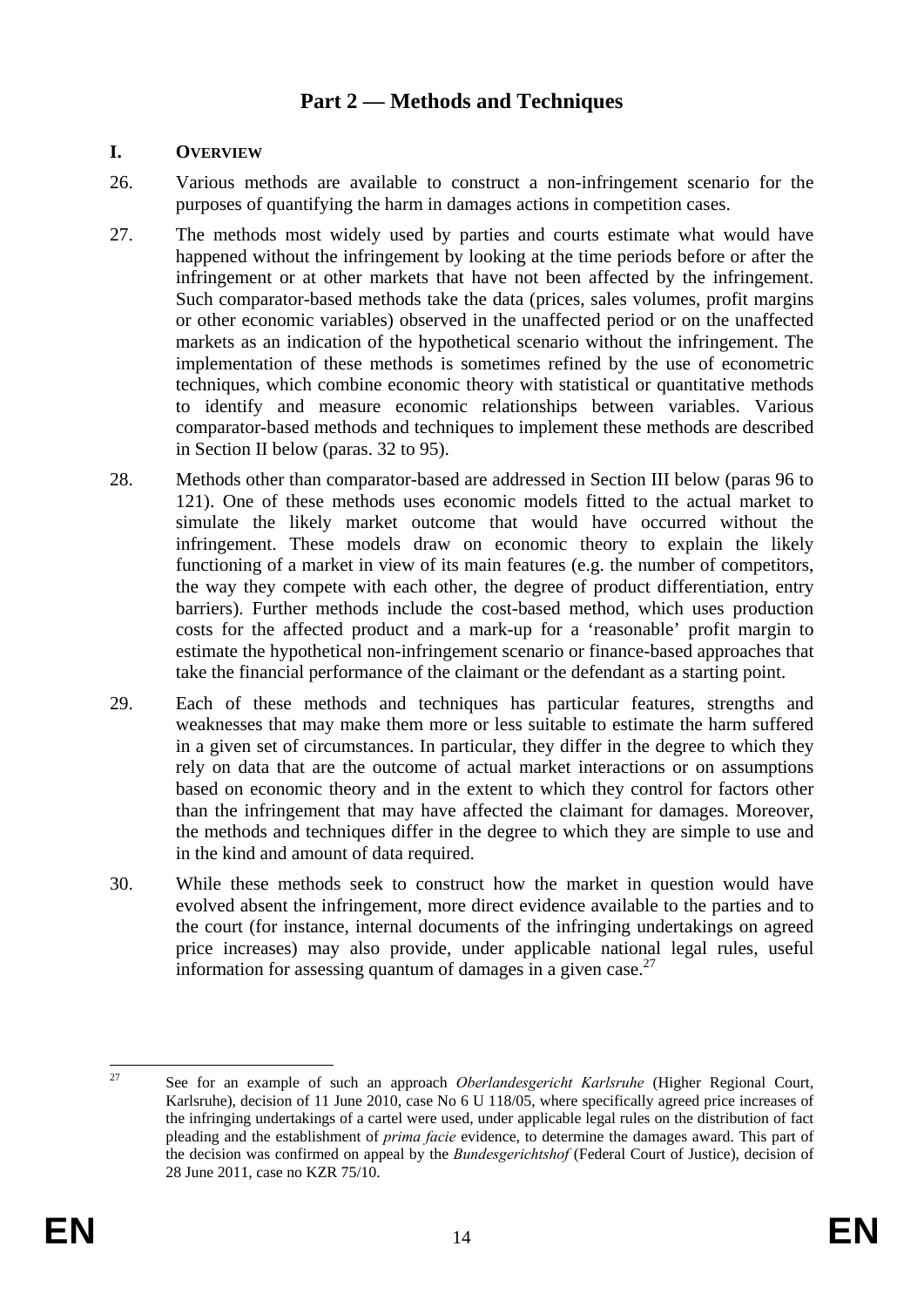<span id="page-14-2"></span>31. Section IV below sets out considerations on the choice of method, which will usually depend on the specific features of that case and on the requirements under applicable law.

### <span id="page-14-1"></span><span id="page-14-0"></span>**II. COMPARATOR-BASED METHODS**

32. In order to appreciate how comparator-based methods work in practice, it is useful to consider a (entirely fictitious) example of a damages action based on a hypothetical cartel infringing Article 101 TFEU.<sup>2</sup>

### **The flour cartel**

Assume that all of the milling companies in a particular Member State have been found, by the national competition authority, to have fixed among themselves the prices for the grinding of cereals and the production of flour.

A bakery that regularly purchased flour in recent years brings a damages claim against one of the milling companies. The bakery submits that the infringement has led to an illegal rise in prices for the flour it purchased from that milling company. The bakery asks for compensation for this price overcharge it paid over the past years.

- 33. The key question regarding the quantification of harm in the aforementioned example is to find out what price the claimant bakery would have paid for flour had there been no infringement. If a comparator-based method is used to do so, these methods compare the price in the infringement scenario with a non-infringement scenario that is established on the basis of price data observed either:
	- on the same market at a time before and/or after the infringement (1); or
	- on a different but similar geographic market (2); or
	- on a different but similar product market (3).

It is also possible to combine a comparison over time with a comparison across different geographic or product markets (4).

- 34. In the example of the flour cartel, the application of the methods focuses on prices. It is, however, likewise possible to use these methods to estimate other economic variables such as market shares, profit margins, rate of return on capital, value of assets, or the level of costs of an undertaking. Which economic variable can be usefully considered for the purposes of damages quantification depends on the circumstances of the case at hand.
- 35. The data used in such a comparison across markets or over time can be data that relate to the entire market (i.e. the average of the price for flour charged to all bakeries operating in a neighbouring geographic market) or data that relate to certain specific market participants only (i.e. the price charged for flour to certain customer groups such as wholesale purchasers operating in a neighbouring market).
- 36. It could also be appropriate, in particular in cases concerning exclusionary practices, to compare data relating to only one market participant. An example for such a comparison between individual companies, i.e. the injured party and a sufficiently similar comparator firm, may be the comparison between the profits achieved by a company trying to enter a new market where it faced exclusionary practices in breach of the EU competition rules and the profits that a comparable new entrant achieved

<sup>28</sup> This example is further developed at paragraph 147.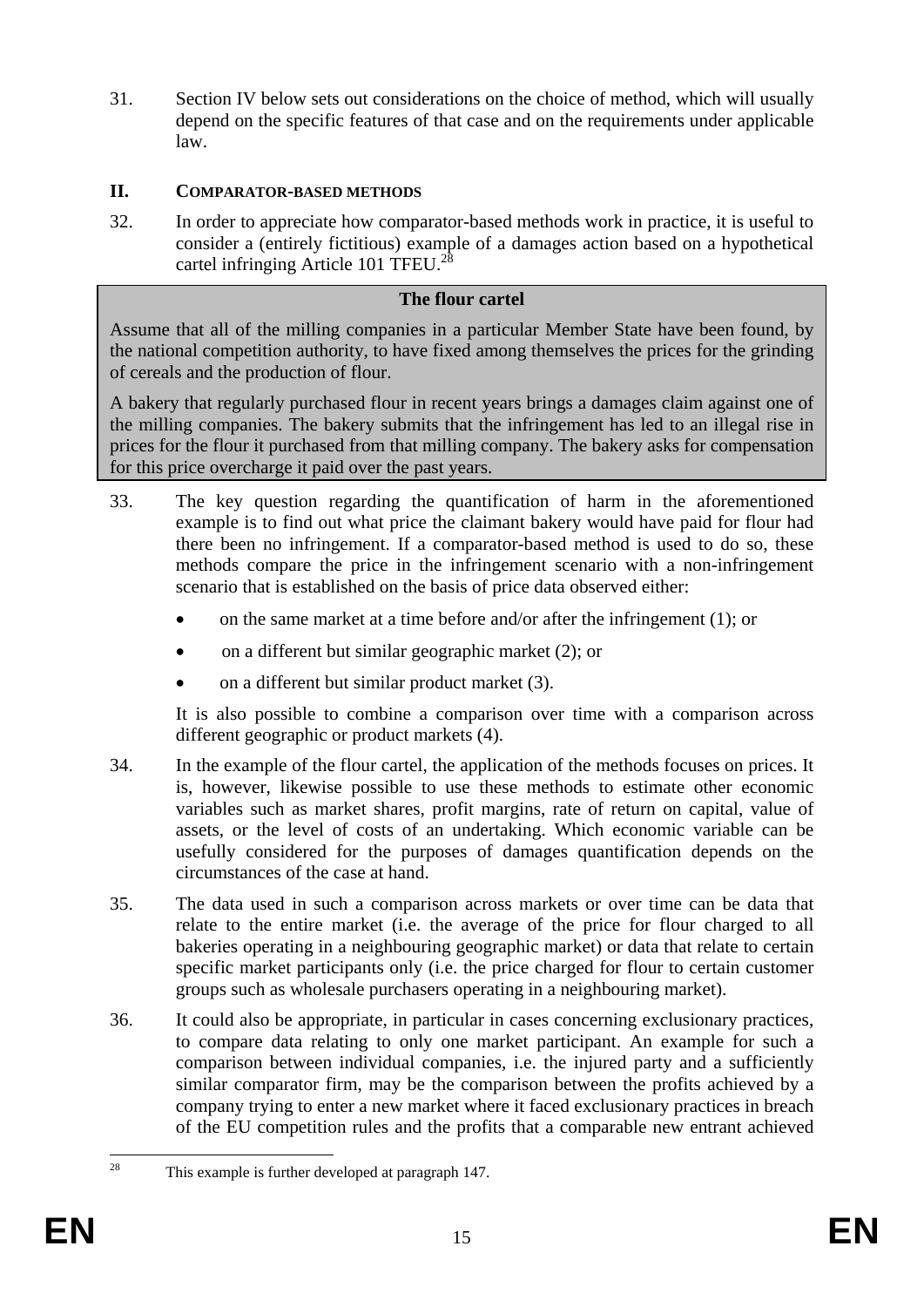on a different but similar geographic market without being affected by anticompetitive practices. Sections A.1 to 4 below cover the comparison with aggregated market data and firm-level data alike.<sup>29</sup>

<span id="page-15-2"></span>37. The strength of all comparator-based methods lies in the fact that they use real-life data that are observed on the same or a similar market.<sup>30</sup> The comparator-based methods rely on the premise that the comparator scenario can be considered representative of the likely non-infringement scenario and that the difference between the infringement data and the data chosen as a comparator is due to the infringement. Important market characteristics which can play a role in considering whether two markets are sufficiently similar are the degrees of competition and concentration on those markets, cost and demand characteristics and barriers to entry. Whether the level of similarity between infringement and comparator markets or time periods is considered sufficient in order for the results of such comparison to be used in quantifying harm depends on national legal systems.<sup>31</sup> Where significant differences exist between the time periods or markets considered, various techniques are available to account for such differences.<sup>32</sup>

### <span id="page-15-0"></span>*A. Methods for establishing a non-infringement scenario*

### <span id="page-15-1"></span>**(1) Comparison over time on the same market**

38. One frequently used method consists in comparing the actual situation during the period when the infringement produced effects with the situation on the same market before the infringement produced effects or after they ceased.<sup>33</sup> For instance, where an undertaking abused its dominant position by foreclosing a competitor from the market during 2004 and 2005, the method could look at e.g. the competitor's profits during the infringement period and its profits in 2002 and 2003 when there was not yet an infringement.34 Another example would be a price fixing cartel (such as the flour cartel example mentioned above) that lasted from 2005 to 2007 where the method could compare the price paid by the cartel customers during the infringement

<sup>29</sup> The comparison with firm-level data of another company could, theoretically, be made not only for companies that operate in another geographic or product market as discussed in Sections 2-4 below, but also for data of companies operating in the same product and geographic market as the injured party. In practice, such intra-market comparisons do not play a significant role, possibly because within the same market it can be difficult to find a sufficiently comparable other company that was not affected by the

<span id="page-15-3"></span>infringement. The following sections therefore do not further discuss such comparisons within a market.<br><sup>30</sup> This aspect is emphasised, for instance, by the *Bundesgerichtshof* (Federal Court of Justice, Germany), decision of 19 June 2007, case No KRB 12/07 (*Paper Wholesale Cartel*).<br><sup>31</sup> See for more detail paragraph [94.](#page-31-3) For an example of issues that may arise when assessing comparability

of data see for instance *Tribunal Administratif de Paris (*Administrative Court of Paris), decision of 27 Mars 2009, (*SNCF v Bouygues*).<br>
See for more detail paragraph[s 59-](#page-21-5)[95 i](#page-31-4)n Section B below.

<sup>33</sup> See, for example, *Corte d'Appello di Milano* (Court of Appeal, Milan), decision of 11 July 2003, (*Bluvacanze*) and *Corte d'Appello di Milano* (Court of Appeal, Milan), decision of 3 February 2000, case No I, 308 (*Inaz Paghe* v *Associazione Nazionale Consulenti del Lavoro*) (in both cases, comparison before, during and after); *Landgericht Dortmund* (Regional Court, Dortmund), decision of 1 April 2004, case No 13 O 55/02 Kart (*Vitaminpreise*) (during and after comparison); *Landesgericht für Zivilrechtssachen Graz* (Regional Civil Court of Graz), decision of 17 August 2007, case No 17 R

<sup>91/07</sup> p (*Driving school*) (accepting a comparison during and after).<br><sup>34</sup> For more detailed examples of the method's application in cases of exclusionary practices, see Part 4 below.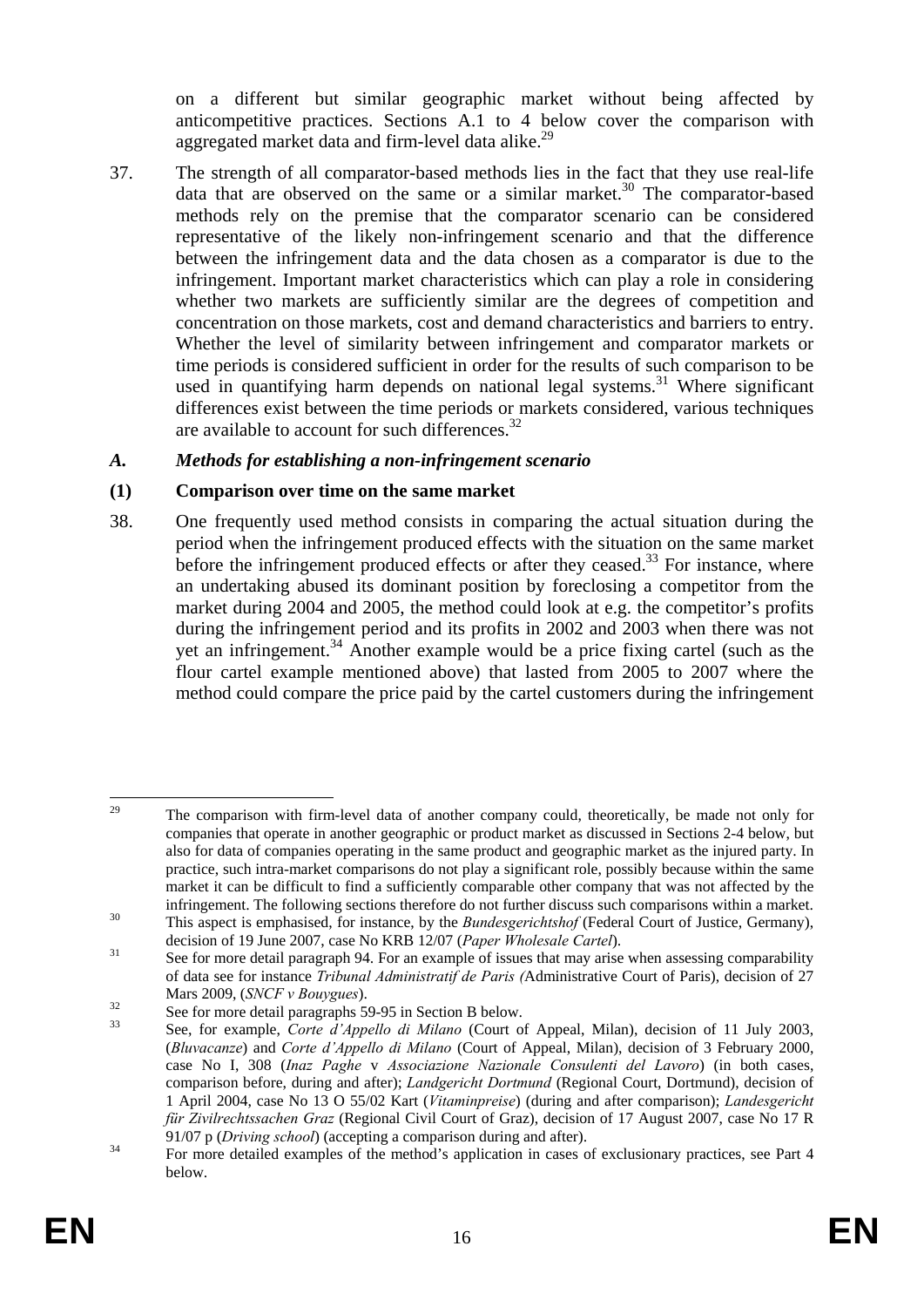period with the price paid by customers in a period after the infringement, e.g. in 2008 and 2009.<sup>35</sup>

- <span id="page-16-0"></span>39. There are, in principle, three different points of reference that can be used for the comparison over time:<sup>36</sup>
	- an unaffected *pre*-infringement period (comparison 'before and during' in the flour cartel example: comparison of the prices paid for flour in the same market *before* the infringement had effects with those affected by the infringement);
	- an unaffected *post*-infringement period (comparison 'during and after' in the flour cartel example: comparison of the prices affected by the infringement with prices paid in the same market *after* the infringement ended); and
	- both an unaffected *pre and post*-infringement period (comparison 'before, during and after').
- <span id="page-16-1"></span>40. Making an informed choice of reference period and type of data will usually require good knowledge of the industry in question and will have to take the specific case at hand as a starting point. The choice will also be influenced by the availability of data and the requirements of applicable rules regarding the standard and burden of proof.
- <span id="page-16-2"></span>41. An advantage of all methods comparing, over time, data from the *same* geographic and product market is that market characteristics such as the degree of competition, market structure, costs and demand characteristics may be more comparable than in a comparison with different product or geographic markets.
- 42. However, also in comparisons over time it happens that some differences between the two data sets are not only due to the infringement. In such cases, it may be appropriate to make adjustments to the data observed in the comparator period to  $\frac{1}{2}$  account for differences with the infringement period<sup>37</sup> or to choose a different comparator period or market. For instance, in the case of a long-lasting infringement, the assumption that e.g. prices of 10 years ago would have remained unchanged over time absent the infringement is probably overly strong and may lead to opting e.g. for a comparison with the pre-infringement period *and* the post-infringement period. In cases of long infringement periods, it may also be appropriate to address practical issues of comparability of data that result from changes in the way that data have been recorded by companies (e.g. changes in accounting practices or changes in the data organisation software).
- 43. Where data are available, the choice between a comparison 'before and during', 'during and after' or 'before, during and after' can be determined by a range of factors. It is highly unlikely to find any reference period where market circumstances exactly represent what would have happened in the infringement period had the infringement not occurred. It is only possible to identify a sufficiently similar time period that allows a likely non-infringement scenario to be reasonably approximated. Factors to be considered in this context may include uncertainties as to which time periods were actually not affected by the infringement. Some infringements start, or

<sup>35</sup> 35 For more detailed examples of the method's application in cases of infringements that lead to a price overcharge, see Part 3 below.<br><sup>36</sup> The comparison over time method is also referred to as the 'before-after method' or 'benchmark

method'.<br>37 On such adjustments and, in particular, the possibility to use regression analysis, see paragraphs [59-](#page-21-5)95

in Section B below.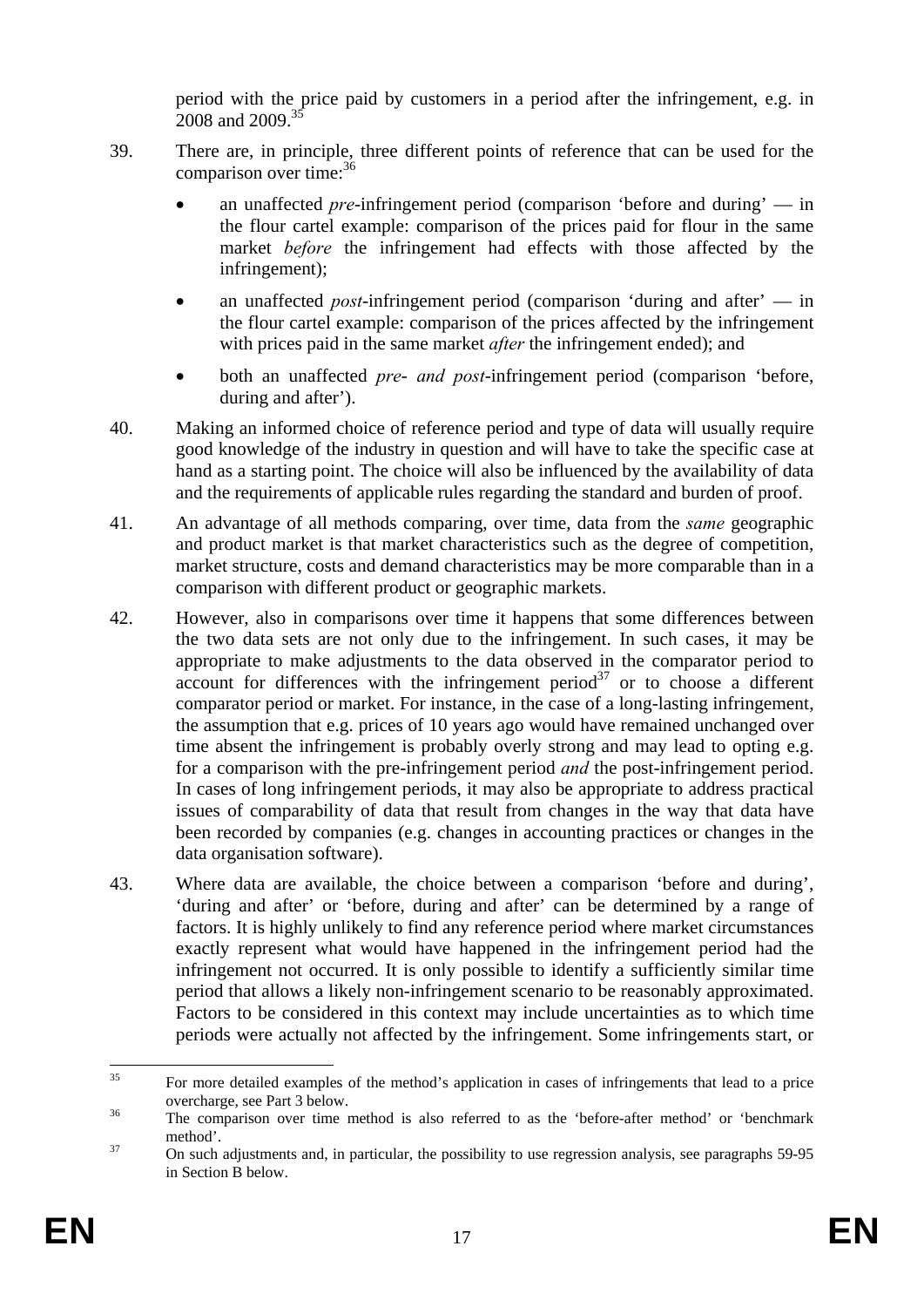cease, gradually; and often doubts exist regarding the exact beginning of an infringement and, in particular, the effects it produces. Indeed, decisions of competition authorities regularly mention evidence suggesting that the infringement may have started earlier than the period established as the infringement period for the purposes of the decision.<sup>38</sup> Econometric analysis of observed data can be a way to identify when the infringement's effects started or ceased.

- <span id="page-17-1"></span>44. The ending of an infringement and its effects may be more easily established than its beginning, but here too uncertainties could arise as to whether the period immediately after the infringement's end is unaffected by the anticompetitive behaviour.<sup>39</sup> For example, when there is some delay until market conditions return to a non-infringement level, using data from the period immediately after the infringement could lead to an underestimation of the effect of the infringement. It may also occur that prices are, for a short period after the end of a cartel, particularly low as companies might temporarily engage in aggressive pricing strategies until the 'normal', i.e. non-infringement, equilibrium on the market is reached.
- <span id="page-17-2"></span>45. Specifically in oligopolistic markets another issue may arise, namely that the participants in a cartel can use the knowledge gained through the operation of the cartel to coordinate their behaviour afterwards without infringing Article 101. In such a situation, post-infringement prices are likely to be higher than without the infringement and can only serve to make a lower-bound estimate of the harm suffered. The pre-infringement period may be a more suitable reference point where central market characteristics changed radically towards the end of the infringement period due to exogenous factors (e.g. a steep increase in raw material costs or an increase in demand for the product).<sup>4</sup>
- 46. Nonetheless, even when there are doubts as to whether or not a certain period before or after the infringement was affected by the infringement, this period could, in principle, still serve as a reference period in order to obtain a safe estimate of the harm that will at least have been suffered ("lower-bound" estimate or "minimum damage"). $41$
- 47. In certain circumstances, the non-infringement scenario may be appropriately estimated on the basis of two reference periods (before and after the infringement), for example, by using the average from these periods or by using other techniques to reflect a trend in the development of market circumstances during the infringement.<sup>42</sup> Pre-infringement data could also be used as the reference period up to a certain point

<span id="page-17-0"></span> $38$ It is possible that a competition authority limits the finding of an infringement to a certain period, while in fact the infringement may have had a longer duration.

<sup>&</sup>lt;sup>39</sup> See the decision of the *Oberlandesgericht Karlsruhe* (Higher Regional Court, Karlsruhe) of 11 June 2010 in case No 6 U 118/05, for an example where a national court ruled that the prices charged in the five months after the infringement ended were still influenced by the cartel.<br><sup>40</sup> For the short period of the infringement after such a change, post-infringement data can be the more

appropriate comparator as they may better reflect the market characteristics after the change. However, where the change in market characteristics was caused by the infringement itself (e.g. where due to anticompetitive foreclosure several competitors exited the market), the post-infringement period is obviously not a suitable comparator to estimate the situation that would have existed without the infringement.<br><sup>41</sup> If during the infringement exogenous factors lead to a decrease in prices (e.g. a sharp fall in input costs

of the infringer), the inference of a lower bound could be rebutted.<br><sup>42</sup> For example, interpolation or regression analysis. For these different techniques to implement

[comparator-based methods, see paragraphs 59-95 in Section B below.](#page-21-5)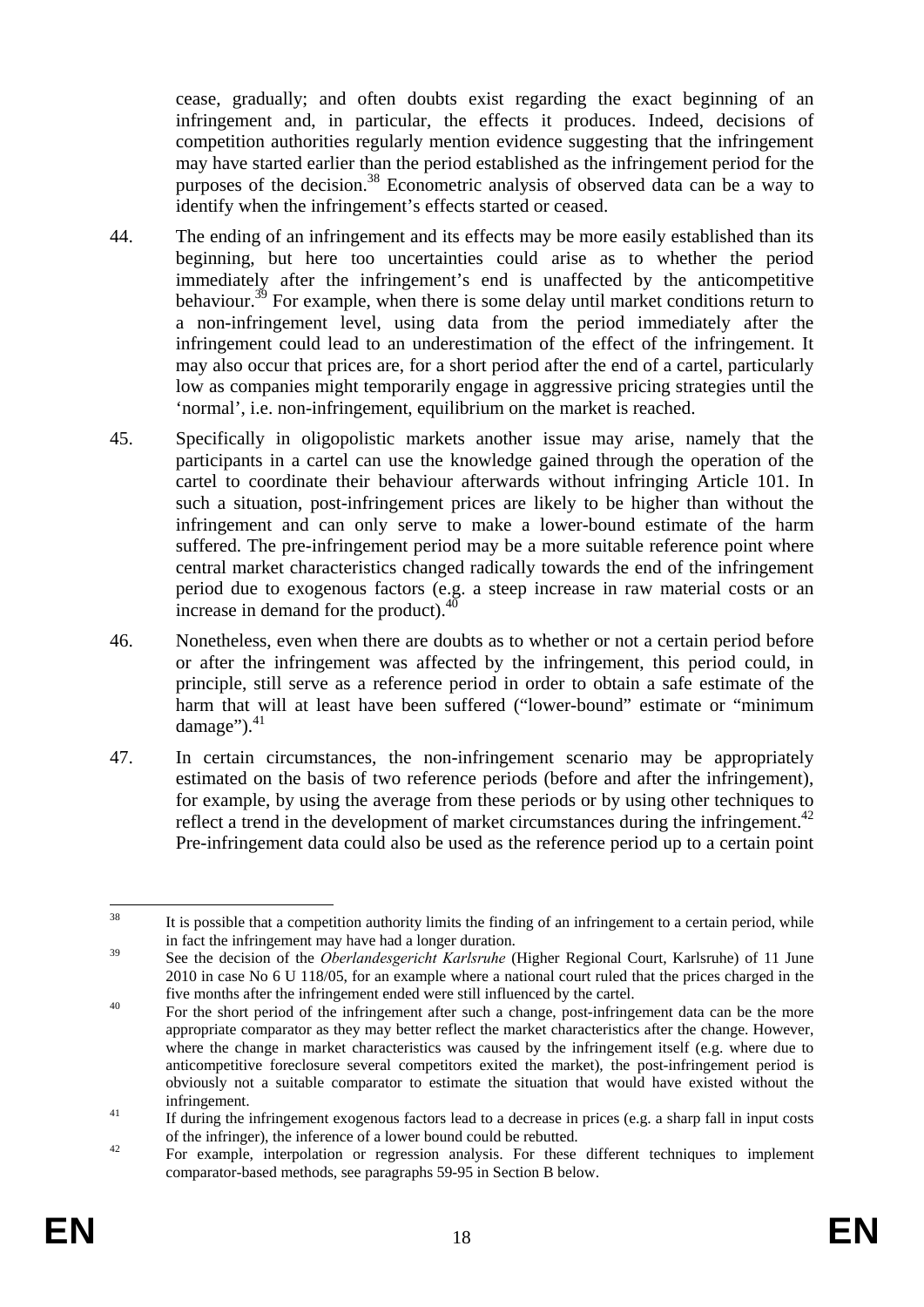during the infringement when a significant change in market circumstances occurred, and post-infringement data as the reference period for the time thereafter.

<span id="page-18-1"></span>48. Also the choice of data can contribute to building a sufficiently similar basis for the comparison: there can be situations where aggregated data such as industry price averages (or averages for certain groups of firms) are sufficiently representative,  $43$ whilst in other situations it would be more appropriate to use only data from pre- or post-infringement transactions by the injured company or average data that relate to similar companies. For example, where the injured party belongs to a specific group of market players such as wholesale customers (as opposed to end customers), preor post-infringement prices charged to wholesale customers may be an appropriate reference point.

### <span id="page-18-0"></span>**(2) Comparison with data from other geographic markets**

- <span id="page-18-2"></span>49. Another comparator-based method consists in looking at data observed in a different geographic market<sup>44</sup> for the purpose of estimating a non-infringement scenario.<sup>45</sup> These may be data observed across the entire geographic comparator market or data observed in relation to certain market participants only. For instance, in the example of a flour cartel mentioned above at paragraph [32,](#page-14-1) the prices paid by the claimant bakery during the infringement period could be compared with the prices paid on average by similar bakeries, in a different geographic market untouched by the infringement. The same type of comparison can be undertaken with regard to any other economic variable, e.g. the market shares, profit margins, rate of return on capital, value of assets, or level of costs of an undertaking. A comparison with the commercial performance of firms active on another geographic market that is unaffected by the infringement<sup>46</sup> will be particularly relevant in cases of exclusionary behaviour.
- 50. The more a geographic market is similar (except for the infringement effects) to the market affected by the infringement, the more it is likely to be suitable as a comparator market. This means that the products traded in the two geographic markets compared should be the same or, at least, sufficiently similar. Also the

<sup>43</sup> 43 For further detail on the use of averages in implementing comparator-based approaches, see paragrap[h 70 i](#page-24-1)n Part 2, Section II below.<br>
For the concepts of relevant (geographic and product) market, see Commission Notice on the definition

[of the relevant market for the purposes of Community competition law,](http://eur-lex.europa.eu/LexUriServ/LexUriServ.do?uri=CELEX:31997Y1209(01):EN:NOT) OJ C 372, 9.12.1997, p. 5.<br>This method is also referred to as 'yardstick method' or 'cross-sectional method'. These terms are also used to refer to the comparator-based method that looks at data observed in different but similar product markets, see paragraph[s 54-](#page-19-3)[55 i](#page-20-2)n Section 3 below.

For examples of the use of the comparator-based method looking at different geographic markets see, for instance, *Cour d'Appel de Paris* (Court of Appeal, Paris), decision of 23 June 2003 (*Lescarcelle-De Memoris* v *OGF*); *Juzgado Mercantil numero 5 de Madrid* (Commercial Court, Madrid), decision of 11 November 2005, case No 85/2005 (*Conduit-Europe, S.A.* v *Telefónica de España S.A.*), confirmed by *Audiencia Provincial de Madrid* (Court of Appeal, Madrid), decision of 25 May 2006, case No 73/2006; *Bundesgerichtshof* (Federal Court of Justice, Germany), decision of 19 June 2007, case No KBR 12/07 (*Paper Wholesale Cartel*) (in the context of assessing the illicit gain by cartelists for the

purpose of calculating a fine).<br>The comparator firm might, in principle, also be a firm active on the infringement market provided that its performance was not significantly influenced by the exclusionary behaviour. Even if the comparator firm was not directly affected by the infringement, it may still have been indirectly affected, e.g. by gaining market shares from a foreclosed competitor. The risk of being directly or indirectly influenced by the infringement is lower if the comparison is carried out in relation to a similar firm active on another geographic market. Characteristics that could be relevant when considering the sufficient similarity of firms include their size, cost structure, customers and features of the product they sell.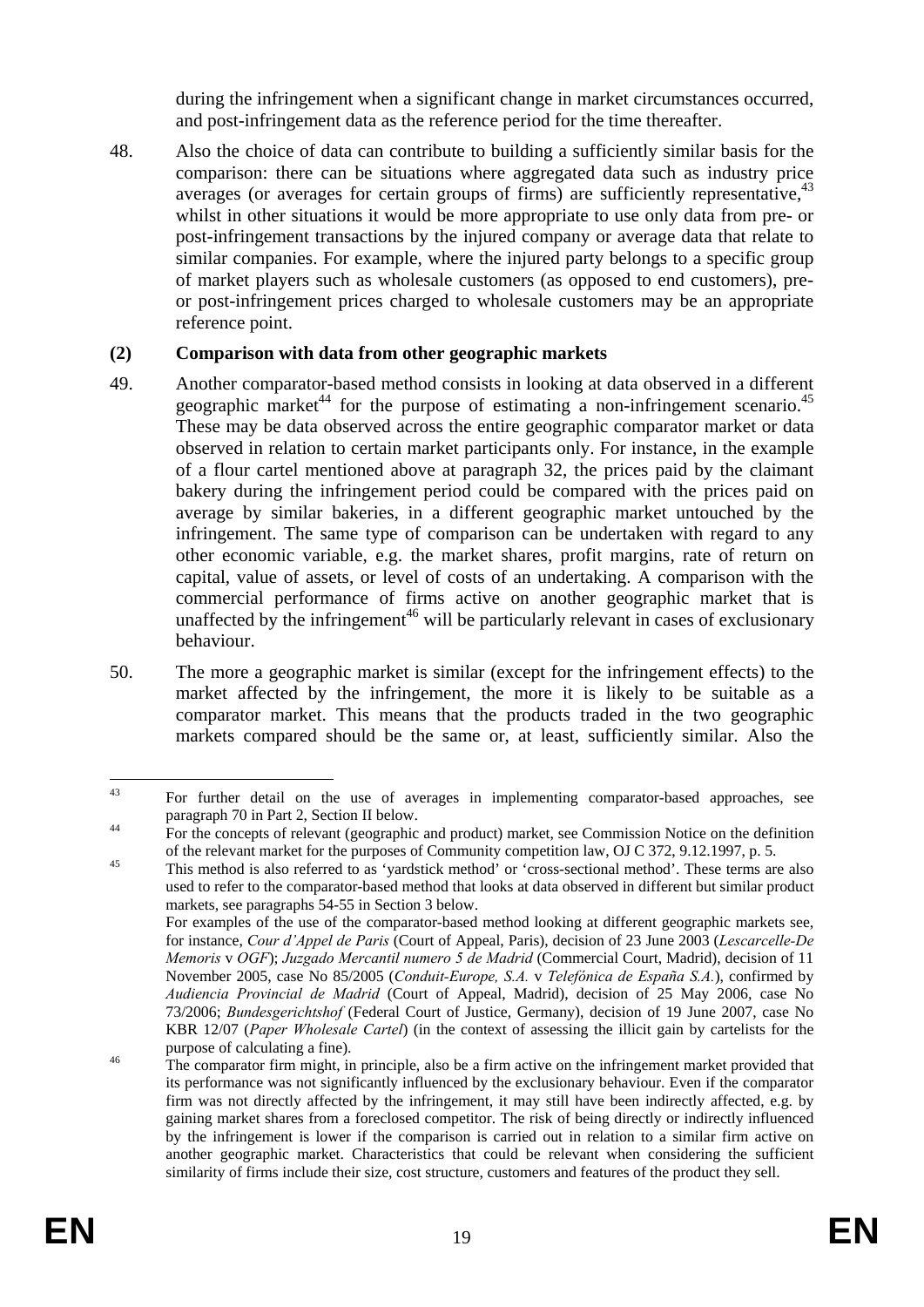competitive characteristics of the geographic comparator market should be similar to the characteristics of the affected market except for the infringement. This may well be a market that is not perfectly competitive.

- 51. The method of using geographic comparator markets for deriving a non-infringement scenario is, in practice, mainly used when the infringement concerns geographic markets that are local, regional or national in scope.<sup> $47$ </sup> Where the infringement market and the geographic comparator market are neighbouring areas, possibly within one country, there may be an increased likelihood that they are sufficiently similar for the purpose of a comparison.<sup>48</sup>
- 52. The comparator market does not always need to be sufficiently similar in its entirety. Where, for instance, the prices paid by one customer group (e.g. wholesalers) or the profits earned by one competitor company (e.g. a new entrant) in the comparator market are used as a reference, it is important that the market position of this customer group or this competitor is sufficiently similar to that of the injured party on the infringement market.
- <span id="page-19-2"></span>53. The choice of a geographic comparator market may also be influenced by uncertainties about the geographic scope of an infringement. Geographic markets on which the same or a similar infringement occurred are, in principle, not good candidates for being used as comparator markets. Also neighbouring markets on which no similar infringement occurred may still have been influenced by the anticompetitive practices on the infringement market (e.g. because prices on the neighbouring market were raised in view of the increased prices on the infringement market and lesser competitive pressure emanating from this market). A comparison with such markets will not show the full extent of the harm suffered, but they may, nonetheless, constitute a useful basis to establish a lower-bound estimate of the harm caused on the infringement market. This means that a party to an action for damages could, in principle, safely choose to rely on the comparison with a geographic market that was influenced by the same or a similar infringement, in particular where such influence is likely to have been rather small.

### <span id="page-19-1"></span><span id="page-19-0"></span>**(3) Comparison with data from other product markets**

- <span id="page-19-3"></span>54. Similar to the comparison across geographic markets is the approach to look at a different product market<sup>49</sup> with similar market characteristics.<sup>50</sup> For example, in a case of exclusionary behaviour partially foreclosing a company selling one product, the profit margin earned by that company in the infringement market could be compared with the profit margin for another product that is traded (by a similar or the same company) in a distinct but similar product market.
- 55. The considerations discussed in the context of geographic comparator markets are, *mutatis mutandis*, also likely to be relevant for the choice of a suitable comparator product market. They will often relate to the degree of similarity between the two product markets. In particular, the comparator product should be carefully chosen

 $47$ It might, however, also be used when the relevant market is wider than national provided that a sufficiently similar com[parat](#page-19-2)or market can be identified.<br>
See, however, paragrap[h 53 b](#page-19-2)elow.

<sup>49</sup> For the concepts of the relevant (geographic and product) market, see [Commission Notice on the](http://eur-lex.europa.eu/LexUriServ/LexUriServ.do?uri=CELEX:31997Y1209(01):EN:NOT)  [definition of the relevant market for the purposes of Community competition law,](http://eur-lex.europa.eu/LexUriServ/LexUriServ.do?uri=CELEX:31997Y1209(01):EN:NOT) OJ C 372, 9.12.1997, p. 5.<br>This method is sometimes also referred to as 'yardstick method' or 'cross-sectional method' (as is the

the comparator-based method looking at different geographic markets).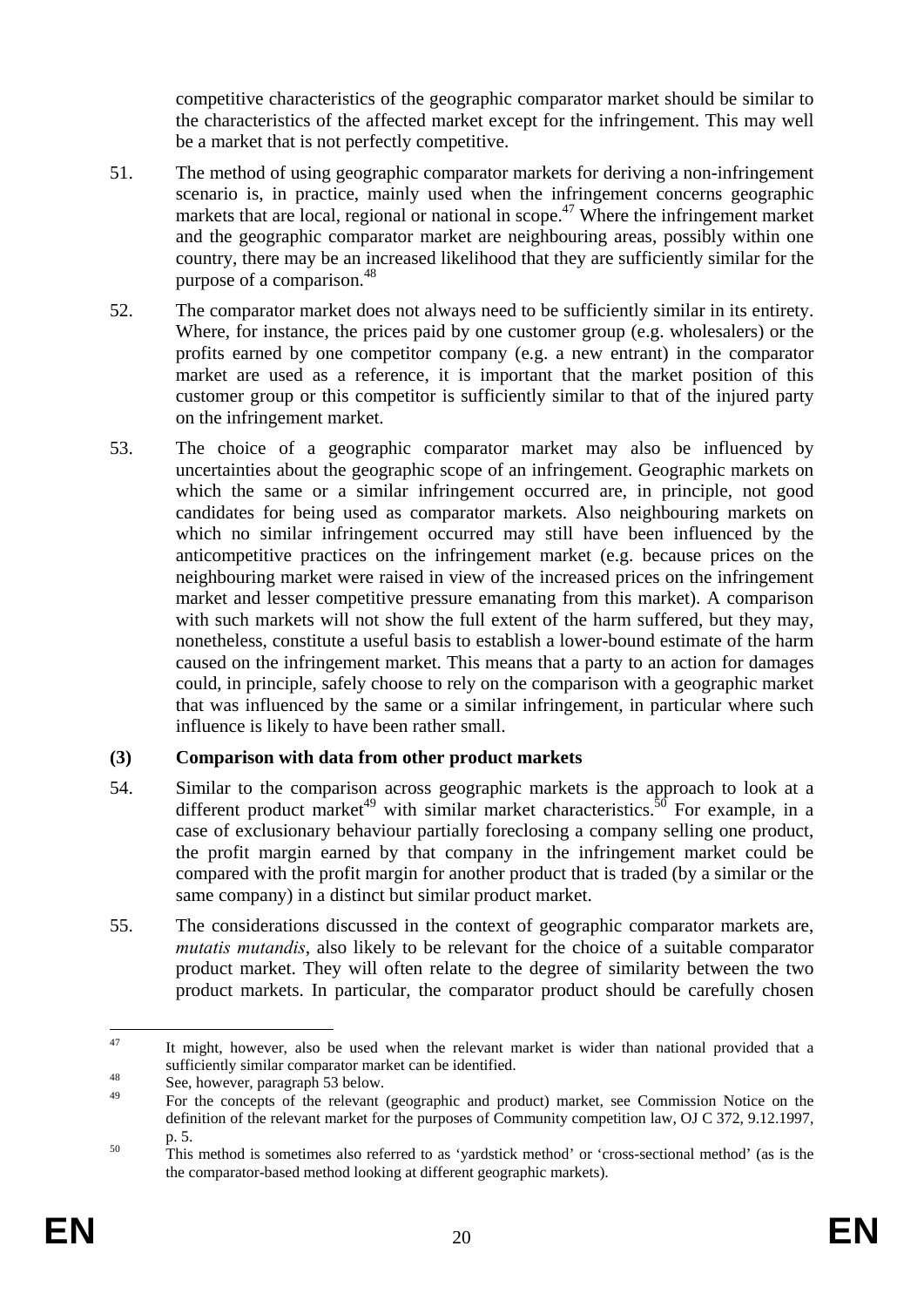with a view to the nature of the products compared, the way they are traded and the characteristics of the market e.g. in terms of number of competitors, their cost structure and the buying power of customers.<sup>51</sup> Uncertainties as to whether a potential comparator product market was affected by the infringement or a similar infringement of Article 101 or 102 TFEU can also play a role.

#### <span id="page-20-0"></span>**(4) Combining comparisons over time and across markets**

- <span id="page-20-3"></span>56. Where sufficient data are available, it may be possible to combine comparisons over time and comparisons across markets. This approach is sometimes called the 'difference in differences' method because it looks at the development of the relevant economic variable (e.g. the price for flour) in the infringement market during a certain period (difference over time on the infringement market) and compares it to the development of the same variable during the same time period on an unaffected comparator market (difference over time on the non-infringement market).<sup>52</sup> The comparison shows the difference between these two differences over time. This gives an estimate of the change in the variable produced by the infringement and excludes all those factors that affected both the infringement and the comparator market in the same way. The method is thus a way to isolate the effects of the infringement from other influences on the relevant variable common to both markets.
- 57. A simple example derived from the flour cartel mentioned above may illustrate the method: assume that a before, during and after comparison reveals an increase in price of €40 per 100 kg bag of flour in the Member State where the cartel occurred between 2005 and 2008. Looking at an unaffected geographic market over the same period may show that prices for flour rose by  $\epsilon$ 10 per 100 kg bag due to increased costs for an input product (cereals). Assuming that the increased input costs also concerned the infringement market, a comparison of the different development of prices on the infringement and the comparator market would indicate the price difference caused by the flour cartel. In the example, this would be  $\epsilon$ 30 per unit.
- <span id="page-20-1"></span>58. The strength of the 'difference in differences' method is therefore that it can subtract out changes unrelated to the infringement that occurred during the same time period as the infringement.<sup>53</sup> It rests, however, to a large extent on the assumption that these other changes affected both markets similarly.<sup>54</sup> The considerations regarding the application of the comparison over time and across market methods, in particular the need for sufficient similarity of the markets in question, are also relevant for the difference in differences method. From a practical point of view, this method usually requires a range of data from different markets and periods of time that may not always be easy to obtain; lesser amounts of data may, however, still allow lowerbound or approximate estimates to be derived.<sup>55</sup>

<span id="page-20-2"></span> $51$ Similarity of market characteristics may be more likely if the two products compared are traded in the same geographic market. However, the circumstances may also be sufficiently similar where the same or similar products from different geographic markets are compared.<br>This can be a geographic or a product comparator market.

<sup>53</sup> Compared to a simple comparison across markets, the 'difference in differences' method also has the advantage of filtering out fixed differences between markets (such as differences due to constantly <sup>54</sup> If, for example, price increases unrelated to the infringement were higher in the affected market than in

the comparator market during the infringement period, application of the difference in differences method using simple averages would overestimate the amount of damages. An econometric implementation of the difference in differences technique may help control for such factors.<br>See, for an example of a national court establishing a lower bound in the course of estimating the

quantum of damages (although not using the difference-in-differences method, but the comparison over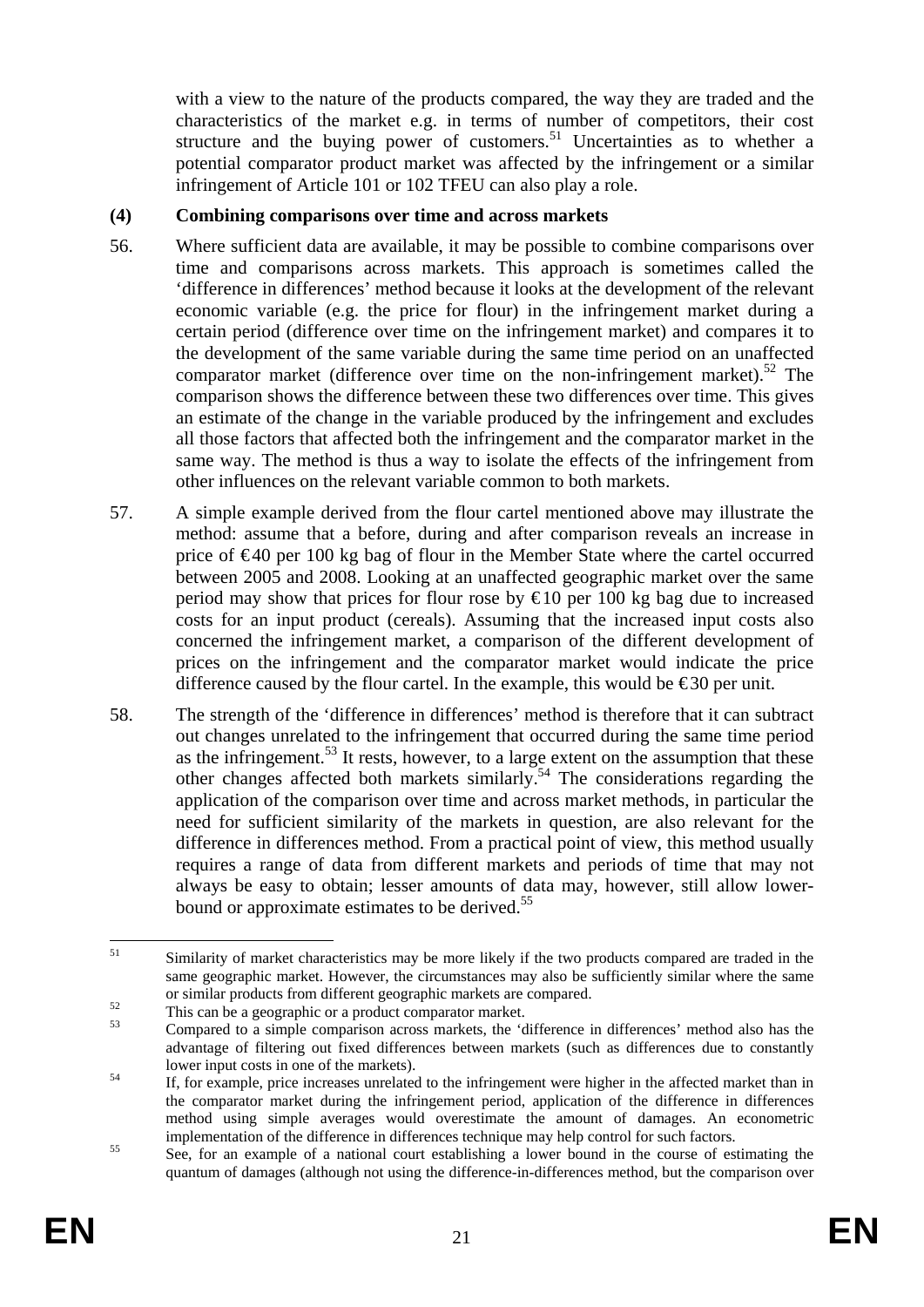#### <span id="page-21-0"></span>*B. Implementing the method in practice: techniques for estimating the price or other economic variable in the non-infringement scenario*

- <span id="page-21-5"></span>59. Once a suitable comparator-based method for establishing a non-infringement scenario has been chosen, various techniques are available to implement this method in practice. These techniques differ mainly in the degree to which they rely on individual or average data (e.g. price observations), and in the degree to which the data observed in the comparator market<sup>56</sup> or period are subject to further adjustment. As a consequence, these techniques differ in the amount of data they require in order to be carried out.
- <span id="page-21-2"></span>60. One possibility in implementing comparator-based methods is to use comparator data directly in the form they are observed and to estimate on this basis a value for the economic variable under consideration in the non-infringement scenario (e.g., in the above example, the price of flour). Where more than one data observation is available (e.g. the price of flour in a range of transactions on a geographic comparator market), they can be combined through a calculation of averages into one or more values for the non-infringement scenario. Such average value(s) for the noninfringement scenarios could then be compared to the average value(s) actually observed during the infringement, e.g. the prices really paid for flour (see in more detail in Section (1) below).
- <span id="page-21-3"></span>61. Where certain factors (such as an increase in raw material prices) have influenced only the comparator or only the infringement market or period, it should be considered, depending on the standard of proof required and depending on applicable rules regarding causality, whether adjustments need to be made to the observed data in order to account for such influences. These could be simple adjustments to the data in cases where the influencing factor and the magnitude of its effects can be relatively easily ascertained and accounted for (see Section (1) below). More sophisticated adjustments of observed comparator data can be obtained on the basis of econometric techniques, in particular through the use of regression analysis, which is described in Section (2) below. Whether it is for the defendant or the claimant to plead, substantiate and prove such adjustments is a matter of applicable law.<sup>57</sup>
- <span id="page-21-4"></span>62. In a given case, the choice between these different techniques depends on the specific circumstances of the case and applicable legal rules, taking account of the different advantages and disadvantages of these techniques, for instance with regard to their accuracy and precision and the data requirements they entail (see Section (3) below).

#### <span id="page-21-1"></span>**(1) Simple techniques: individual data observations, averages, interpolation and simple adjustments**

63. Depending on the requirements under applicable national law and on the circumstances of the case, especially the degree of similarity between the infringement market and the comparator market or period, the data observed may be

time method), *Kammergericht Berlin* (Higher Regional Court, Berlin), decision of 1 October 2009, case

No 2 U 10/03 Kart.<br>
As mentioned in paragraph [35 a](#page-15-3)bove, the data used in such comparison across markets or over time can be data that relate to the entire market or data that relate to certain specific market participants only.<br>See, for instance, *Kammergericht Berlin* (Higher Regional Court, Berlin), decision of 1 October 2009,

case No 2 U 10/03 Kart., as an example of the distribution of fact pleading obligations in the quantification of harm.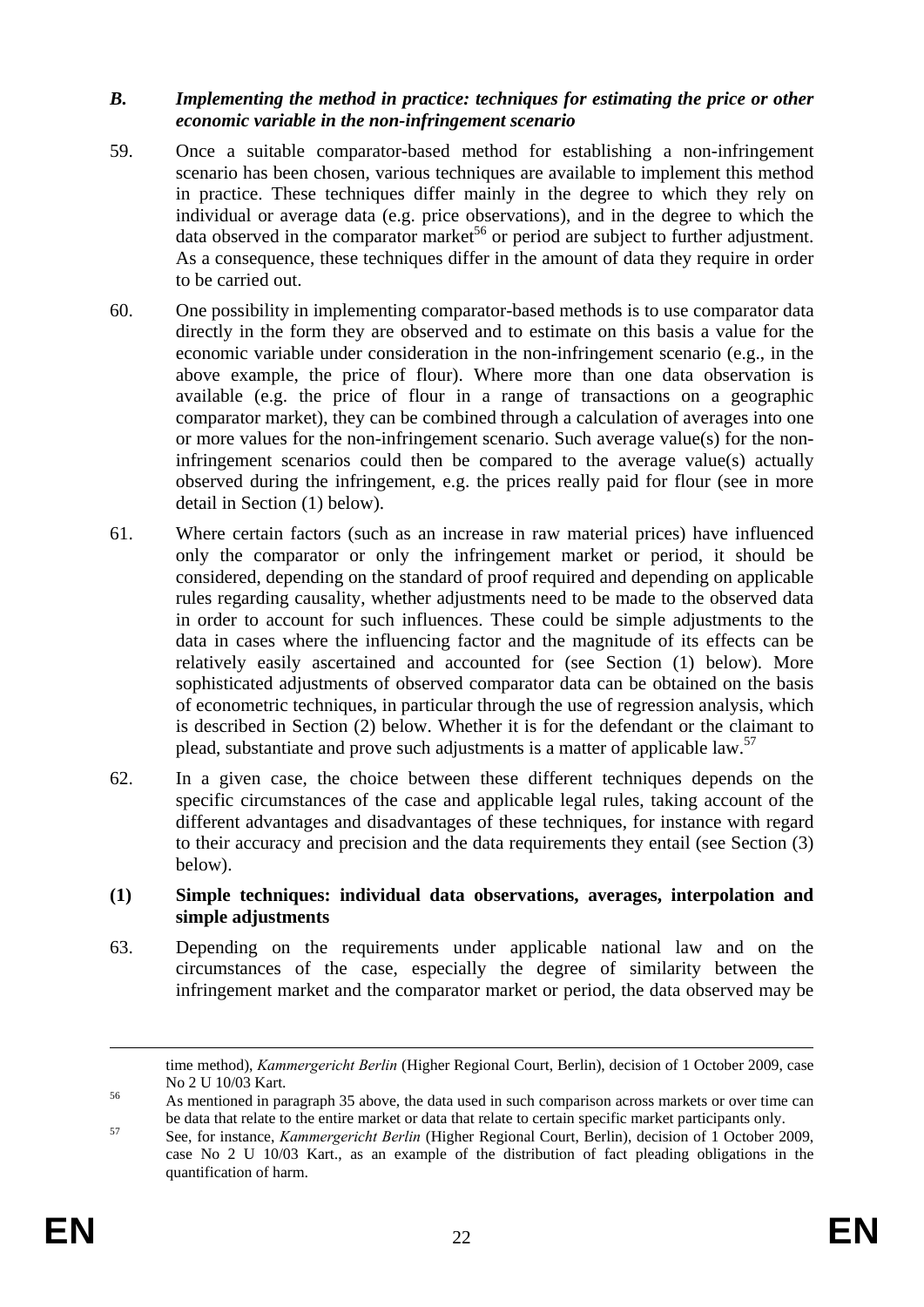compared directly, i.e. without further adjustments, with the data observed in the infringement market.58

- <span id="page-22-0"></span>64. The amount of data observed for the variable of interest (e.g., in the flour cartel example, the price for flour) in the comparator markets or comparator time periods may range from only one or very few data observations (i.e. the price observed in a small number of transactions) to a large number of data observations. In bidding markets, for example, auctions may occur very infrequently and at the time of the damages estimation only the price observed in the one tender after the infringement may be available. A similar situation could occur in industries where long-term contracts are common. It may be appropriate to use damages estimations based on single data observations where these are sufficiently representative for the period of interest.
- 65. Where looking at comparator markets or time periods produces a greater number of data observations, e.g. the prices paid by the injured party in a series of postinfringement transactions, or the prices paid by a number of customers in another geographic market, these data observations can be used either individually or in the form of averages.<sup>59</sup>
- <span id="page-22-1"></span>66. The use of various forms of averages or other forms of data aggregation can be appropriate, provided that like with like is compared. For example, where a wholesaler claims damages for having purchased a product in January, May, July and October 2009 from the participants in a price cartel and where the chosen method is comparison with another geographic market, the monthly average prices paid in that market by the *same type of customer* (wholesaler) during the *same months* may be the appropriate reference point (i.e. comparing January data with January data, May data with May data, and so forth). Comparing data from the same months will, for instance, account for seasonal differences over a year and thus make the comparison more reliable. If, however, little monthly price variation exists, the average price on the comparator market for the entire year of 2009 may be considered an appropriate indicator. It may also be the case that yearly data or other average data (e.g. aggregated industry data) are simply the only information available. Legal systems in the Member States may generally allow parties to rely on average data whilst granting the defendant the opportunity to show that significant differences exist, and they may require the use of more disaggregated data where available.
- 67. Another simple technique for deriving a comparator value from a range of data observations is linear interpolation. Where a comparison over time has produced price series from before and after the infringement, the 'non-infringement' or 'counterfactual' price during the infringement period can be estimated by drawing a line between the pre-infringement price and the post-infringement price, as shown in the illustration below. From this line, a comparator value can be read for each

<span id="page-22-2"></span> $58$ 58 For instance, time-based comparison could be based on the simple observation of prices before and during the infringement. For an example of the legal implications of such method see *Corte Suprema di Cassazione* (Supreme Court of Cassation, Italy), decision of 2 February 2007, case No 2305 (*Fondiaria SAI SpA* v *Nigriello*).

<sup>&</sup>lt;sup>59</sup> For the purposes of this Practical Guide, the term 'average' is used as referring to the mean, i.e. the average calculated by dividing the sum of observations by the number of observations. There may, however, be situations where it may be more appropriate to use other descriptive statistics (i.e. the median or the mode). For example, where in a market of 25 companies, 21 charge a price of  $\epsilon$ 50 and four a price of  $\epsilon$ 75, the modal price of  $\epsilon$ 50 (the price most observed in the sample) may be the more meaningful representation of the market price than the mean of  $\epsilon$ 54 (in this example, the modal price equals the median price, which is the price charged by the middle-ranked company).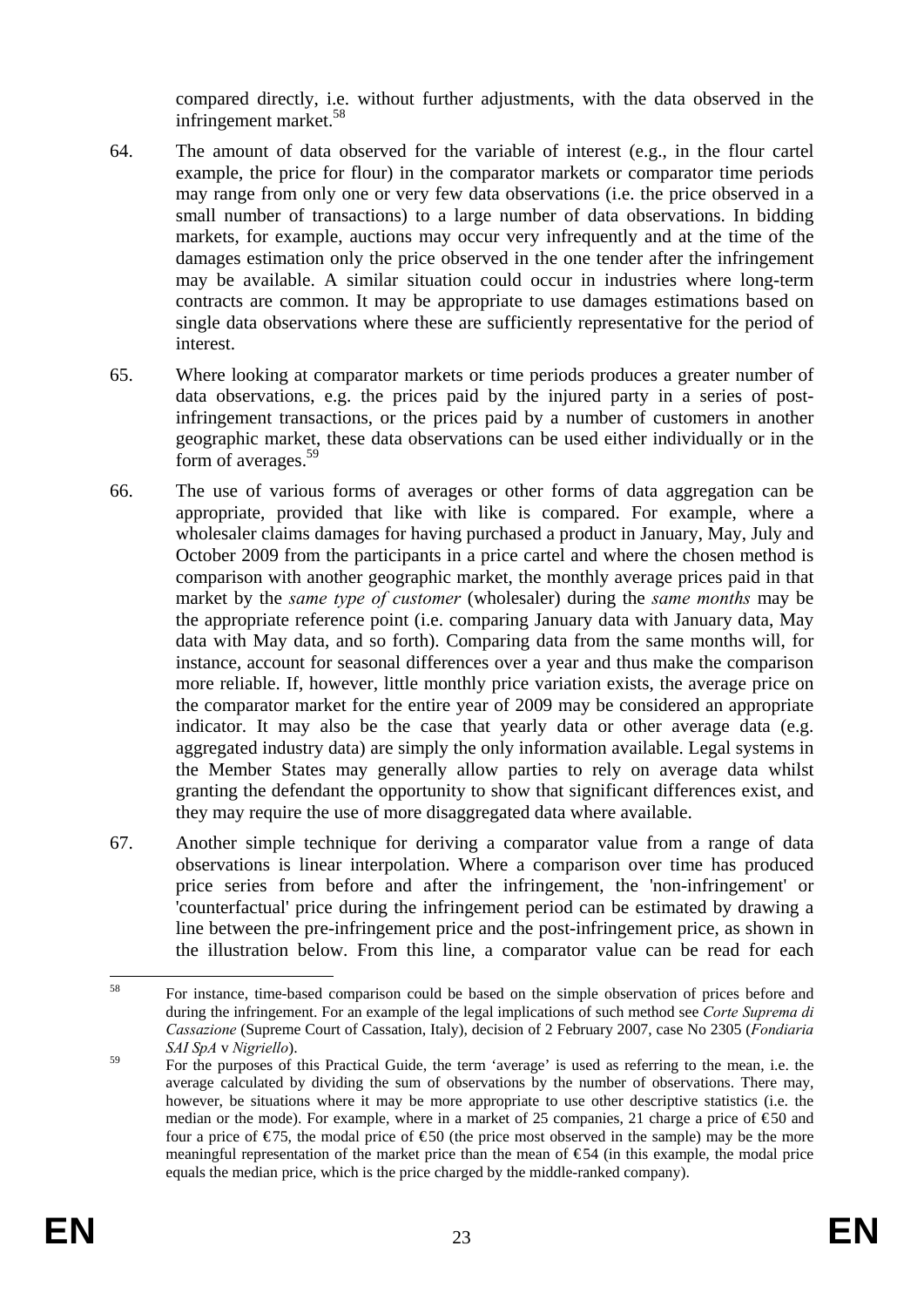relevant point in time during the infringement period. Compared with the calculation of a single average value for price during the entire infringement period, interpolation therefore allows to some degree to account for trends in price developments over time that are not due to the infringement. Reading comparator data from the interpolated line will, therefore, produce more accurate results than using an average value for the period, e.g. in cases where damages are claimed that result from transactions (or other events) which occurred only towards the beginning or the end of the infringement period.<sup>60</sup> The following illustration gives a simple example of linear interpolation (the dotted line shows the interpolated noninfringement price, the full line the actually observed prices):



Linear extrapolation works similarly to interpolation except that the line is continued from either only pre- or only post-infringement data. $^{61}$ 

<span id="page-23-3"></span>68. There may be situations where it is quite straightforward to identify a differentiating factor between an infringement market (or period) and a comparator market (or period) and to make the corresponding adjustment to the value of the observed comparator data. For example, certain seasonal effects occurring on a market or effects stemming from changes in input prices or exchange rates may have a pattern and a magnitude that can in some cases be rather easily understood from internal business records of a party or from other sources, such as expert statements. In these cases, for example, the straight line obtained in a simple linear interpolation should be adjusted to reflect such patterns. $62$ 

#### <span id="page-23-2"></span><span id="page-23-0"></span>**(2) Regression analysis**

- <span id="page-23-1"></span>*a. Concept and purpose of regression analysis*
- 69. Regression analysis is a statistical techniques which helps to investigate patterns in the relationship between economic variables and to measure to what extent a certain

<sup>60</sup> Interpolation likewise has advantages over using averages where the number of transactions (or other events) is unevenly distributed during the infringement period.<br>
Extrapolation thus extends a trend existing in a time series either before or after the infringement. For

example, if in the three years before a cartel prices were  $\epsilon$ 12,  $\epsilon$ 13.20, and  $\epsilon$ 14.52 respectively (reflecting a 10% increase each year), a simple technique would be to estimate that prices during the two-year duration of a cartel were €15.97 and €17.57 respectively; a more accurate estimation of the underlying trend could be obtained through using regression analysis.<br>Such adjustment, could, data permitting, be done in a more sophisticated way by using regression

analysis as explained in the following section.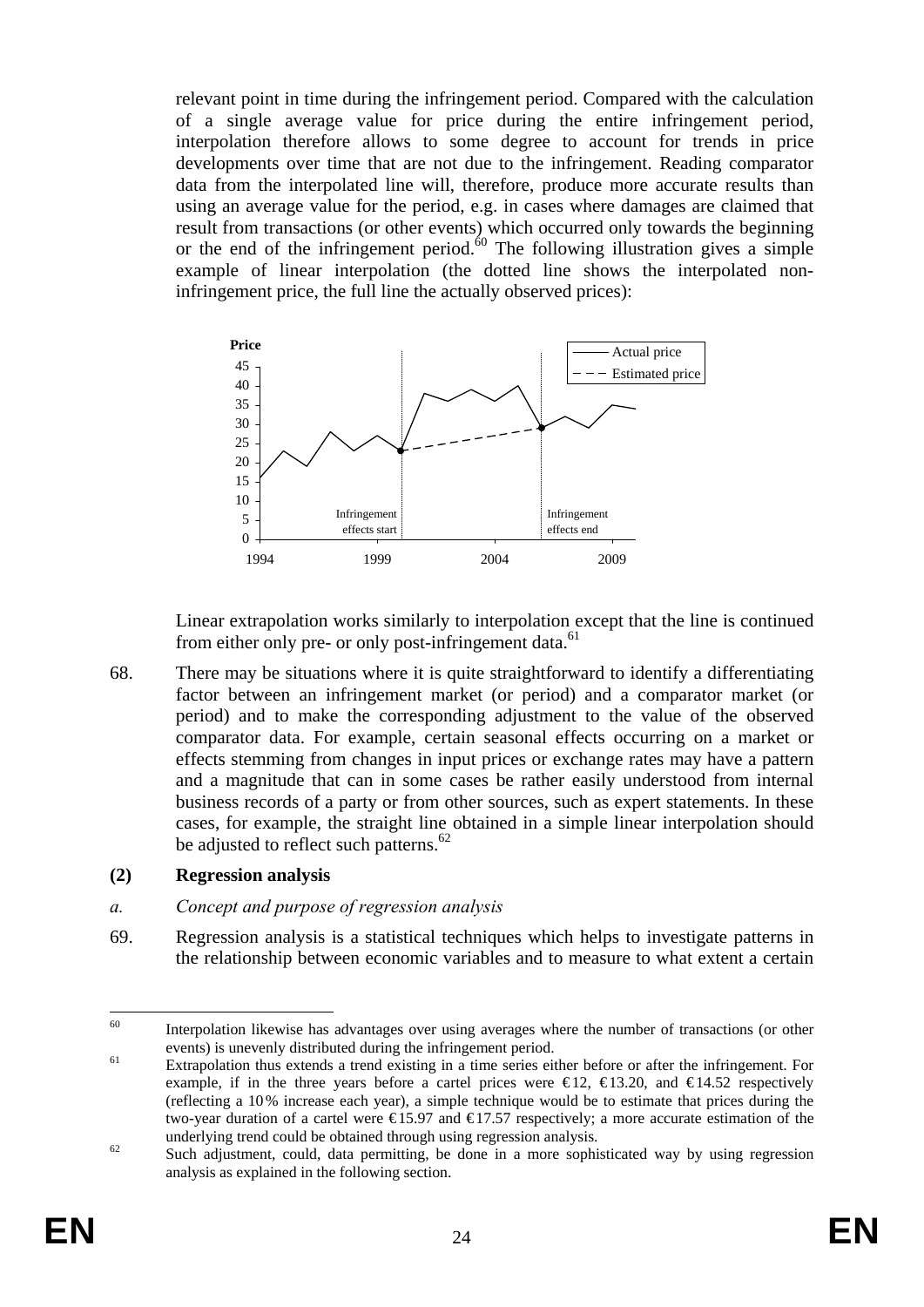variable of interest<sup>63</sup> (e.g., in the flour cartel example, the price for flour<sup>64</sup>) is influenced by the infringement as well as by other variables that are not affected by the infringement<sup>65</sup> (e.g. raw material costs, variations in customer demand, product characteristics, the level of market concentration)<sup>66</sup>. Regression analysis therefore makes it possible to assess whether, and by how much, observable factors other than the infringement have contributed to the difference between the value of the variable of interest observed on the infringement market during the infringement period and the value observed in a comparator market or during a comparator time period. Regression analysis is thus a way to account for alternative causes for the difference between the compared data sets. All comparator-based methods are, in principle, capable of being implemented through regression analysis provided that sufficient  $data$  observations are available.<sup>67</sup>

- <span id="page-24-1"></span>70. In a regression analysis, a number of data observations for the variable of interest and the likely influencing variables are examined by means of statistical techniques. The relationship identified is usually described in the form of an equation (referred to as a 'regression equation' or 'regression model'). This equation makes it possible to estimate the effects of influencing variables on the variable of interest and to isolate them from the effects of the infringement. Regression analysis estimates how closely the relevant variables are correlated $^{68}$  with each other, which may in some instances be suggestive of a causal influence of one variable on the other.<sup>69</sup>
- 71. There are two main approaches to carrying out a regression analysis for damages estimation, depending on whether only data from non-infringement periods (markets) are used to build the regression equation or whether, in addition to non-infringement data, also data from within the infringement period (market) are used. If only data from non-infringement periods are used to estimate the regression, the regression equation would be used to 'forecast' the effect on the variable of interest during the infringement period on the basis of the pattern identified outside this period ('forecasting approach').<sup>70</sup> Where, in addition, also data from the infringement period (market) are used to estimate the regression, the effect of the infringement would be

 $63$ 

<sup>&</sup>lt;sup>63</sup> Also referred to as an 'explained variable' or 'dependent variable'.<br><sup>64</sup> Possible other variables of interest for which regression analysis may be applied include, for instance, sales volumes, market shares or profit margins (e.g. those of an excluded competitor who claims damages for loss of profits through a reduction of sales or a decrease in its margins), costs of production

<span id="page-24-0"></span><sup>(</sup>which may also be relevant in the context of a loss of profits estimation).<br>
Also referred to as 'explanatory variable(s)' or 'influencing variable(s)'.<br>
Other factors influencing the variable of interest may, for exampl the technology used for production, the size and cost structure of the firms offering the product, or advertising expenditure.<br>
A sufficient number of data observations is, however, required to apply statistical methods in a

meaningful manner. Such sets of data observations could be obtained (in comparisons over time) from time series of observations, or (in comparisons at one point in time) from a range of comparator markets or from a range of firms or a range of transactions, or a combination of both (observations over time from a range of markets, firms or transactions).<br>In multivariate regression analysis (see in more detail below), the correlation established is a

conditional correlation, i.e. one where the effect of other variables is controlled for.<br><sup>69</sup> Provided this is consistent with a coherent economic framework and with other pieces of qualitative and

quantitative evidence.<br>This 'forecasting approach' is sometimes also referred to as a 'residual model approach'. This approach

[is illustrated in the graph in paragraph 79 below.](#page-28-2)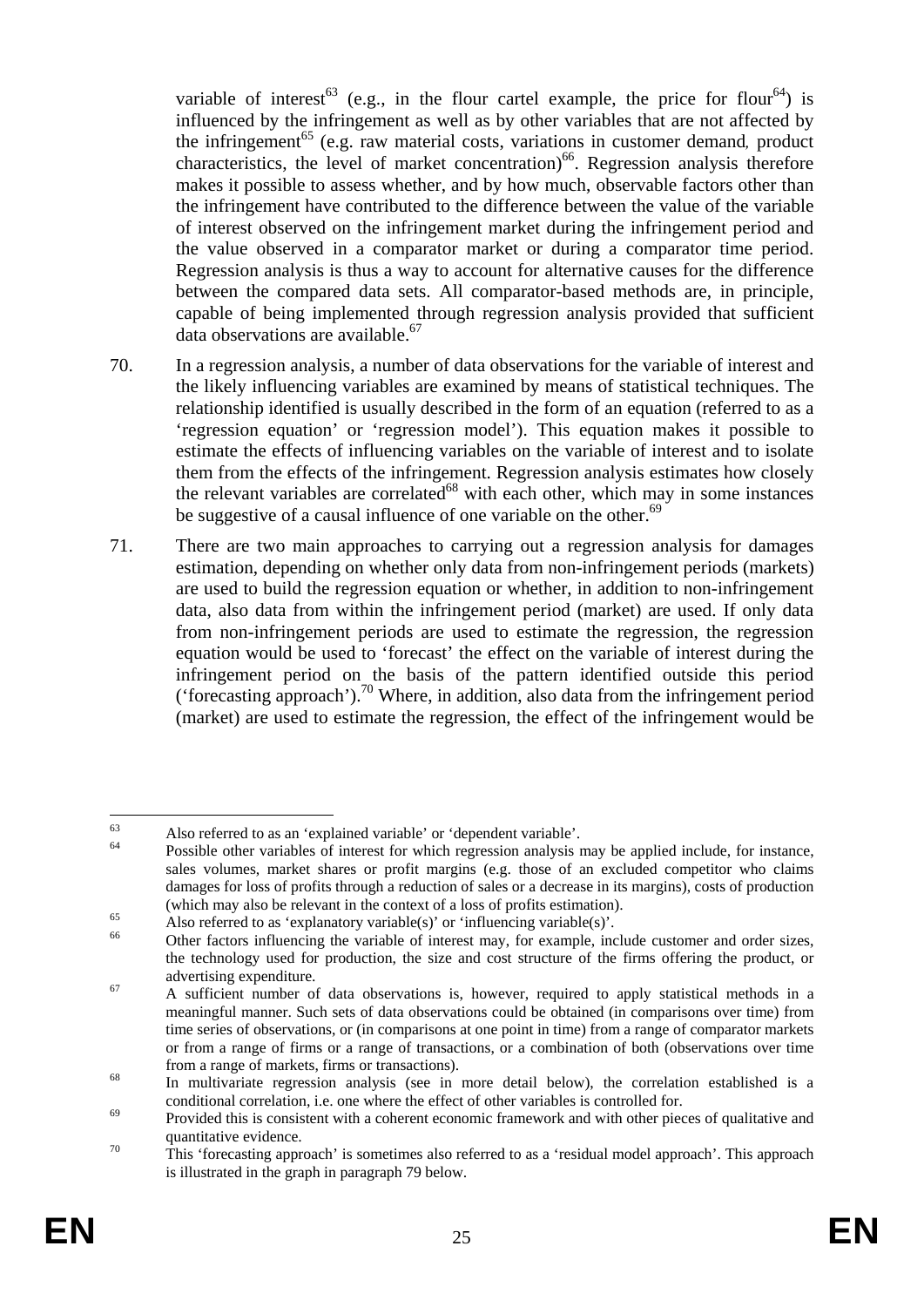accounted for in the regression equation through a separate indicator variable (called 'dummy variable'). $^{71}$ 

- <span id="page-25-3"></span>72. Whether it is more appropriate to apply the forecasting or the dummy variable approach will depend on the circumstances of the case: In particular, while the forecasting method has the advantage of allowing the choice of a regression model that is only based on data observations from the non-infringement period (and hence, untainted by the effects of the infringement), using data from both periods/markets may allow a more precise and accurate estimation of the parameters of interest, in particular if the available non-infringement data are limited or do not allow the dynamics of the industry at hand to be fully captured. In practice, both methods can often be combined, e.g. by selecting the model on the basis of the pre-infringement period and estimating a dummy-variable regression using data from both periods (and allowing, if appropriate, the effects of the other influencing variables to vary in the infringement and non-infringement periods).
- <span id="page-25-0"></span>*b. Examples and illustrations*
- <span id="page-25-2"></span><span id="page-25-1"></span>73. A simple example that, for illustrative purposes, looks only at one potential influencing variable may show the basic steps in regression analysis. Assume that, in the above-mentioned example of a flour cartel, the prices paid by bakeries during the cartel period to the milling companies are compared with the prices paid by bakeries to the milling companies in the pre-infringement period, and that this comparison shows a price increase during the infringement period of 20%. Assume further that there are indications that this increase is not exclusively due to the cartel but that during the infringement period costs for an important input material (e.g. cereals) also increased significantly. It is therefore not clear how much of the increase in price for flour is due to the infringement and how much is due to the increased input costs (the rise in cereals prices).
- 74. One option to address this uncertainty could be to use data from another period or market where input costs (price for cereals) were more similar and no infringement existed, but there may be situations where this is not possible.<sup>72</sup> Regression analysis can offer a tool to account for the variation in input costs, by showing the statistical relationship between input costs and price for flour. To this end, a range of data observations on input costs (cereal prices) and on prices for flour during the period not affected by the infringement could be examined.<sup>73</sup> Through applying statistical techniques to these data observations, it is possible to establish a pattern of how the prices for cereals influenced the price for flour in a period where the flour prices were not influenced by the infringement. It is then possible to deduce a statistical relationship between the price for flour and the price for cereals from this period. By applying the insight on this relationship to the prices for flour from the infringement period, it is possible to eliminate the part of the increase of prices for flour not imputable to the infringement, but to the change in input costs. This allows to 'forecast' prices for flour without the cartel overcharge but including the price increase caused by higher input costs.

 $71$ Such a 'dummy variable' measures whether there has been an upward shift in the variable of interest during the infringement period.<br>
For instance, because reliable data from other periods (or markets) are not available or because in such

other periods (or markets) market characteristics differed significantly.<br>The possibility of whether or not to also consider data from the infringement period (market), see

[paragraph 82 below.](#page-29-2)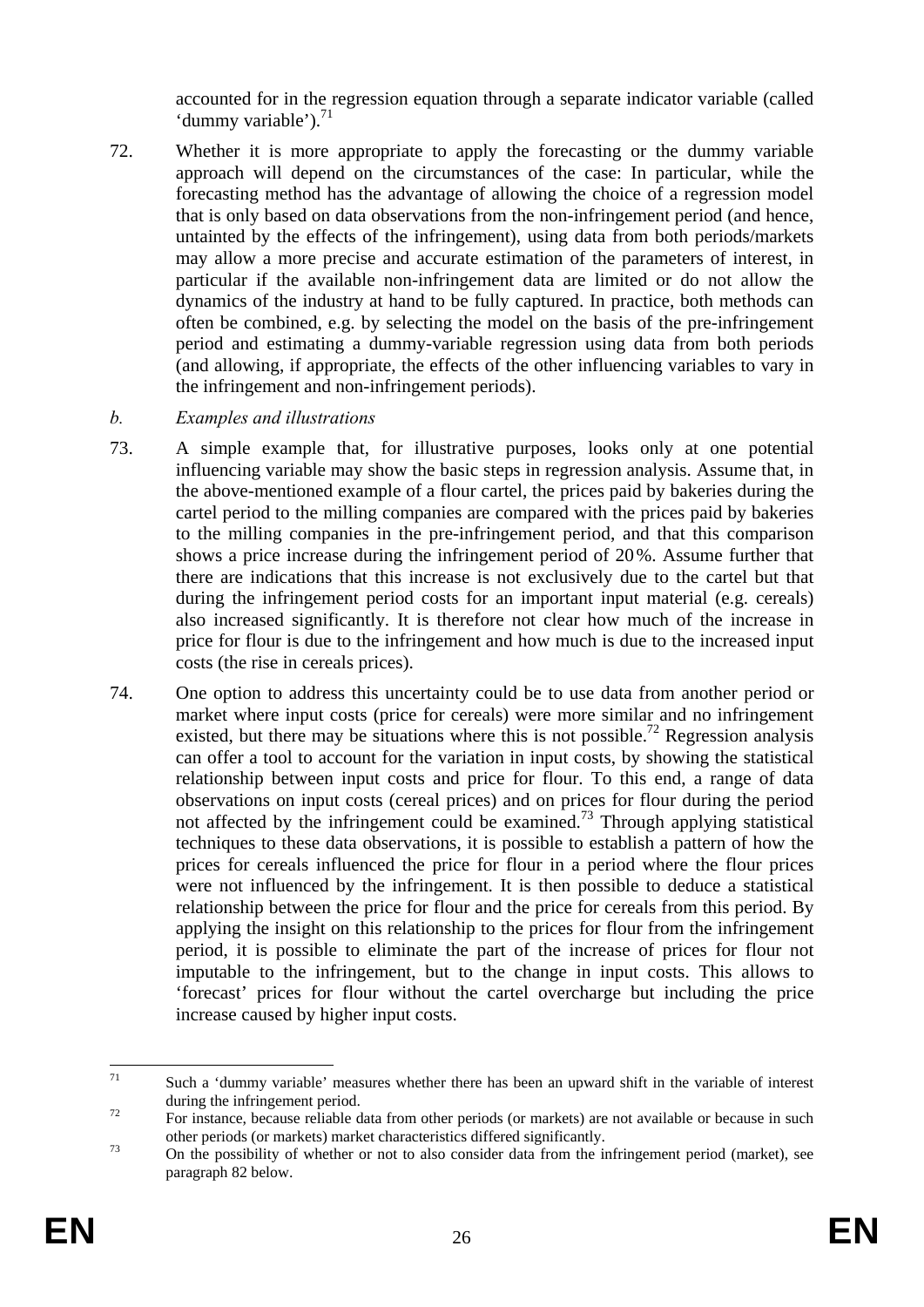75. The following graph gives a simple illustration of how such a statistical relationship is deduced. The chart shows several data observations of the input costs (cereals prices) and the corresponding price for flour at the same point in time during a noninfringement period. For instance, when at one particular moment the price for cereals was 60, the price for flour was 128. It is possible to calculate the coordinates of the line that best fits all data observations in order to represent the statistical relationship (correlation) between the price for cereals and the price for flour. This relationship is expressed in the graph below as a line and can be, and usually is, also expressed as an equation.<sup>74</sup> The steepness of this line shows what increase in the price for flour is associated with a certain increase in the price for cereals. In the example shown in the graph, the identified relationship indicates that e.g. a rise in the price for cereals from 50 to 60 relates to a rise in price for flour from 120 to 130. As an increase in input costs (cereals) by  $\epsilon$ 10 is associated with a flour price increase of  $\epsilon$  10, the statistical relationship thus shows that an increase in this input cost is fully passed on.



<span id="page-26-0"></span>76. Knowing the pattern of how the input cost (cereals prices) influenced prices for flour outside the infringement period makes it possible to estimate ('forecast') how much the observed higher values of these costs (cereals prices) during the infringement period influenced prices for flour. Excluding these effects from the price comparison allows the price overcharge caused by the infringement to be estimated on a more reliable basis than without the regression analysis. In the above example, if during the infringement period the price for flour was 140 instead of 120 during the noninfringement period, but the input cost (cereals prices) increased from 50 to 60, the likely price for flour without the cartel would not be 120 but 130.

 $74$ Estimating a regression of price (as the variable of interest) over input costs (as the influencing variable) provides the coordinates of this line. In this example, the ordinary least squares (OLS) technique is used to calculate the coordinates of a straight line that is located at a minimal distance ('least squares') from the set of data points on the graph. The OLS technique is a common statistical method to estimate the parameters of a linear regression model.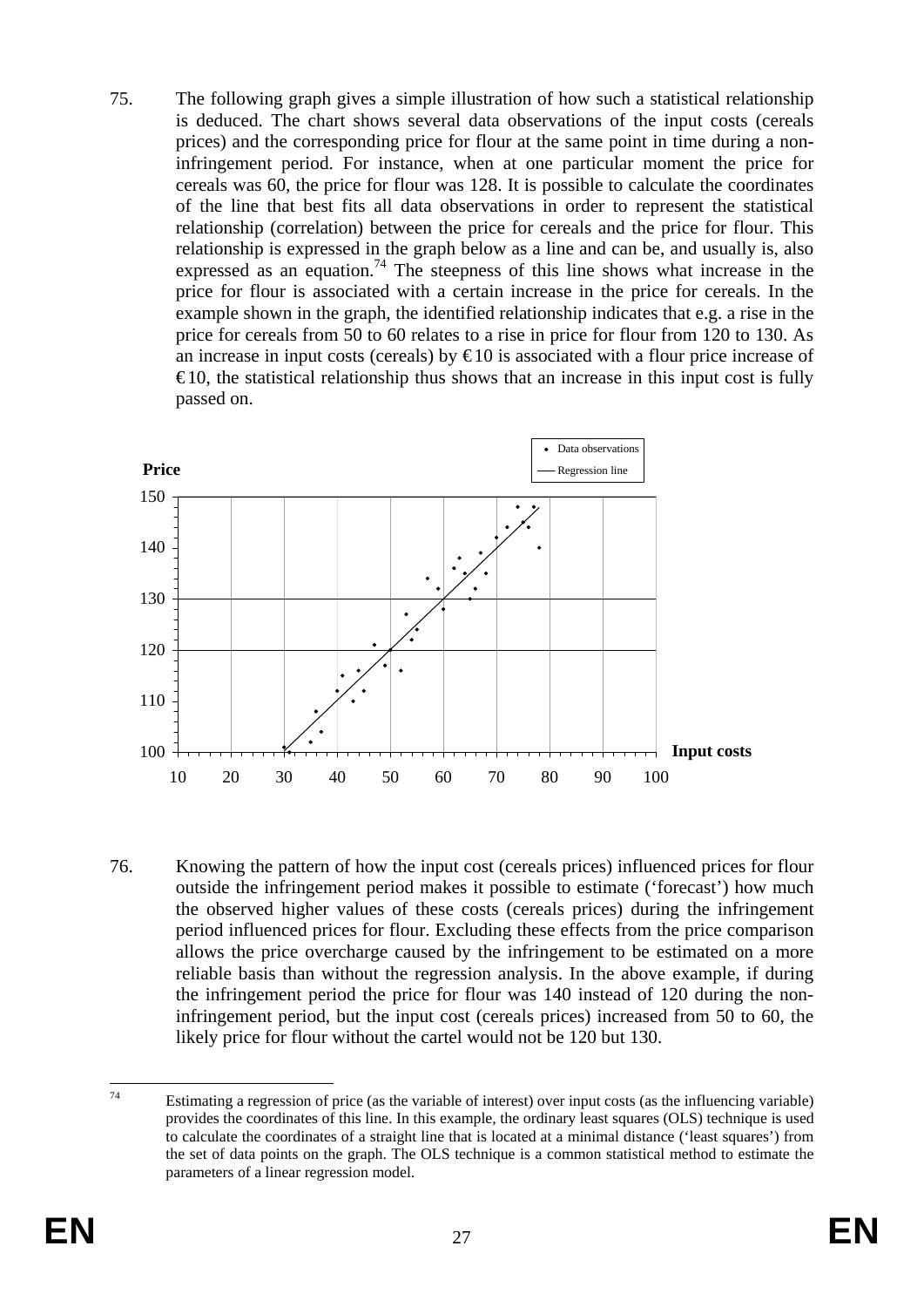- <span id="page-27-0"></span>77. Whilst the example described so far concerned only the influence of a *single* other variable (cereals price as input cost) on the variable of interest (flour price), regression analysis in competition practice usually has to account for *several* other factors influencing the variable of interest *(multiple* regression analysis<sup>75</sup>). In this situation, data need to be observed for all additional relevant influencing variables and a regression equation needs to be deduced from these data that reflects their relationship to the variable of interest. For instance, in the above-mentioned flour cartel example, it may be the case that during the infringement period the milling companies not only had to pay higher prices for cereals, but were also subject to an increase in energy and labour costs and introduced a more efficient milling and packaging technology, all of which may have had an impact on the price of the flour they sold to bakeries during the cartel period. To identify the statistical pattern of how these factors influenced the flour price, series of data observations for each of these influencing variables need to be analysed.
- 78. When undertaking a regression analysis, it is important to consider all variables that are relevant in the specific case. Suppose that either the defendant or the claimant uses, in a comparison of the flour prices charged by a mill before and during an infringement, a multiple regression analysis to control for the potential influence on the flour price of the above-mentioned factors (i.e. the cereal prices, energy and labour costs and milling and packaging technology). If, however, a significant demand change took place during the cartel (e.g. higher demand by bakeries for flour due to an increased demand by end customers for bread and cake) and if the influence of this event on the price for flour is not accounted for in the regression equation, the estimate of the infringement effect is likely to be biased, despite the otherwise comprehensive regression analysis.76 It is for the applicable national law to determine, in accordance with the principle of effectiveness, the party on which the burden falls to invoke and prove facts, such as the above-mentioned change in demand or the completeness of the variables considered in a regression analysis.
- 79. The basis of each damages quantification using regression analysis is thus the statistical relationship between the variable of interest (e.g. price) and the relevant explanatory variable(s) expressed in a regression equation. When the forecasting approach is used,<sup>77</sup> the estimation of a regression equation using data from the noninfringement period constitutes the first step. In a second step, using this regression equation and the observed values of these relevant variables during the infringement period, the price injured parties are likely to have paid without the infringement can then be estimated. In a third step, the difference between this likely non-infringement price and the price actually paid by the injured parties gives an estimate of the overcharge resulting from the infringement. The graph below illustrates the second

<sup>75</sup> Also referred to as 'multivariate regression analysis' as opposed to 'single variable ('univariate') regression analysis' as used in the above example.<br>It is, however, important not only to include all relevant factors in the regression model, but also to

refrain from including variables that appear clearly irrelevant (on the basis of industry knowledge). In fact, damages estimates could be wrongly lowered (even down to zero) if irrelevant variables are

included in order to explain the price variation in the model.<br>The alternative approach is the dummy variable approach; see paragraph [71](#page-25-1) above. Unlike the forecasting approach, the dummy variable approach estimates the effect of the infringement in a single step, by carrying out a regression analysis using data from both the infringement and non-infringement periods. In the case of the example above, this approach would estimate the effect of the cartel as the upward shift in price that is observed during the cartel period (i.e. the coefficient of the dummy variable in the regression equation) and is not explained by changes in other influencing variables, such as raw material costs.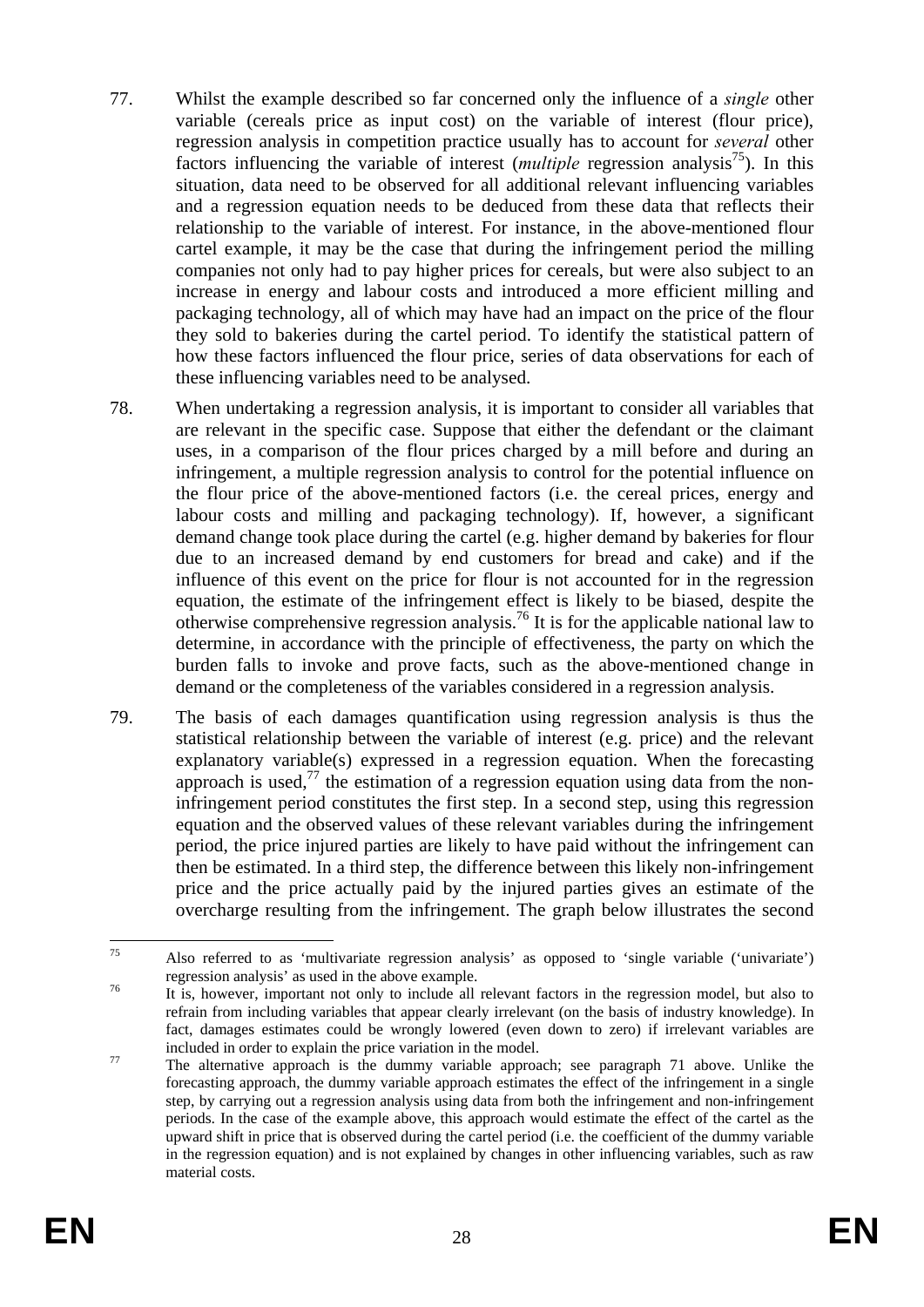and the third step. When the dummy variable approach is used, the regression analysis combines the three steps described above.<sup>78</sup>



- <span id="page-28-2"></span><span id="page-28-1"></span>80. The regression analysis illustrated in this graph is based on the forecasting approach, in which a regression is carried out on pre- and post-infringement data to establish in an equation the statistical relationship between price and various relevant explanatory variables (input costs and other relevant factors). Using this equation and the observed values of the relevant explanatory variables, an estimated price can be derived that is likely to have prevailed absent the infringement (dotted line). The continuous line is the actually observed price. The difference between the continuous and the dotted line during the infringement period is the estimated overcharge. The dotted line outside the infringement period is also derived from the regression equation and can serve, through comparison with the actually observed noninfringement prices (continuous line), to assess the predictive power of the regression model.
- <span id="page-28-0"></span>*c. Requirements for applying regression analysis*
- 81. Carrying out a regression analysis requires knowledge of various statistical techniques to measure the relationship between variables, to construct an appropriate regression equation and to calculate the precision of the parameters in this equation. In addition, it is necessary to have a good understanding of the industry concerned, in the first place, to formulate the right hypotheses when constructing the regression equation and to make the right choice as to the factors that are likely to have significantly influenced the variable of interest (and which should therefore be included in the analysis). Industry understanding is furthermore necessary to make informed choices about which statistical techniques to use in a given situation, for instance, to account for unusual observations (outliers) or other specific features in

 $78$ In this case, the regression equation is estimated using data from both the infringement and noninfringement periods and directly indicates how much the variable of interest changed during the infringement period after accounting for the effect of other explanatory variables.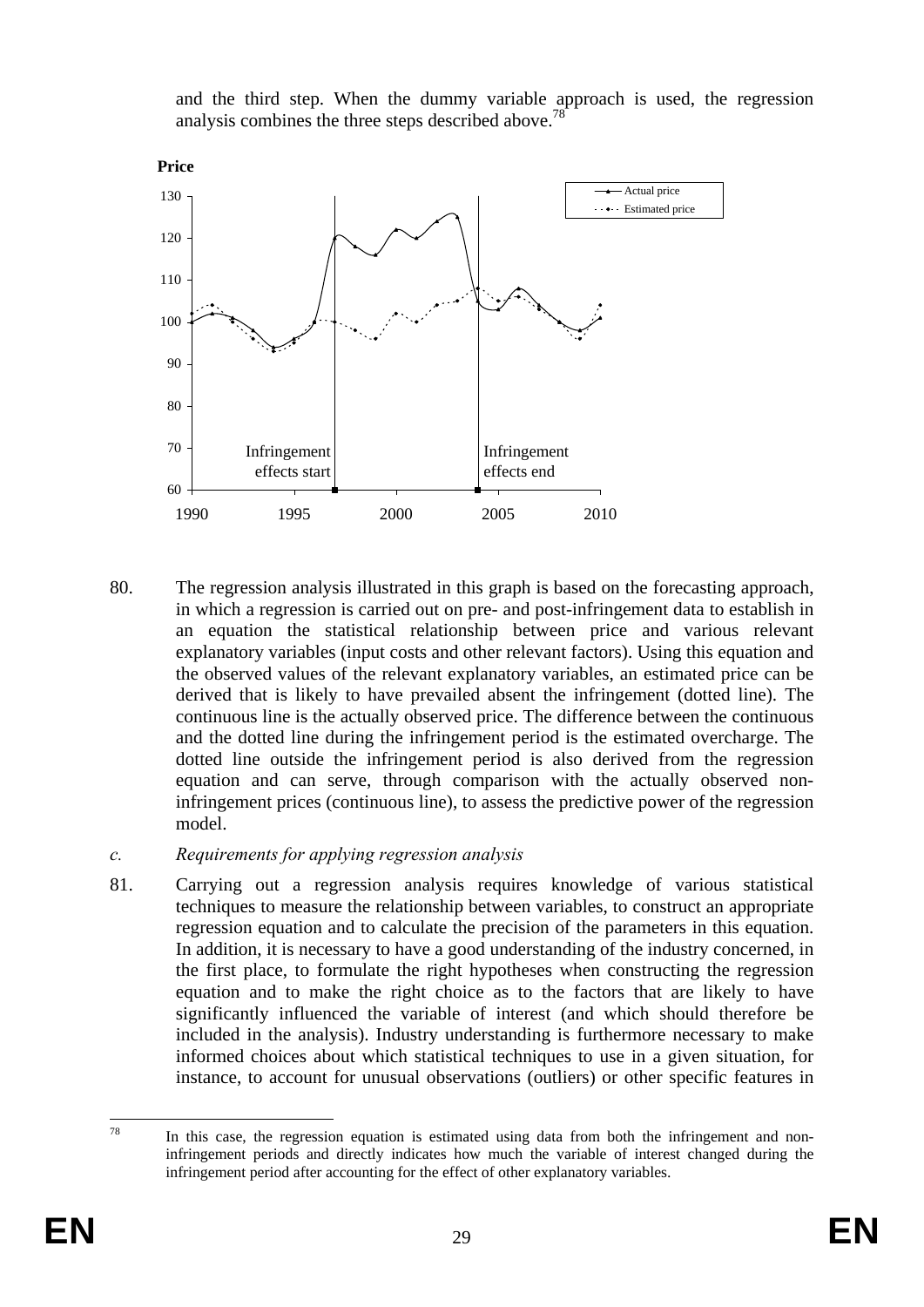data sets. In particular, where the influencing variables were themselves affected by the infringement, biased results may occur if this aspect is not taken into account, e.g. through applying specific statistical techniques<sup>79</sup> or through using data observations that lie outside the infringement period or market.<sup>80</sup>

- <span id="page-29-2"></span>82. Without a sufficient number of data observations, statistical analysis cannot identify relationships between economic variables. To identify the effect of influencing variables on the variable of interest therefore requires that a sufficient range of data observations is available for all variables considered. Regression analysis therefore typically requires extensive data. However, statistical techniques may help to overcome some gaps in data or biases in their interpretation $81$  and there can be situations where also the analysis of a smaller number of data observations is meaningful.
- 83. Data observations can, in principle, be gathered at different levels of aggregation. For example, where the relationship between price and input cost is to be analysed, data series either for the prices charged in individual transactions, for annual industry average prices or — in between — monthly data at firm level could be examined next to data series either for individual input costs per unit or for industry cost averages respectively. Using disaggregated data makes it possible to analyse a greater number of observations and therefore to obtain more precise estimates. Where such disaggregated data do not exist or are not accessible to the party carrying out the regression analysis, the analysis of aggregated data may still produce informative results, in particular if the aggregated data have a high frequency.
- <span id="page-29-1"></span>84. Having a sufficient range of data observations and the level of data aggregation are examples of the importance of data reliability and data relevance for economic analysis. However, most datasets are incomplete, and not all relevant facts may be observed or measured with high accuracy. It is therefore proper to explicitly acknowledge those imperfections. Deficiencies in the data should not prevent an economic analysis from being given proper weight, though conclusions should be drawn with caution.82
- 85. Where used appropriately and on the basis of sufficient data observations, regression analysis can considerably refine the damages estimation through comparator-based methods. It should be stressed, however, that even very sophisticated regression equations rely on a range of assumptions and will (like any technique to predict a hypothetical situation) only be able to deliver estimates. It is good practice to consider the assumptions underlying a regression equation, because some assumptions may be more appropriate than others in a given situation and may lead to significantly different results.
- <span id="page-29-0"></span>86. One way to deal with the uncertainty of the estimate is to indicate the results not as a point estimate ("the price in the non-infringement scenario is 10  $\epsilon$ "), but as an

<sup>79</sup> For example, the use of instrumental variables, an econometric technique that may be applied to correct such bias.<br><sup>80</sup> In particular, by using the forecasting approach described above, where the value of the influencing

variables included in the model to predict the counterfactual are corrected for the infringement effect on these variables.<br>
81 E.g. where a sample of data observations is not fully representative.<br>
82 See for a further explanation on the importance of data reliability and data relevance: DG COMP Best

Practices for the submission of economic evidence and data collection in cases concerning the application of Articles 101 and 102 TFEU and in merger cases, at http://ec.europa.eu/competition/antitrust/legislation/best\_practices\_submission\_en.pdf.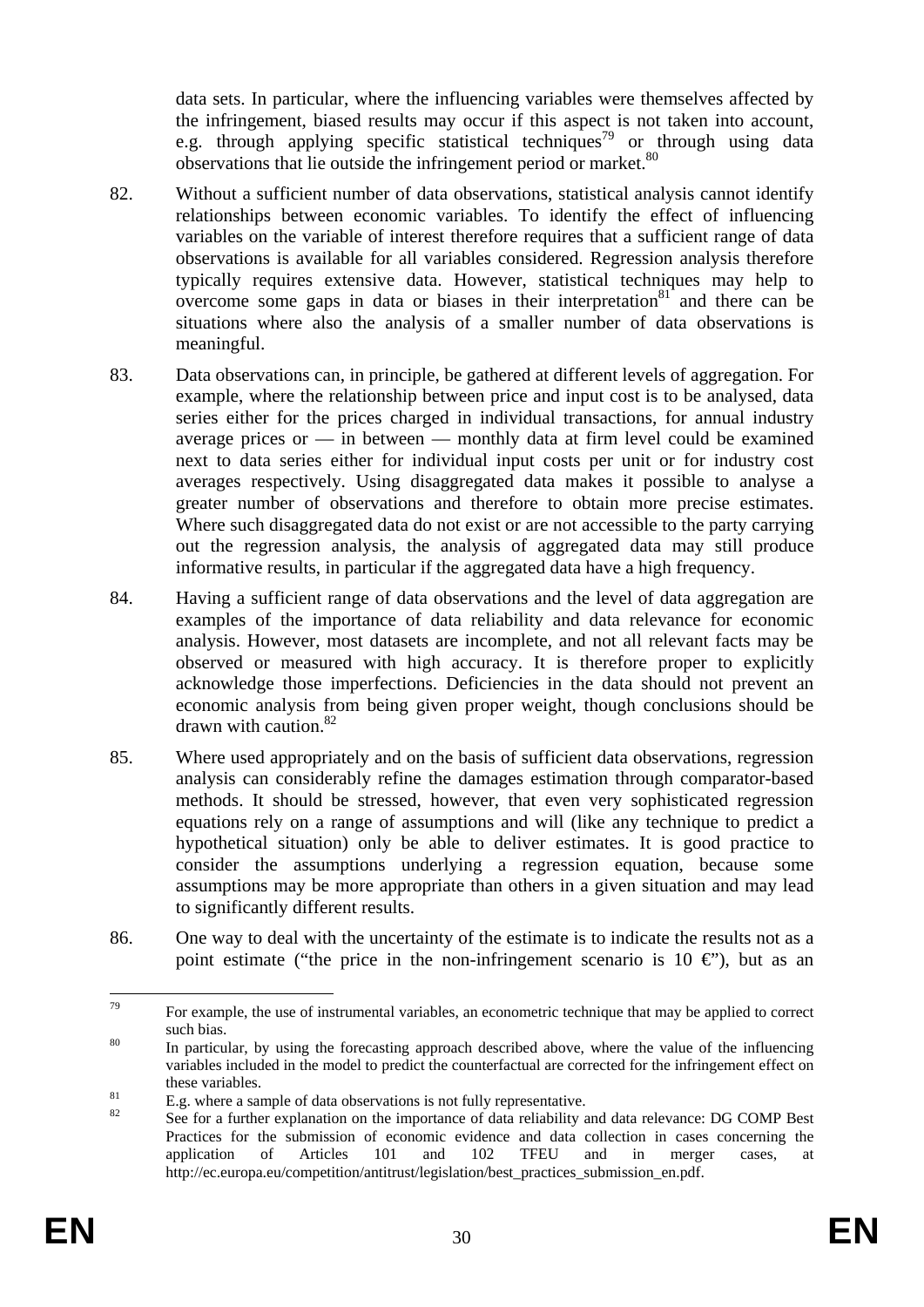interval ("the price in the non-infringement scenario is between  $9 \in \text{and } 11 \in \mathcal{C}$ ). The notion of 'confidence interval' – which is standard in statistics – is used to describe how likely it is that the true value is contained in an interval. By convention in economics, a 95 % likelihood that a specific interval does in fact contain the true value is regarded as a high degree of certainty.

- <span id="page-30-1"></span>87. A similar way of dealing with the uncertainty of estimates is to refer to the notion of "statistical significance", which is a standard way of testing whether the results obtained in a regression analysis are due to a coincidence or whether they reflect in fact a genuine correlation. For this, a certain hypothesis is tested: in the field of damages actions, such a hypothesis could for instance be whether the cartel infringement did in fact have an actual effect on prices or not. The hypothesis that the infringement did *not* have an effect (and that therefore the non-infringement price does not differ from the price in the infringement scenario) is called the "null hypothesis". Regression analysis is then used to test this null hypothesis. A result of a regression analysis is said to be statistically significant when it is possible to reject the null hypothesis, because it would be very unlikely that the results observed are due to chance. By convention, a likelihood of at least 95% that the null hypothesis is rejected is regarded in economics as allowing to judge that the results are 'statistically significant'.
- <span id="page-30-2"></span>88. As described above, it is a convention in economic science for both the notion of 'confidence interval' and 'statistical significance' to use a 95% threshold of probability. It should be stressed that this represents a pure convention and that more as well as less stringent thresholds (for instance: 99%, or 90% probability) may likewise provide useful information. This is because statistical significance is determined, in part, by the number of observations in the data set: other things being equal, the statistical significance increases as the sample size increases. It is good practice to indicate the probability threshold chosen. In a damages action, it is then for the court, under applicable law to decide, the probative value of such regression analysis and the procedural consequences (in particular with regard to the burden of fact-pleading and proof) which such analysis may entail.
- 89. Whether, by which party and at which stage of the proceedings a regression analysis is carried out in a court case will *inter alia* depend on the existence or accessibility of data and the rules under applicable law regarding fact pleading requirements, disclosure of evidence, the standard of proof and the allocation of the burden of proof between the claimant and the defendant.
- <span id="page-30-3"></span>90. The different forms of regression analysis mentioned above (paragraphs [71](#page-25-1) *ff.*) are sometimes referred to as 'reduced form' approaches, as they directly estimate parameters of an equation that are themselves derived from other economic relationships (e.g. the interaction of supply and demand), without modelling these explicitly. Alternatively, econometric models can be built to estimate these underlying economic relationships. Although such econometric models, which are usually referred to as 'structural', often rely on particularly strong assumptions, they may bring a deeper understanding of the market concerned and form an integral part of simulation exercises to estimate damages (as further detailed in section III.A).

### <span id="page-30-0"></span>**(3) Choice of techniques**

91. Sections 1 and 2 above have described different techniques whereby comparatorbased methods can be implemented in practice. In a given case, the choice of technique will usually depend on a range of aspects, in particular the legal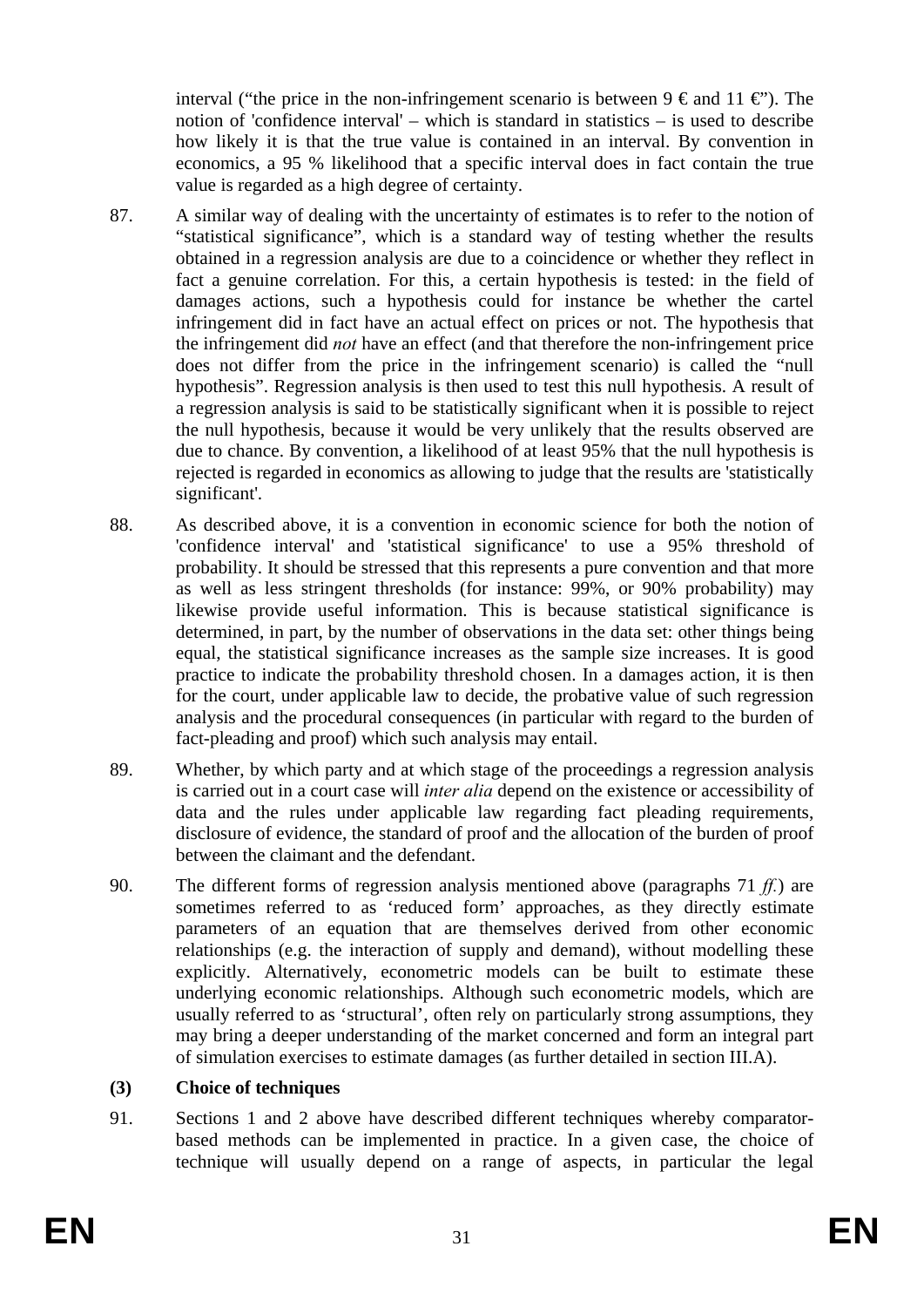requirements and the factual circumstances of the case. Considerations relating to the standard and burden of proof are likely to be very relevant in practice.

- <span id="page-31-0"></span>92. Econometric techniques can increase the degree of accuracy of a damages estimate and may thus help in meeting a higher standard of proof if required under applicable rules. Whether regression analysis is required (possibly in addition to other evidence available) to meet such a standard, and on which party the burden of proof falls in this respect are questions of applicable law, including the EU law principle of effectiveness. It should be considered that carrying out an econometric analysis usually requires a significant number of data observations, which may not always be accessible. Moreover, it may also be that in a given procedural situation the applicable standard of proof does not require the party charged with the burden of proof to go further than the techniques mentioned in Section 1 above. This could be because the national legal system concerned considers the markets or periods compared as sufficiently similar and the estimate of damages resulting from the simple comparison as sufficiently accurate for what the party has to show in the given procedural situation. It may also be that the legal system, in view of the damages estimation presented by a claimant and the data that are reasonably accessible to him, provides for a shift of the burden of proof from the claimant to the defendant. In such a situation, the defendant may consider carrying out a regression analysis to rebut the submission of the claimant.
- <span id="page-31-1"></span>93. Considerations of proportionality may also play an important role, as the gathering of data and their econometric analysis can entail considerable costs (including those of third parties) that may be disproportionate to or even exceed the value of the damages claim at hand. Such considerations may also become relevant with a view to the principle of effectiveness. $83$
- <span id="page-31-3"></span>94. Courts in the EU have mainly used straightforward implementations of comparatorbased methods without regression analysis, often on the basis of averages. $84$  They have also accepted simple adjustments to the value of observed data when it is quite straightforward to identify a differentiating factor between an infringement market (or period) and a comparator market (or period). To date, little experience exists with econometric analysis in actions for antitrust damages before courts in the EU,<sup>85</sup> although such techniques can, as described above, provide valuable help in quantifying the harm suffered through infringements of Article 101 or 102 TFEU.
- <span id="page-31-4"></span>95. Courts in the EU sometimes also apply a 'safety discount', i.e. they deduct from the observed data values an amount sufficient, under the standards of applicable law, to take account of uncertainties in a damages estimate.<sup>86</sup> Regression analysis can also

<sup>83</sup> <sup>83</sup> See above paragrap[h 2 i](#page-6-5)n Part 1, Section 1.

<sup>84</sup> The use of averages was accepted in e.g. *Landgericht Dortmund* (Regional Court, Dortmund), decision of 1 April 2004, Case No 13 O 55/02 Kart (*Vitaminpreise*); WuW/DE-R 1352. 85 For a recent example concerning lost profits in an exclusionary case see *Juzgado Mercantil numero 2 de* 

*Barcelona* (Commercial Court, Barcelona), decision of 20 January 2011, case No 45/2010 (Céntrica Energìa S.L.U./Endesa Distribuciòn Eléctrica S.A.)

<span id="page-31-2"></span><sup>&</sup>lt;sup>86</sup> For instance, to exclude the effects on the variable of interest of possible other factors. See e.g. *Kammergericht Berlin* (Higher Regional Court, Berlin), decision of 1 October 2009, case No 2 U 10/03 Kart.; *Oberlandesgericht Karlsruhe* (Higher Regional Court, Karlsruhe) of 11 June 2010 in case No 6 U 118/05.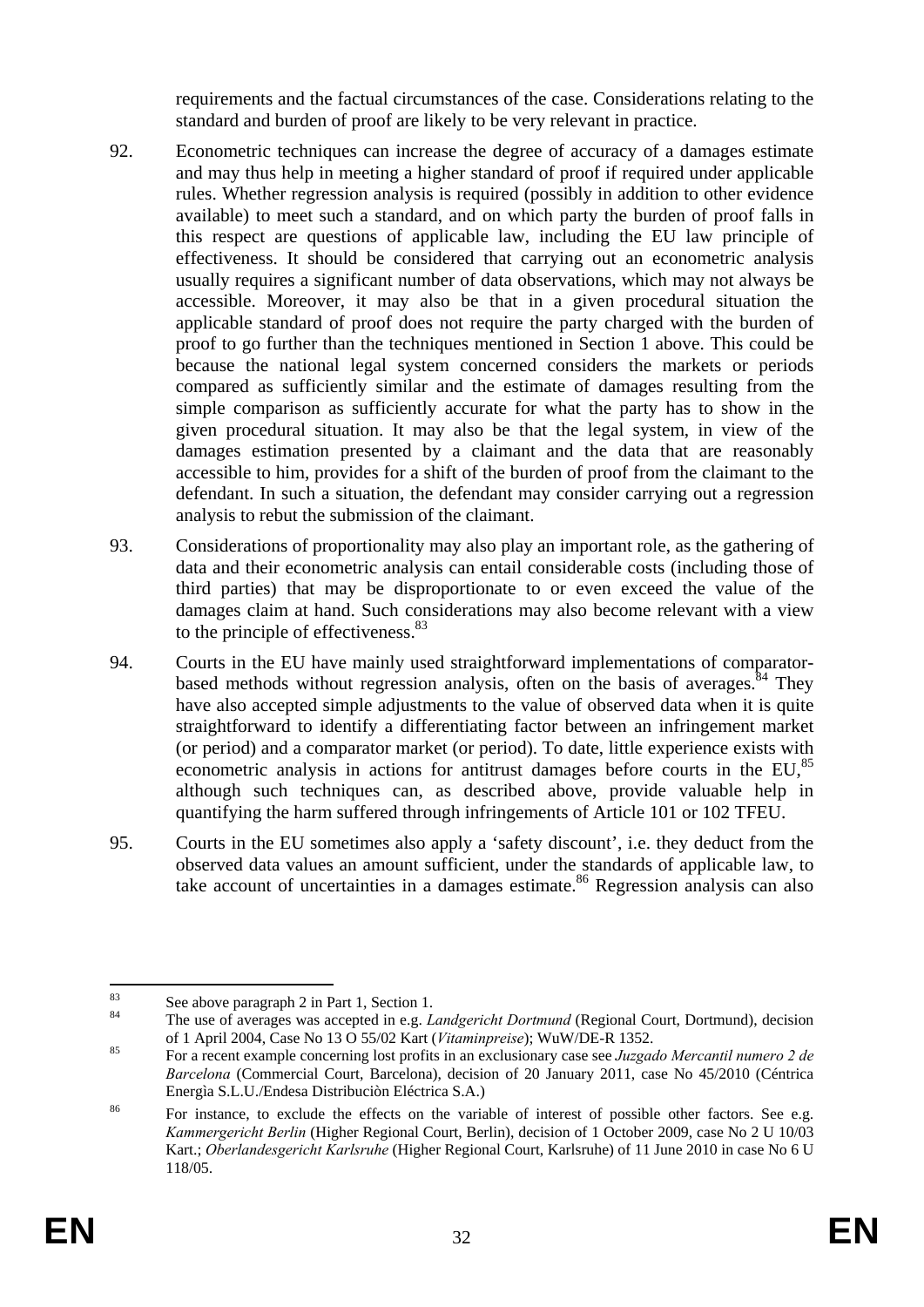be considered to account for these other possible influencing factors, and to obtain a "lower bound estimate" of the damages incurred. $87$ 

#### <span id="page-32-0"></span>**III. SIMULATION MODELS, COST-BASED AND FINANCE-BASED ANALYSIS AND OTHER METHODS**

<span id="page-32-4"></span>96. Alongside comparator-based methods, other methods exist to establish an estimate for the hypothetical non-infringement situation. Such other methods include, in particular, the simulation of market outcomes on the basis of economic models (A), and the approach to estimate a likely non-infringement scenario on the basis of costs of production and a reasonable profit margin (B).

#### <span id="page-32-1"></span>*A. Simulation models*

- <span id="page-32-5"></span>97. Simulation methods draw on economic models of market behaviour. Economic studies on how markets function and how firms compete with each other have shown that markets with certain characteristics may allow the likely outcomes of market interaction to be predicted, for instance the likely price or production levels or profit margins. The branch of economics known as industrial organisation has developed models of competition for various types of markets that can simulate such outcomes. These models range from monopoly models to, at the other end of the spectrum, perfect competition models.
- <span id="page-32-3"></span>98. Intermediate models designed to reflect firm behaviour in oligopolistic markets are, in particular, those designed originally in the 19th century by the economists Augustin Cournot and Joseph Bertrand. The Bertrand oligopoly model of competition describes a market with a relatively small number of firms (and high barriers to entry) that compete on price, not output quantity. Firms set their price simultaneously, based on their beliefs about the prices their competitors will charge. In this model, prices increase with the degree of product differentiation. The Cournot oligopoly model of competition describes a market with a relatively small number of firms (and high barriers to entry) that compete on the amount of output they will produce. Before they choose prices, they set their quantity (or capacity) simultaneously on the basis of how much they each believe the other firms will produce. Numerous extensions and variations of the Cournot and Bertrand models exist. These include, in particular, dynamic oligopoly models based on game theory<sup>88</sup> that take into account the repeated interaction between firms in the market.<sup>89</sup>
- <span id="page-32-2"></span>99. Prices are likely to be highest (and sales volumes lowest) in a monopoly and prices are likely to be lowest (and sales volumes highest) in a situation of perfect competition. Bertrand oligopolies in markets with differentiated goods<sup>90</sup> and Cournot oligopolies will normally lead to prices and volumes somewhere between perfect competition and monopoly levels; the exact outcome depends inter alia on the number of firms in the market and barriers to entry, on the degree of differentiation

<sup>87</sup> Indeed, in addition to providing damages estimates that already control for the influence of other factors, regression analysis also measures the precision of these estimates (in the form of 'standard errors'), from which lower (and upper) bounds on the estimated damages can be obtained.<br><sup>88</sup> Game theory is the study of how people and firms behave in strategic situations in which they must

consider how others respond to their action.

<sup>&</sup>lt;sup>89</sup> Taking into account the repeated interaction between firms in the market can be useful to explain, for instance, coordinated behaviour between firms or market entry of a new competitor.

<sup>&</sup>lt;sup>90</sup> In a market with homogeneous goods with no capacity constraints, Bertrand price competition will, in contrast, lead to very competitive outcomes. Homogenous goods are goods that have little differences in terms of quality or features.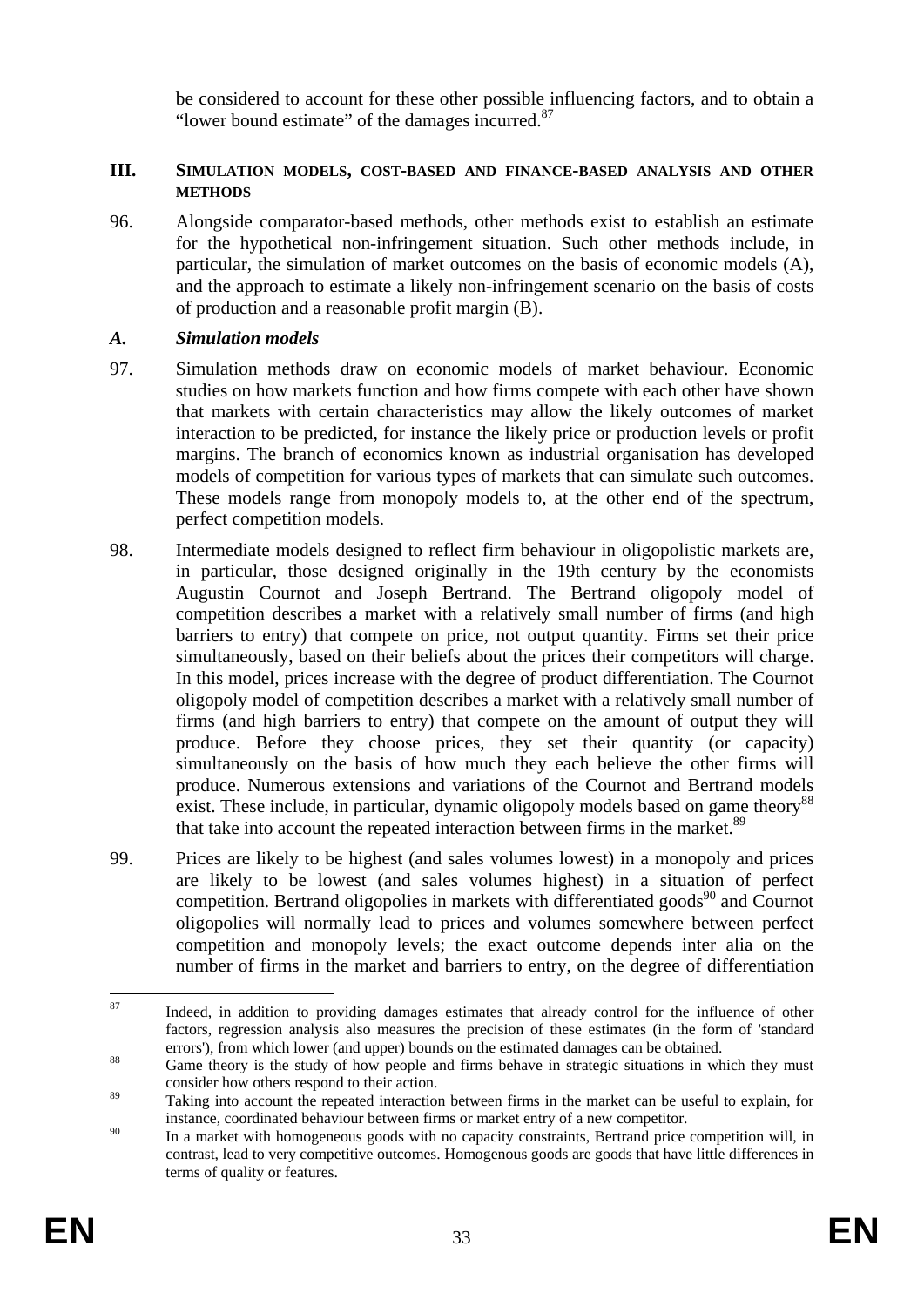between them and their products and on other characteristics of the market at hand, such as demand characteristics (especially, how sensitive customers are to changes in price), and the capacities and cost structure of producers.

- <span id="page-33-0"></span>100. Based on such theoretical insights that link the market outcome e.g. in terms of prices to a given set of market characteristics, simulation models can be built to estimate the prices (or other variables) that are likely to have prevailed in the market had an infringement of Article 101 or 102 TFEU not occurred. The simulation model should be constructed in such a way that it replicates (a) the most significant factors influencing supply (in particular, the way competition takes place between firms ('competitive interactions') $91$  and the cost structure of firms) and (b) demand conditions (in particular, the extent to which customers respond to price changes). These factors would be expressed as a set of equations in which a number of parameter values need to be included. These values may be known, estimated econometrically or assumed so that the output of the model matches some observed variables. When using simulation models to generate a non-infringement scenario, the relevant market structure and other characteristics must be those that would have existed without the infringement; these may correspond to the structure and other characteristics of the market observed in the infringement scenario, but they may also differ to some extent.<sup>92</sup>
- *101.* An example may illustrate the use of simulation modelling to estimate damages. In the example of a cartel on a differentiated product market (e.g. confectionary chocolates), non-infringement prices could be estimated as follows, using data from the non-infringement period. First, one would estimate how the demand for each chocolate product varies with its own price (own-price elasticity) and with the price of competing products (cross-price elasticity).<sup>93</sup> Second, one would decide which model appropriately reflects the competitive interaction between firms in the noninfringement period (e.g. the Bertrand model of competition in the confectionary chocolates example). On this basis, it can be calculated at which prices the profits of the firms are maximised in view of the cost parameters (e.g. marginal costs) and demand parameters (e.g. the level of demand). <sup>94</sup> The value of some of these parameters can then be adapted to reflect the relevant conditions during the infringement period (e.g. supposing the cost of cocoa increases by 10%). With all this information expressed in equations, it can be simulated (under the assumption that firms strive for maximised profits) what prices these firms are likely to have

 $Q1$ The term 'competitive interactions' is used to indicate how competition between firms takes place, e.g. (but not limited to) Bertrand or Cournot competition, or how firms refrain from competing between each other (in the case of collusive behaviour infringing competition rules). Markets on which price formation occurs through auctions or other bidding processes may also be conducive to modelling as interaction between competitors often follows fixed rules (prices or output quantities likely to result from an auction or other bidding process not affected by the infringement could, in particular, be estimated by oligopoly models that incorporate game theory to simulate the likely bidding behaviour of competitors in a non-infringement scenario).

 $^{92}$  As the infringement may have led to a change in the market structure or may have prevented changes in the market that would otherwise have occurred (e.g. the exit of an inefficient competitor), the (hypothetical) market characteristics in the non-infringement scenario are not necessarily the same as those that could be observed in the infringement scenario. In addition, market shares observed during an infringement may significantly differ from those that would have prevailed in the absence of the infringement as cartel members may allocate markets between themselves.

<sup>&</sup>lt;sup>93</sup> Technically, this would involve estimating a demand system, which is an example of the structural econometric analysis mentioned in paragrap[h 90.](#page-30-3) 

<sup>&</sup>lt;sup>94</sup> The value of these parameters (e.g. the value for marginal costs used in the calculation) in the noninfringement period can be determined so that the derived prices and volumes match the observed data.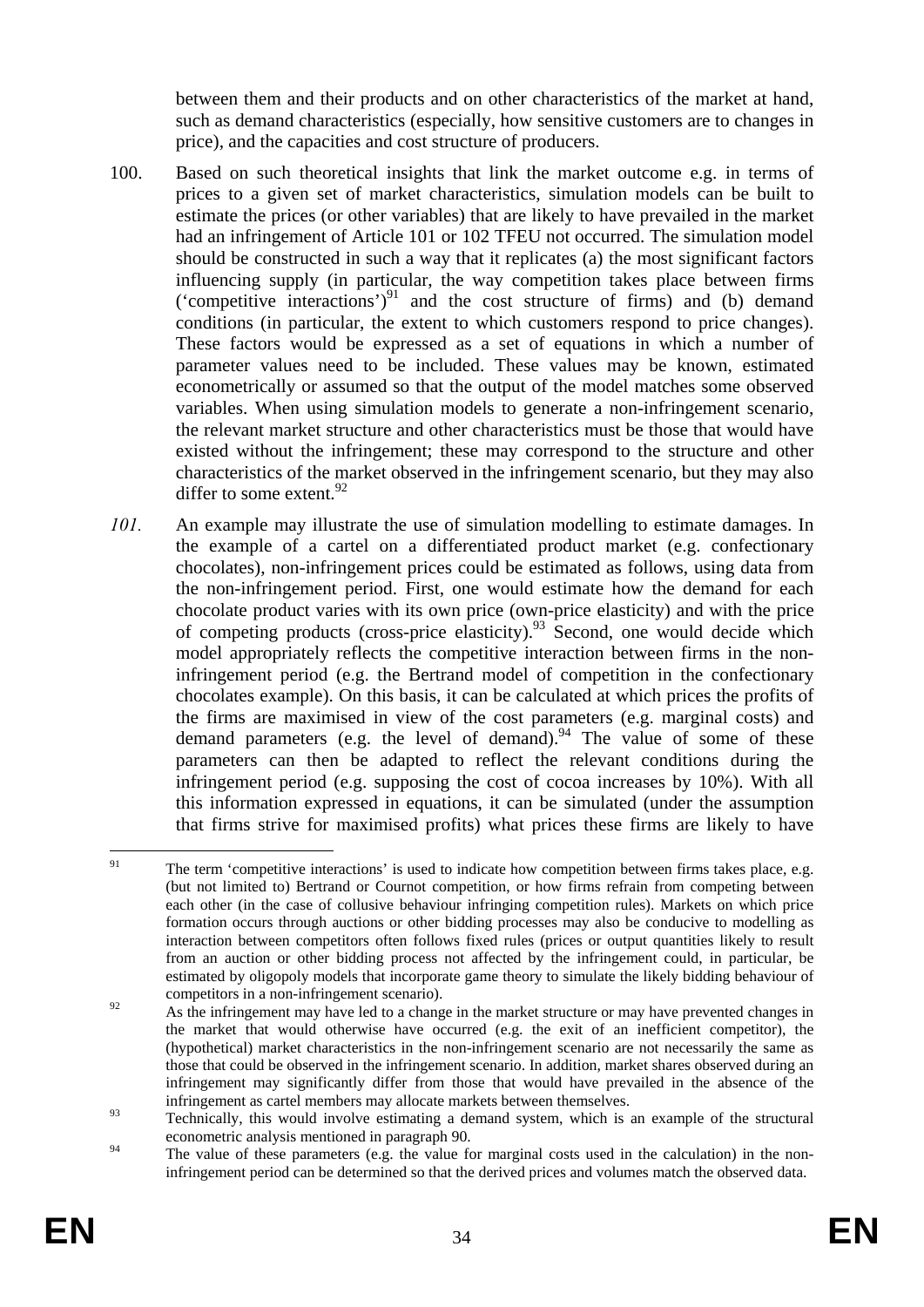charged during the infringement period. The cartel overcharge can then be estimated by taking the difference between the observed prices and the simulated noninfringement prices.

- <span id="page-34-1"></span>102. This example is particularly demanding in terms of data requirements and assumptions. Simpler simulation models may be envisaged to estimate damages but they rely even more heavily on crucial assumptions that are difficult to verify. For example, damages following a cartel infringement could be calculated by comparing monopoly prices (aimed at reflecting prices during the cartel) with prices expected under a Cournot model (aimed at reflecting prices in the non-infringement scenario), using data such as market shares, costs, and market price elasticity. However, such a method crucially depends on the assumed competitive interactions in the infringement and non-infringement scenarios and entails the risk that these do not mirror sufficiently closely the way in which the cartel operates during the infringement period and the way in which competition on the market would have operated absent the infringement.
- <span id="page-34-2"></span>103. Simulation models can be used to estimate market outcomes not only in cartel cases (or other price raising infringements), but also in cases of exclusionary behaviour. For example, an oligopoly model could be used to simulate the sales volume and the market share a foreclosed competitor would have attained had the infringement not taken place.
- <span id="page-34-0"></span>104. Each model simulating market outcomes is an approximation of reality and relies on theoretical and often also factual assumptions regarding market characteristics and the likely behaviour of producers and customers. Although, by their very nature, models rely on simplification of reality, even simple models may in certain cases provide useful insights regarding the likely damages. Therefore, pointing out that a model relies on seemingly simplifying assumptions should therefore on its own not be sufficient to dismiss it; rather, one should consider how some of the simplifying assumptions are likely to affect its results. Building a comprehensive model that replicates a range of specific features of the market in question, if it can be properly solved and evaluated, can increase the likelihood that the result of the simulation is a reasonable estimate for the hypothetical non-infringement scenario. Even very comprehensive models, though, still depend very much on the right assumptions being made, in particular regarding the central questions of what is the likely mode of competition and the likely customer demand in the non-infringement scenario. Moreover, the development of complex simulation models can be technically demanding and may require significant amounts of data that may not always be accessible to the party concerned or possible to be estimated with sufficient reliability.
- <span id="page-34-3"></span>105. Nonetheless, both simple and more complex simulation models could provide useful insights when estimating the outcomes that a market would have produced absent an infringement of Article 101 or 102 TFEU. Whether and in which procedural situation legal systems will consider that the use of an economic simulation is appropriate and its results are sufficiently reliable will depend on the specific circumstances of the case in point and the requirements under applicable legal rules.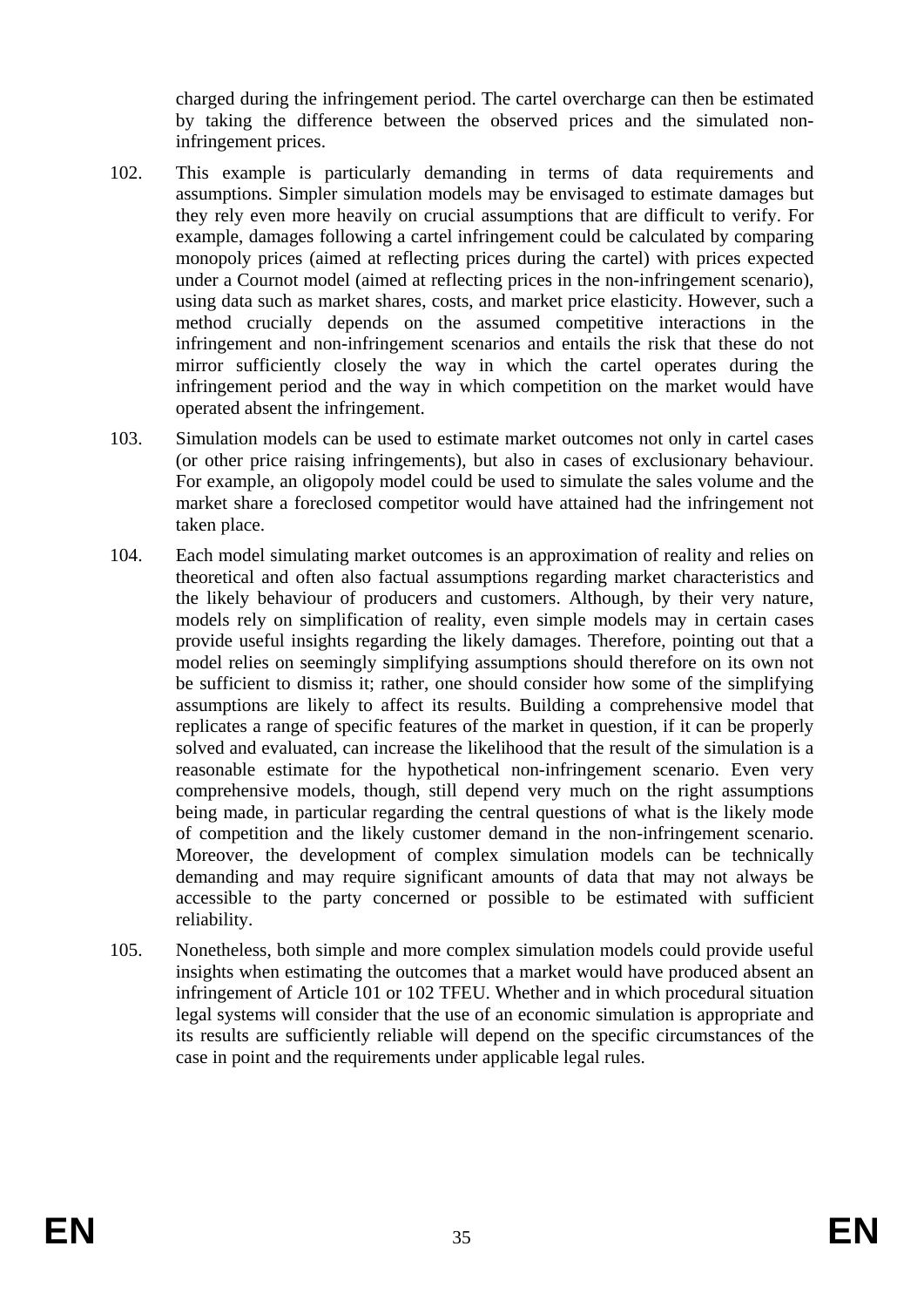### <span id="page-35-3"></span><span id="page-35-0"></span>*B. Cost-based and finance-based methods*

- 106. Other approaches to estimating the likely prices that would have emerged absent the infringement is provided by the cost-based method<sup>95</sup> or by methods based on the financial performance of claimant or defendant undertakings (finance-based methods).
- <span id="page-35-1"></span>107. The cost-based method consists in using some measure of production costs per unit, and adding a mark-up for a profit that would have been 'reasonable' in the noninfringement scenario. The resulting estimate for a per unit non-infringement price can be compared to the per unit price actually charged by the infringing undertaking(s) to obtain an estimate of the overcharge.<sup>96</sup>
- 108. Different types of production costs may be suitable for implementing the cost-based method, depending on the characteristics of the industry concerned. It is, however, essential to ensure that the treatment of costs and margins is consistent. For example, if variable costs (i.e. costs that vary with the level of production) are considered as the basis of this exercise, a gross margin (i.e. the margin earned once variable costs have been deducted) should be added to calculate the price. It should also be noted that the relevant cost for determining prices may be not only the cost of the infringer, but also the cost of one of its competitors (e.g. if the price in the market is determined by the least efficient producer).
- <span id="page-35-2"></span>*109.* The first step of the cost-based method is to determine the production cost per unit. Per unit costs can be estimated by dividing the actual relevant production costs incurred by the infringer(s) for the relevant business activity by the total number of products produced. This approach can be rather straightforward where companies or separate business divisions of companies produce only one main product. Such companies or business divisions sometimes publish their major cost data or file this information as part of their audited accounts with public registries. In other situations, the access to data and the allocation of costs to the product affected by the infringement is more difficult. Where accounting data are available, adjustments may be necessary given that the notions of costs in accounting terms can differ from the notions of costs in economic terms.
- *110.* It may occur that the observed production costs during the infringement are not representative of the production costs that would have been likely without the infringement. This could mainly be for two reasons: first, in the event of infringements of Article 101, companies which due to their collusive behaviour are not subject to the competitive pressure that would exist in the non-infringement scenario may operate less efficiently and therefore generate higher production costs than under competitive pressure. Second, infringers may restrict output and may therefore, during the infringement, forego economies of scale that would have led to lower production costs. Where indications for such situations exist, adjustments to

<sup>95</sup> This method is also referred to as the 'cost plus method' or 'bottom-up costing method'. It is mentioned, as a subsidiary approach in cases where comparator-based methods are not appropriate, by the *Bundesgerichtshof* (Federal Court of Justice, Germany), decision of 19 June 2007, case No KBR

<sup>12/07 (</sup>*Paper Wholesale Cartel*). 96 Usually, the cost-based method is considered for quantifying price overcharges. The method, or elements of it, may, however, also be used for quantifying other forms of harm such as the profits lost by foreclosed competitors. For instance, the *Oberlandesgericht Düsseldorf* (Higher Regional Court, Düsseldorf), decision of 16 April 2008, case No VI-2 U (kart) 8/06, 2 U 8/06 (*Stadtwerke Düsseldorf*), estimated the lost profits of a foreclosed competitor by considering the costs of the competitor and the likely profit margin expressed as a proportion of these costs.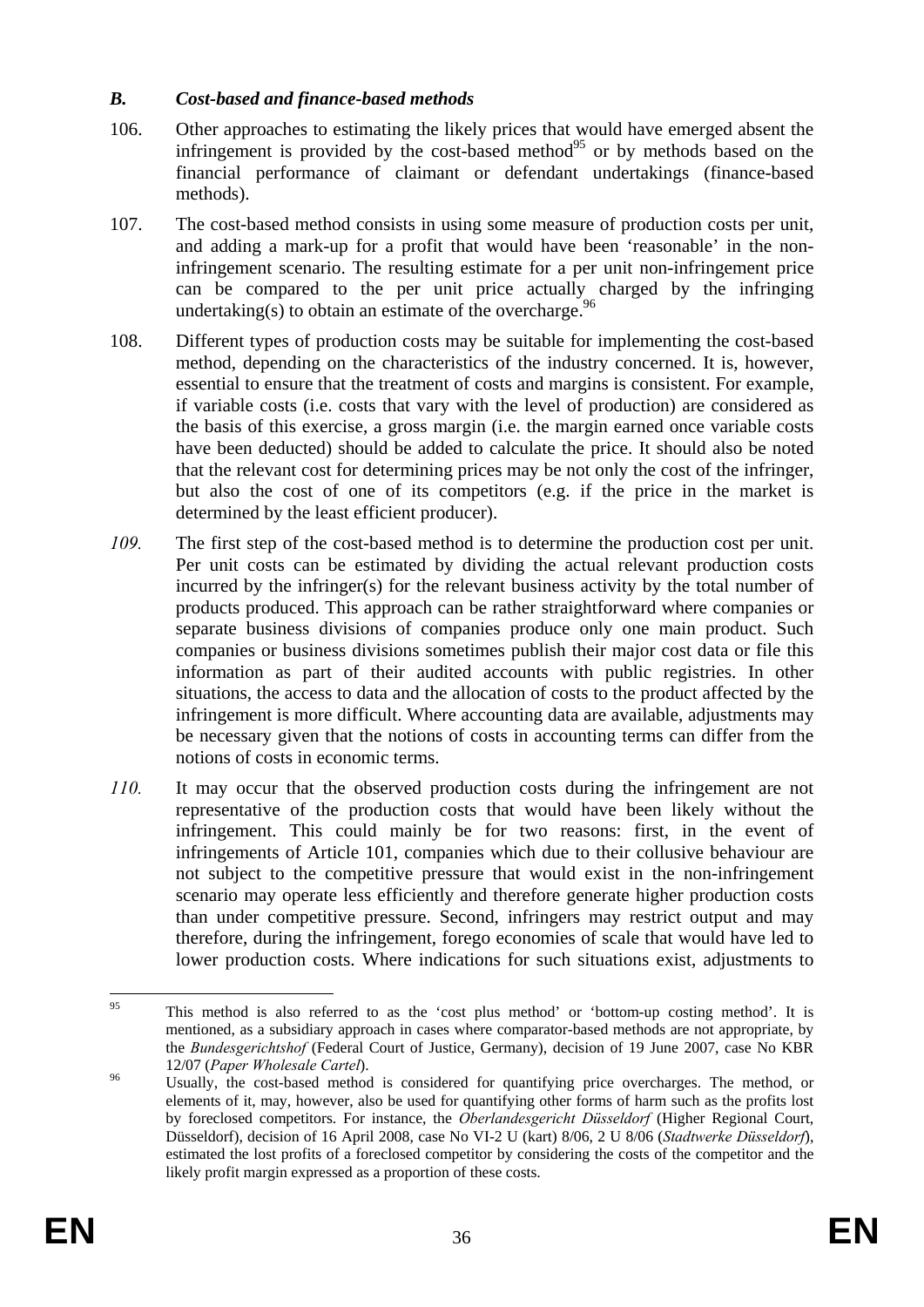the observed costs data of the infringer(s) may be appropriate. Where such adjustments are not made, the observed costs may still contribute, under the costbased method, to a lower-bound estimate of the possible price overcharge.

- <span id="page-36-0"></span>111. The second step of the cost-based method requires a 'reasonable' profit margin to be estimated and added to the per unit production costs. Various approaches exist to estimate a 'reasonable' profit margin. They are based either on a comparison over time or across markets, or on economic models, and thus have commonalities with the methods described in the preceding Sections. For instance, an estimate for the profit margin that could reasonably be expected in a non-infringement scenario may be derived from the profit margins made by similar undertakings in a comparable geographic market not affected by the infringement or in comparable product markets.<sup>97</sup> Similarly, the profit margins of the infringing (or a similar) undertaking during the pre- or post infringement periods could be used as a basis for the estimate. Both these comparator-based methods rest on the assumption that the reference period, market or firm are sufficiently similar,<sup>98</sup> in particular with respect to market characteristics that are relevant for profit margins such as the level of competition in the market, $99$  the cost structure of producers (including costs of innovation), capacity utilisation and capacity constraints. These assumptions are not always easily verified, as a large number of factors and strategic decisions are likely to determine a firm's price and margin setting.
- 112. Another approach to estimating a 'reasonable' profit margin is to consider the nature of competition and the characteristics of the market absent the infringement and to derive a likely profit margin from the insights from industrial organisation models.<sup>100</sup> For instance, absent the infringement, prices may be likely to tend towards costs due to relative homogeneity of goods and overcapacities in the market; in such cases, the likely profit margin of producers would be relatively  $low$ .<sup>101</sup>
- 113. It is clear from the above that both the estimation of likely non-infringement costs and the estimation of a 'reasonable' profit margin can, in practice, require a range of difficult issues to be considered. In addition, the cost-based method supposes access to data that may be in the possession of the opposing party or a third party. Nonetheless, depending on the circumstances of the particular case and on the requirements under applicable legal rules, it may provide useful insights to support an estimation of the harm suffered through an antitrust infringement.
- <span id="page-36-1"></span>114. Methods based on financial analysis take the financial performance of the claimant or the defendant undertaking as the starting point for estimating whether the claimant has suffered harm and the amount of that harm.

<sup>97</sup> <sup>97</sup> *Bundesgerichtshof* (Federal Court of Justice, Germany), decision of 19 June 2007, case No KBR 12/07 (*Paper Wholesale Cartel*), referring to the profit margins generated in 'comparable industries'.

<sup>&</sup>lt;sup>98</sup> For relevant considerations regarding sufficient similarity see above paragraphs [38-](#page-16-2)[58](#page-20-1) in Part 2, Section II.<br><sup>99</sup> E.g. whether competition would have been so strong as to drive the price downwards towards marginal

costs (as assumed in the model of perfect competition) or whether profit margins, due to an oligopolistic

<sup>&</sup>lt;sup>100</sup><br>See above paragraph[s 97](#page-32-5) ff. in Part 2, Section III.<br><sup>101</sup> The cost of capital (i.e. the cost at which a firm can obtain capital on the market) is sometimes considered as an approximation of a 'reasonable' profit margin in such cases. However, margins in the absence of an infringement may significantly differ from the cost of capital, for example in the absence of perfect competition or in the presence of firm-specific cost advantages for certain firms, or demand and supply shocks.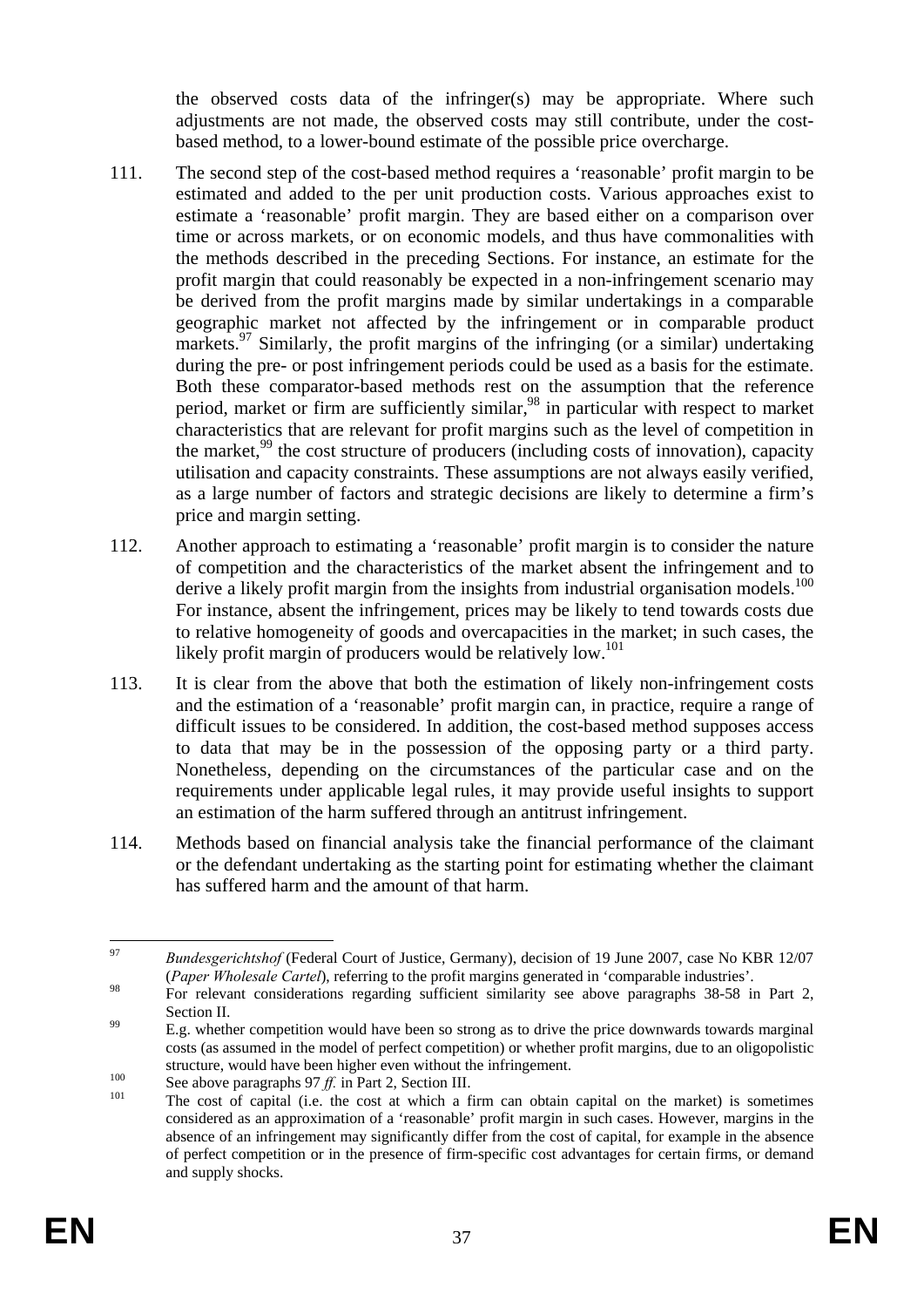- 115. Where the claimant in an action for damages is an undertaking and the infringement has caused harm to that undertaking, it is possible that an analysis of the financial situation of that undertaking (and in particular its profitability) may give useful insights into that harm. This may be particularly useful in instances where loss of profits is claimed, for example in the case of a competitor illegally foreclosed from a market.
- 116. On this basis, standard methods to assess the profitability of an undertaking (such as for instance the 'net present value' method, which calculates the present value of future cash flows of an undertaking) may be used to give insights into the amount of harm. Likewise, methods of business valuations, including accounting methods, may yield useful insights.
- 117. For all of these methods, the appropriate counterfactual scenario has to be determined: once the actual profitability of the claimant undertaking has been calculated, it must be assessed how that profitability would have been had there been no infringement. It is possible to build this counterfactual by using profitability data from a comparator market – this approach is then similar to the comparator-based methods discussed above.<sup>102</sup> For instance, the profitability of the claimant before and after the infringement could be used to construct a non-infringement scenario. It is also possible to use an alternative standard to construct the counterfactual. One possibility in this regard is to use the cost of capital as a benchmark: this measure describes the minimal profit margin necessary in a particular industry to attract capital and it can therefore be appropriate to presume that the undertaking in question would at least have obtained that minimum profit in the non-infringement scenario.
- <span id="page-37-1"></span>118. One advantage of financial methods is that in some case, the information necessary to apply them may be held by undertakings because of accounting requirements, or may even be publicly available, as may be the case of publicly traded companies.

#### <span id="page-37-0"></span>*C. Other methods*

- <span id="page-37-2"></span>119. The methods described in this Practical Guide are those that have received most consideration so far in legal practice and academic scholarship. They should, however, not be seen as an exhaustive list, firstly, as the methods described could further evolve or others could be developed in practice.
- *120.* Secondly, there are methods *not* discussed in this Practical Guide could nonetheless prove useful, in particular, in order to establish an upper- or lower-bound<sup>103</sup> or approximate estimate<sup>104</sup> for the harm suffered. Especially where the legal systems provide for the possibility of an approximate estimation, national courts have opted for pragmatic techniques rather than a sophisticated implementation of the methods set out in Sections A and B above to establish the amount of damages to be awarded to injured parties. For instance, in cases where a new entrant has been foreclosed in breach of Article 101 or 102 TFEU, business plans have sometimes been used<sup>105</sup> as a

<sup>102</sup> 

<sup>&</sup>lt;sup>102</sup> See in more detail at paragraph  $32 \text{ f}$ .<br>
For example, an upper-bound [estim](#page-14-1)ation could be obtained through critical loss analysis. This technique assesses for a price increase what loss in quantities would make th

assesses for a price increase what loss in quantities would make that price increase unprofitable. 104 For instance, counterfactual profits could be *prima facie* identified by taking as a benchmark the cost of capital, on the assumption that, absent the infringement, the undertaking would have earned the cost of capital, which represents the minimum return required by providers of capital to an undertaking. On the limitations of this approach, see footnote 101.<br><sup>105</sup> See for instance *Højesteret* (Danish Supreme Court), judgment of 20 April 2005, case UFR 2005.217H

*<sup>(</sup>GT Linien A/S* v *De Danske Statsbaner DSB and Scandlines A/S).*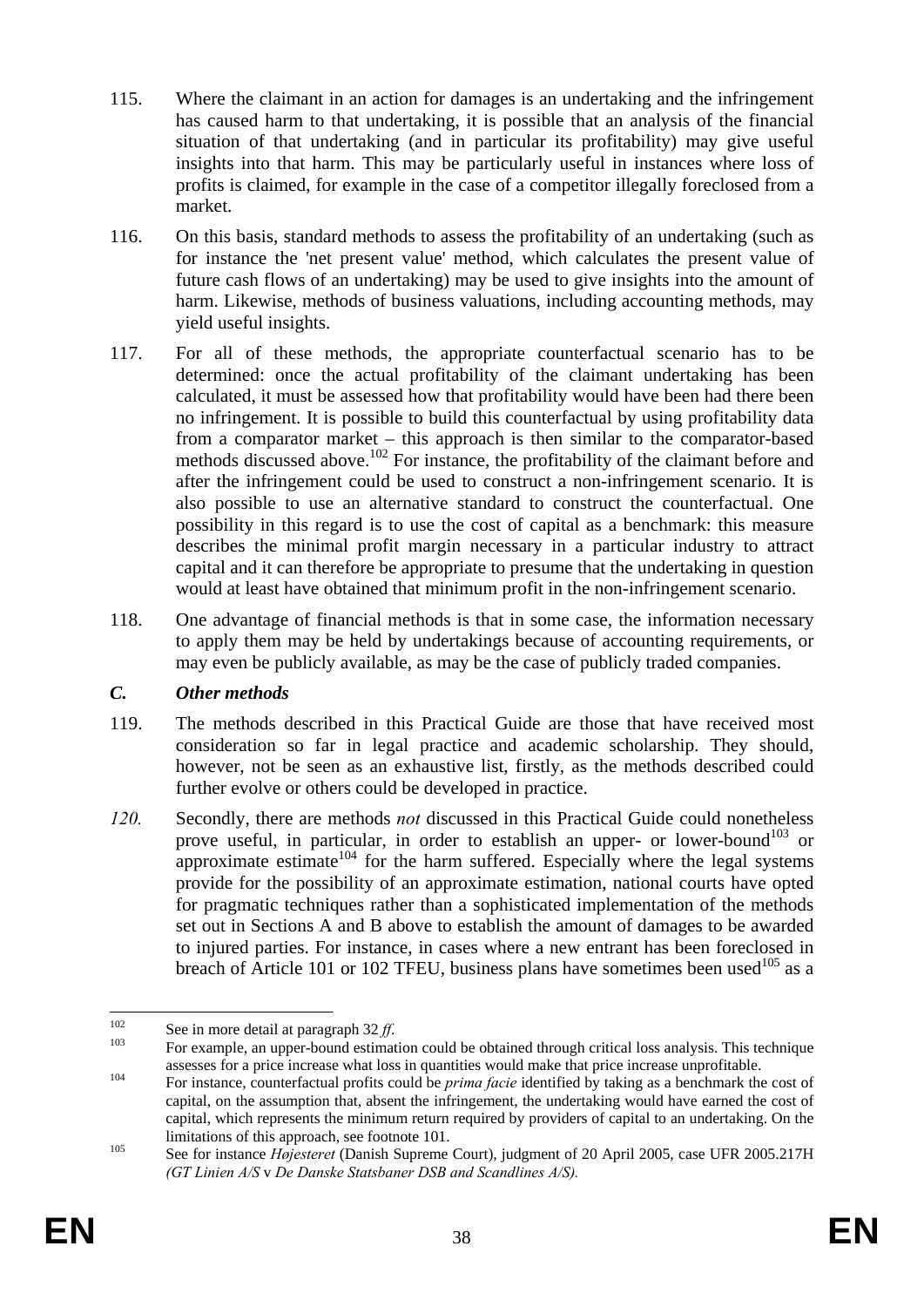source of information on the likely profits of a business, albeit in some instances adjusted depending on the market circumstances or through the use of data from a comparator market or undertaking.

<span id="page-38-1"></span>121. It is for national courts to establish whether, under the applicable rules, a method can be accepted for the quantification of harm in a given case, provided that the principles of effectiveness and equivalence of EU law are observed.

### <span id="page-38-2"></span><span id="page-38-0"></span>**IV. CHOICE OF METHODS**

- 122. Each of the methods described in Sections II and III above can, in principle, provide useful insights in relation to all infringements of Article 101 or 102 TFEU and the different types of harm such infringements tend to produce. In particular, they make it possible to estimate not only the amount of illegal price overcharge in a price fixing cartel but also, for example, the sales volume or the profit lost by a company suffering harm through an exclusionary abuse by a dominant competitor.
- 123. It should be stressed that it is only possible to estimate, not to measure with certainty and precision, what the hypothetical non-infringement scenario is likely to have looked like. There is no method that could be singled out as the one that would in all cases be more appropriate than others. Each of the methods described above has particular features, strengths and weaknesses that may make it more or less suitable to estimate the harm suffered in a given set of circumstances. In particular, the methods differ in the degree to which they are simple to apply, in the degree to which they rely on data that are the outcome of actual market interactions or on assumptions based on economic theory and in the extent to which they take into account factors other than the infringement that may have affected the situation of the parties.
- 124. In the specific circumstances of any given case, the appropriate approach to quantification must be determined under the applicable rules of law. Relevant considerations may include, alongside the standard and burden of proof under applicable legal rules, the availability of data, the costs and time involved and their proportionality in relation to the value of the damages claim at stake. The costs to be considered in this context may not only be those incurred when the party bearing the burden of proof applies the method, but also include the costs for the other party to rebut its submissions and the costs to the judicial system when the court assesses the results produced by the method, possibly with the help of a court-appointed expert. The costs and burden for an injured party and their proportionality may become particularly relevant with a view to the principle of effectiveness.<sup>106</sup> Moreover, the decision under applicable law as to whether and, if so, which of the methods and techniques described in this Practical Guide should be used may also depend on the availability of other evidence, for instance documentary evidence produced by the undertakings on the course of business showing that an illegally agreed price increase was actually implemented at a certain amount.
- *125.* It may be that in a given case the application of *several* methods (e.g. comparison over time and comparison across geographic markets) is envisaged, either alternatively or cumulatively. Where two different methods yield results that are similar, such findings may lead a legal system to attribute stronger evidentiary value to the damages estimate, possibly a lower bound, based on these methods. Where,

<sup>106</sup> See above paragraph 2 in Part 1, Section 1.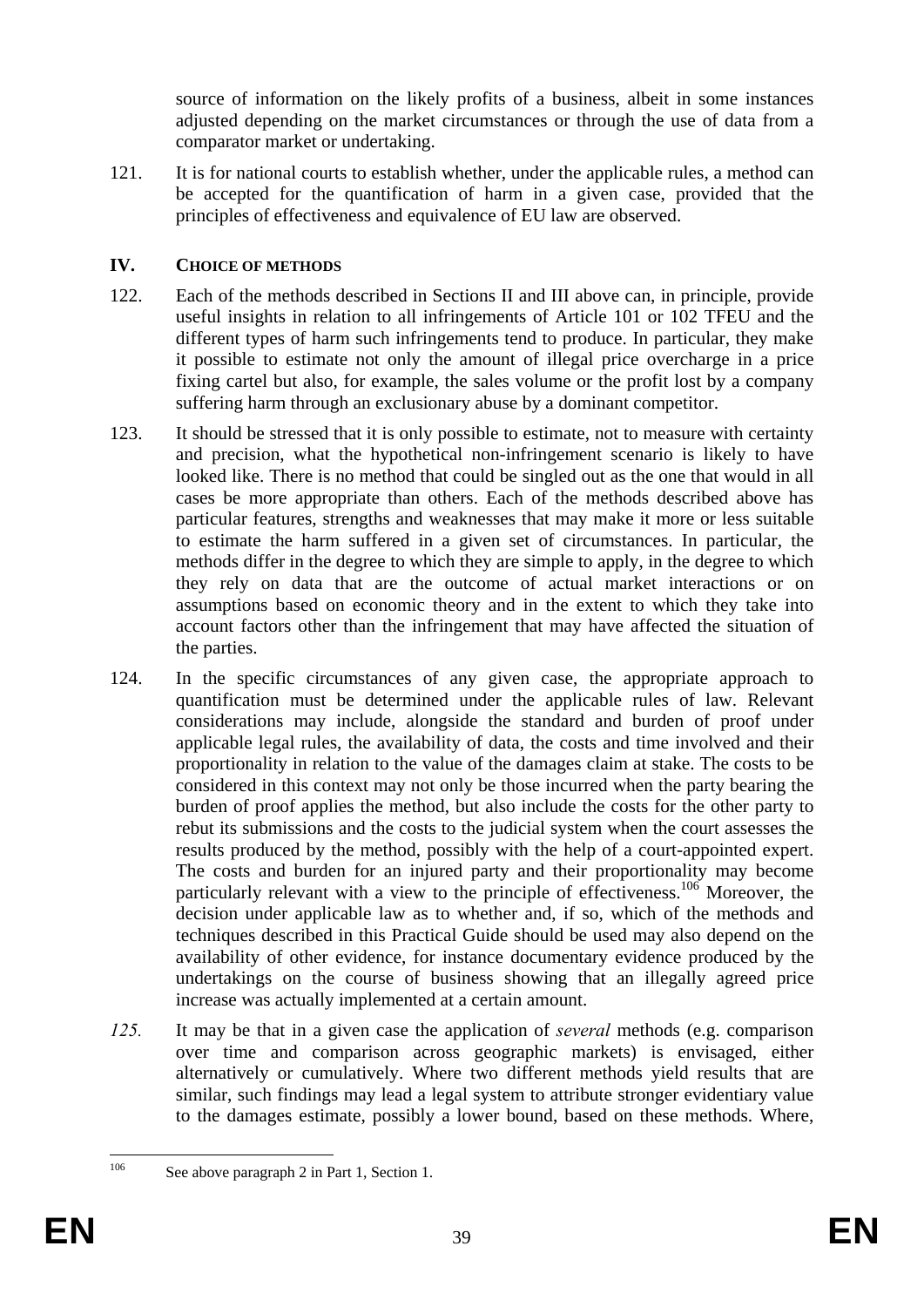<span id="page-39-0"></span>however, the application of two methods produces apparently contradictory results (especially when two opposing parties each rely on a different method), it is normally not appropriate to simply take the average of the two results, nor would it be appropriate to consider that the contradictory results cancel each other out in the sense that both methods should be disregarded. In such a scenario it would rather be appropriate to examine the reasons for the diverging results and to carefully consider the strengths and weaknesses of each method and its implementation in the case at hand.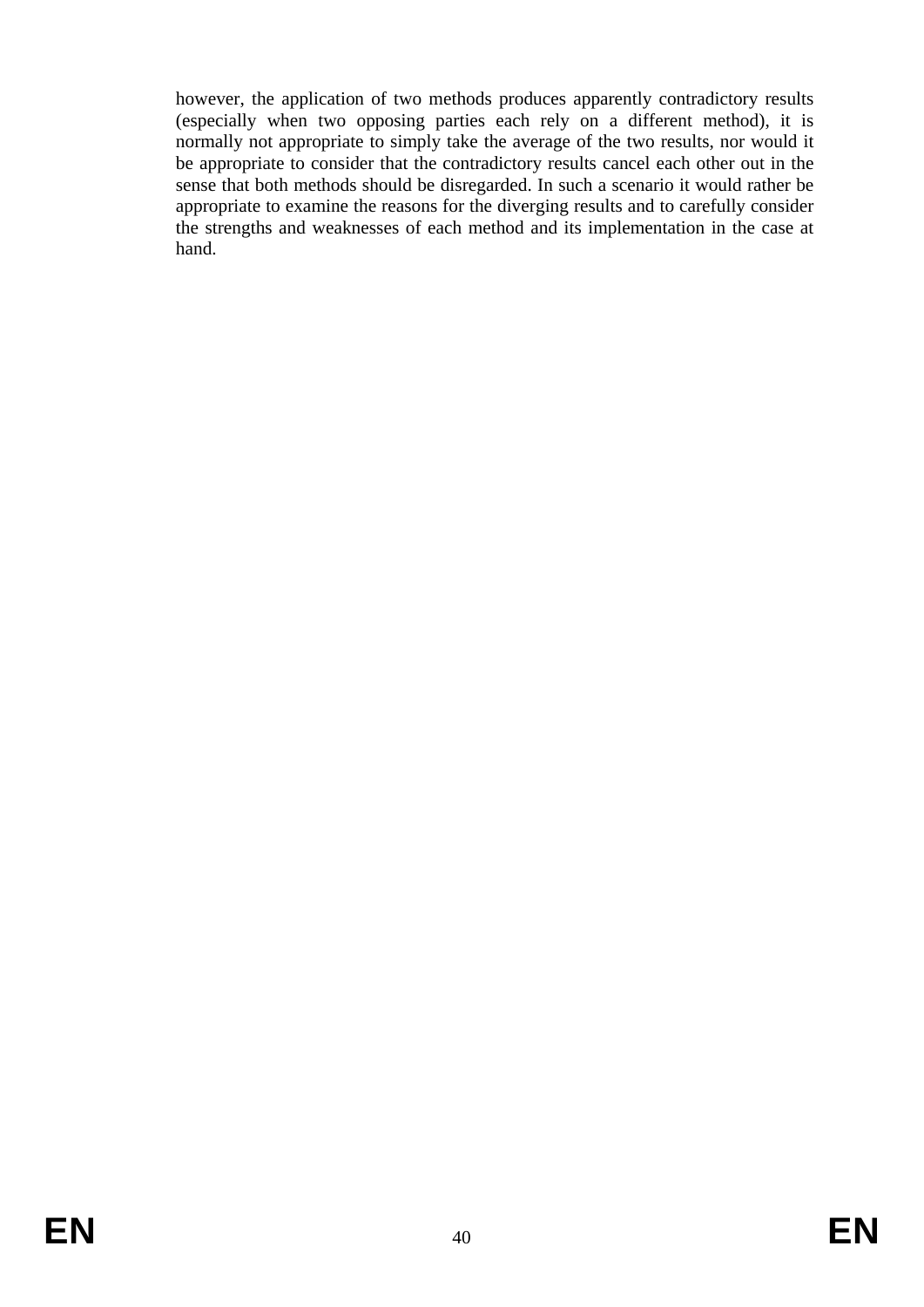## **Part 3 — Quantifying harm caused by a rise in prices**

#### <span id="page-40-2"></span><span id="page-40-1"></span><span id="page-40-0"></span>**I. EFFECTS OF INFRINGEMENTS LEADING TO A RISE IN PRICES**

- 126. Anticompetitive practices can have the effect of raising the prices that direct and often also indirect customers<sup>107</sup> of the infringing undertakings pay for the product concerned. The direct customers of the infringing undertakings are those who purchase a product directly from one of the infringing undertakings; indirect customers are those who purchase a product affected by the infringement from such direct customers or from other indirect customers.
- <span id="page-40-3"></span>127. Typical examples of infringements leading to such increases are price cartels, or excessive pricing by a dominant undertaking. Customers can also be affected by practices that limit output or allocate customers or markets — distortions of competition which in turn normally lead to a rise in prices. A different type of harm is caused where infringements adversely affect the market position of competitors; the quantification of such harm and its consequences for customers is discussed in Part 4 below.
- <span id="page-40-4"></span>128. In so far as infringements lead to a rise in prices for the products concerned, two main kinds<sup>108</sup> of harm caused by such infringement can be distinguished:
	- (a) the harm resulting from the fact that direct and indirect customers of the infringing undertakings have to pay more for each product they purchase than without the infringement (the 'overcharge'). This type of harm is further discussed in Section II; and
	- (b) the harm resulting from the so-called 'volume effect', which is caused by the fact that fewer of the products in question are bought due to the rise in prices. This type of harm is further discussed in Section III.

The following figure represents in a stylised way these two main effects:



<sup>107</sup> In some instances, undertakings that do not infringe the competition rules themselves can raise their prices, as market prices are higher because of the infringement. Customers who purchase from these undertakings are sometimes referred to as 'umbrella customers'. To what extent such customers can claim compensation for the harm from the infringing undertakings depends on the applicable legal

[rules. 108 For other kinds of harm, see above paragraph 22 in Part 1, Section III.](#page-11-1)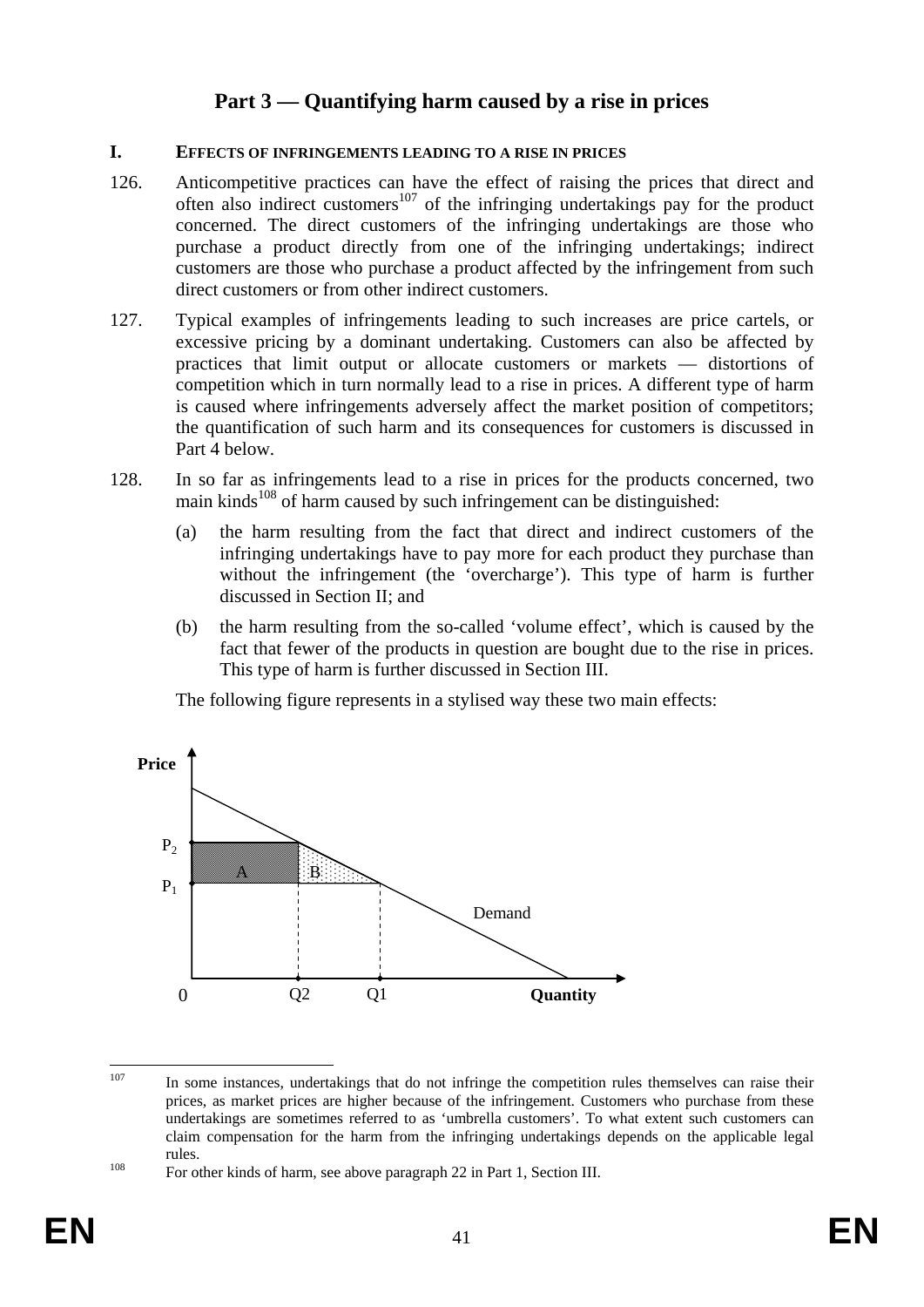- 129. P<sub>1</sub> is the price charged if no infringement of Article 101 or 102 TFEU affects the market. In a perfectly competitive market, this price will equal the supplier's cost of producing one more unit ('the marginal cost'). Many markets are in fact not perfectly competitive and non-infringement prices on these markets will be above the level of marginal costs. At price  $P_1$ ,  $Q_1$  is the quantity of the product bought by customers.
- 130. P<sub>2</sub> is the higher price resulting from an infringement having an effect on price. This in turn leads to lower demand  $(O<sub>2</sub>)$  because some customers will consider that the higher price they have to pay exceeds the value of owning the product or of benefiting from the service. This effect is referred to as the 'volume effect' or the 'quantity effect'. The degree to which a rise in prices affects demand depends on demand elasticity: Demand elasticity measures by what percentage the quantity sold of a product in a given market varies in response to a one percent price change for a particular demand level, and provides a useful indication of the magnitude of the volume effect for small price changes.
- 131. Rectangle A represents the value transferred from the customers to the infringers due to the infringement: the customers who buy at the higher price  $P_2$  have to transfer more money to the infringing undertaking(s) in order to obtain the product. They can demand compensation for having had to pay more and Section II below will explain how to quantify this harm.
- 132. Triangle B represents the volume effect and thus the value foregone by those who would have bought the product for price  $P_1$ , but refrain from doing so when the price rises to  $P_2$ .<sup>109</sup>
- 133. Some customers use the product in question for their own commercial activities for example to sell it on or to manufacture other goods. When they do not buy at price  $P_2$  (or buy less), they forego the profit they would have made had they been able to purchase at price  $P_1$ . They can claim reparation for this loss of profit and Section III below will illustrate how to quantify this harm. Other customers are endconsumers. If these do not purchase at price  $P_2$  this means that they fail to enjoy the utility of these products or services, for which they would have been prepared to pay price P<sub>1</sub>.<sup>110</sup> Applicable legal rules may provide that some or all of such harm should be compensated for such failure to enjoy the usefulness of the product. At a minimum, end-consumers who have to bear higher costs (for example for the purchase of a substitute good) and who therefore have suffered an actual  $loss<sup>11</sup>$  must be able to obtain compensation.
- 134. The foregoing summarises the basic effects on the market of infringements that lead to a *higher* selling price. Infringements of Article 101 or 102 TFEU can also affect the demand side and lead to lower purchasing prices paid by infringers in their own supply with products, for example in the case of a buyers' cartel or in the abuse of market power exercised by a dominant buyer vis-à-vis its suppliers. In such a case, the price effects would consist in an 'undercharge' for the supplier of the infringer, and often also an overcharge on the downstream markets, i.e. for the direct and

<sup>109</sup> For the economy as a whole, this triangle therefore represents the loss in value for customers due to a reduction in output: while the overcharge affects the distribution of assets within the economy, triangle B means welfare not created because of the infringement. This is referred to in economics as 'deadweight loss'.<br><sup>110</sup> It is also possible that customers would have been prepared to pay a price higher than P<sub>1</sub>, but lower than

P2. 111 See, for this legal term, joined cases C-295/04 to C-298/04 *Manfredi* [2006] ECR I-6619, 95.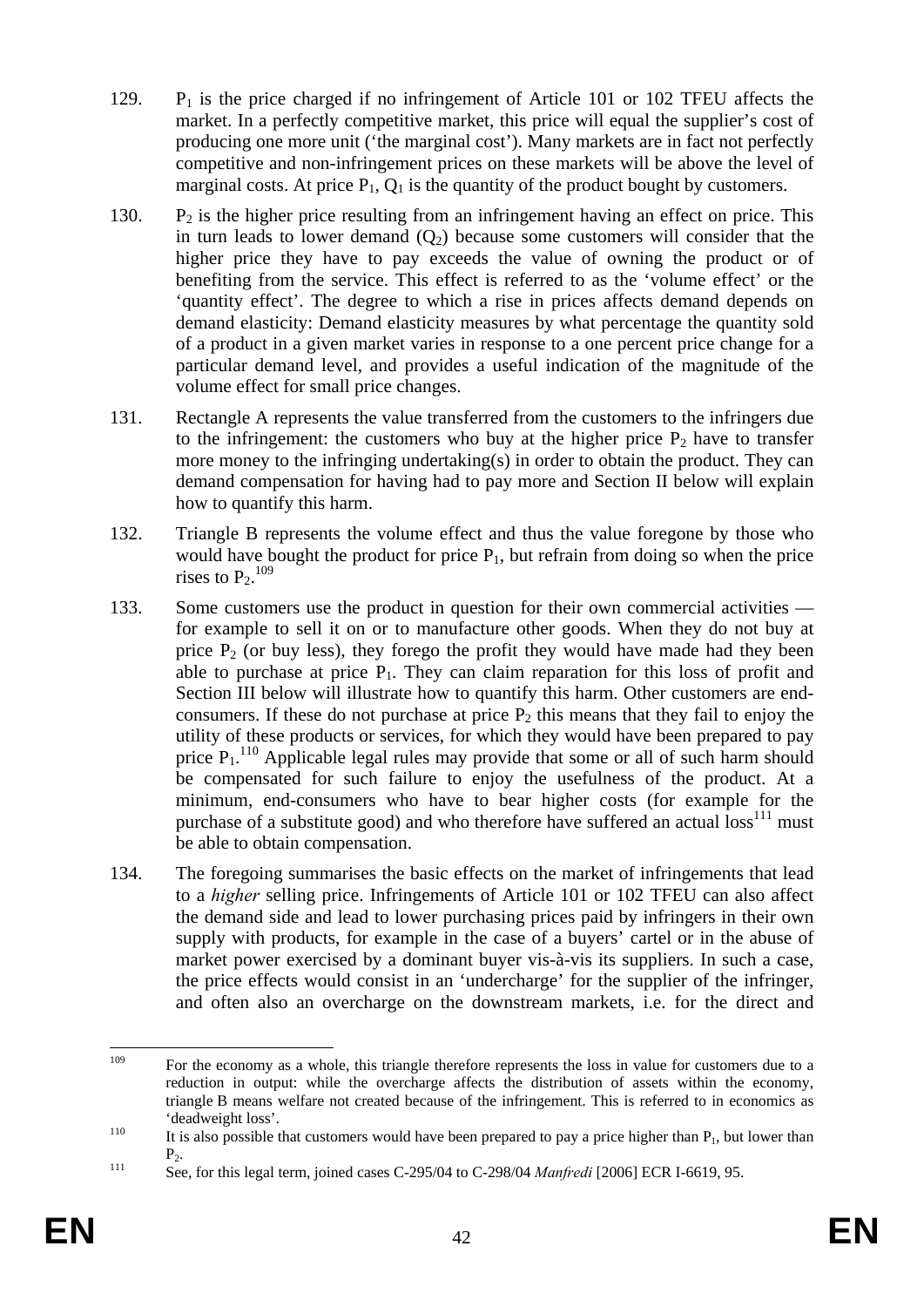indirect customers of the infringer.<sup>112</sup> The same methods used to quantify an overcharge can, in principle, also be used to quantify the undercharge, e.g. the lower prices paid by the members of a buyers' cartel vis-à-vis their suppliers.

<span id="page-42-4"></span>135. The same methods can, in principle, also be used<sup>113</sup> where at first sight no overcharge is visible, because the infringement served to artificially stabilise prices over a certain period of time in which prices would under normal market circumstances (i.e. without infringement) have declined. In the following, the term "overcharge" designates also these situations.

### <span id="page-42-5"></span><span id="page-42-0"></span>**II. QUANTIFYING THE OVERCHARGE**

136. Different types of infringements lead directly or indirectly to overcharges. Antitrust damages actions often deal with overcharges caused by cartels, which will be addressed in Section A below. The quantification of overcharges caused by other types of infringements will be addressed in Section B below.

### <span id="page-42-6"></span><span id="page-42-1"></span>*A. Quantifying overcharges caused by cartels*

- 137. In an action for compensation, it will be necessary within the framework of applicable legal rules — to quantify the overcharge paid by the claimant(s). Economic and legal studies have analysed the effects of cartels; some insights from these studies are set out below in Section 1.
- 138. In actions for damages, it is useful to distinguish between the initial overcharge paid by the direct customer of the infringing undertaking (see below Section 2) and the possible harm that such overcharge causes to indirect customers at different levels of the supply chain (Section 3).

### <span id="page-42-2"></span>**(1) Effects of cartels**

- <span id="page-42-3"></span>139. Cartels are agreements and concerted practices between two or more undertakings aimed at influencing the parameters of competition through practices such as fixing the purchase or selling price or other trading conditions, allocating production or sales quotas or sharing markets (including bid-rigging). For the purpose of finding whether such practices infringe Article 101 TFEU, there is no need to quantify the concrete effects of such a practice, because the object of the cartel agreement is the prevention, restriction or distortion of competition.<sup>114</sup>
- <span id="page-42-7"></span>140. Infringing the competition rules exposes the cartel members to the risk of being discovered and thus subject to a decision finding an infringement and imposing fines. The fact alone that undertakings nonetheless engage in such illegal activity suggests

 $112$ In order to drive down input prices, the cartel members/dominant buyers with downstream market power are likely to restrict their input purchases, hence also reducing output sales and increasing downstream prices.<br>
Only the method based on comparison between time periods in the variant of 'before and during'

comparison (i.e. comparing the infringement prices with pre-infringement prices) would obviously be unsuitable, unless regression analysis or simple adjustments are applied to account for the factors that would lead to a price decrease under normal market circumstances (e.g. decreased raw material costs). 114 Judgments of the General Court in joined cases T-25/95 etc. *Cimenteries CBR SA* v *Commission* [2000]

ECR II-491, 837, 1531, 2589; case T-202/98 *Tate & Lyle* v *Commission* [2001] ECR II-2035, 72–74; Communication from the Commission: Guidelines on the application of Article 81(3) of the Treaty, OJ C 101, 27.4.2004, p. 97, 20–23.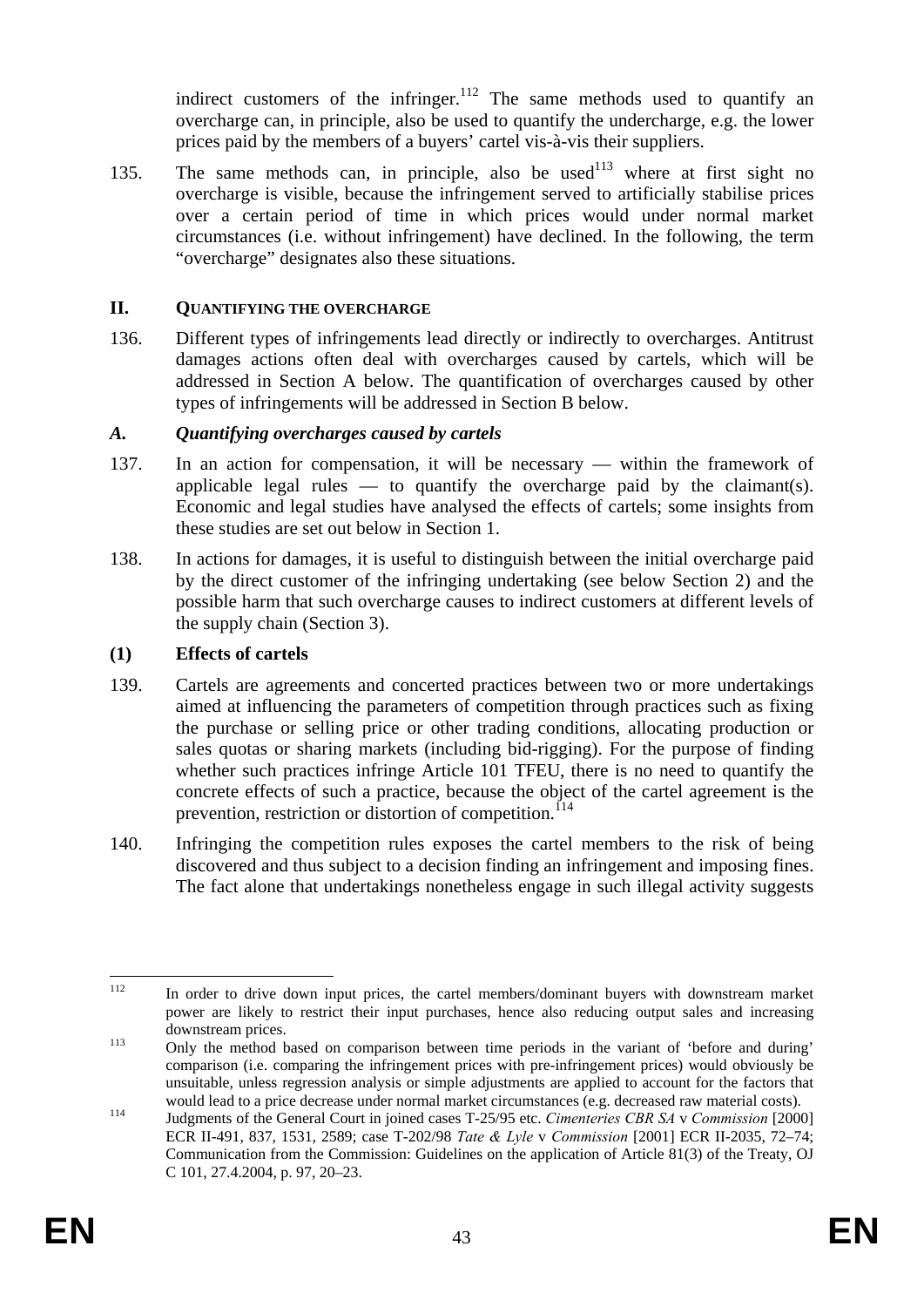that they expect to reap substantial benefits from their actions, i.e. that they expect the cartel to have effects on the market and, hence, on their customers.<sup>115</sup>

- <span id="page-43-0"></span>141. A study undertaken for the Commission examined the empirical evidence on the existence of overcharge effects and on their magnitude.<sup>116</sup> This study draws on a range of existing empirical studies on the effects of cartels. In particular, it refines the sample of cartels examined in the most comprehensive existing study by considering only cartels (a) that started after 1960 (thus taking into account only more recent cartels), (b) for which an estimate of the average overcharge was available (rather than only an estimate of the highest or lowest overcharge), (c) for which the relevant background study explicitly explained the method for calculating the average overcharge estimate, and (d) which were discussed in peer-reviewed academic articles or chapters in books.<sup>117</sup> While some care is required in interpreting the results of this exercise,<sup>118</sup> the study undertaken for the Commission contains some useful information as to the effects of cartels.
- 142. On the basis of the data observed, this study found that in 93% of all cartel cases considered, cartels do lead to an overcharge. As to the magnitude of the cartel overcharge, this study made the following findings:<sup>119</sup>



<sup>115</sup> 115 See also the decision of the *Kammergericht Berlin* (Higher Regional Court, Berlin) of 1 October 2009 in case No 2 U 10/03, where the court referred to a similar argument.<br><sup>116</sup> External study prepared for the Commission 'Quantifying antitrust damages' (2009), pages 88 *ff.*,

available at http://ec.europa.eu/competition/antitrust/actionsdamages/index.html.<br><sup>117</sup> In all, the study considers 114 cartels based on different types of collusion, including bid-rigging. The

sample includes international and national cartels that affected a wide range of different industries. The geographic spread of the sample extends to the US and Canada as well as cartels from Europe and other regions. 118 In particular, it seems possible that cartels that do have an effect on the market receive more attention in

empirical studies than those that have no effects, which may lead to a certain bias in the findings; see the study 'Quantifying antitrust damages', page 89 (ref. in footnote 116), for further details about the interpretation of the data used in the study.

<sup>119&</sup>lt;br>Study 'Quantifying antitrust damages', page 91 (ref. in footnote 116). That magnitude is expressed as a percentage of the actual price. This means that if the actual price (meaning the price paid as influenced by the infringement) is  $\epsilon$ 100 and the overcharge is said to be 10%, the price absent the infringement is deemed to be €90.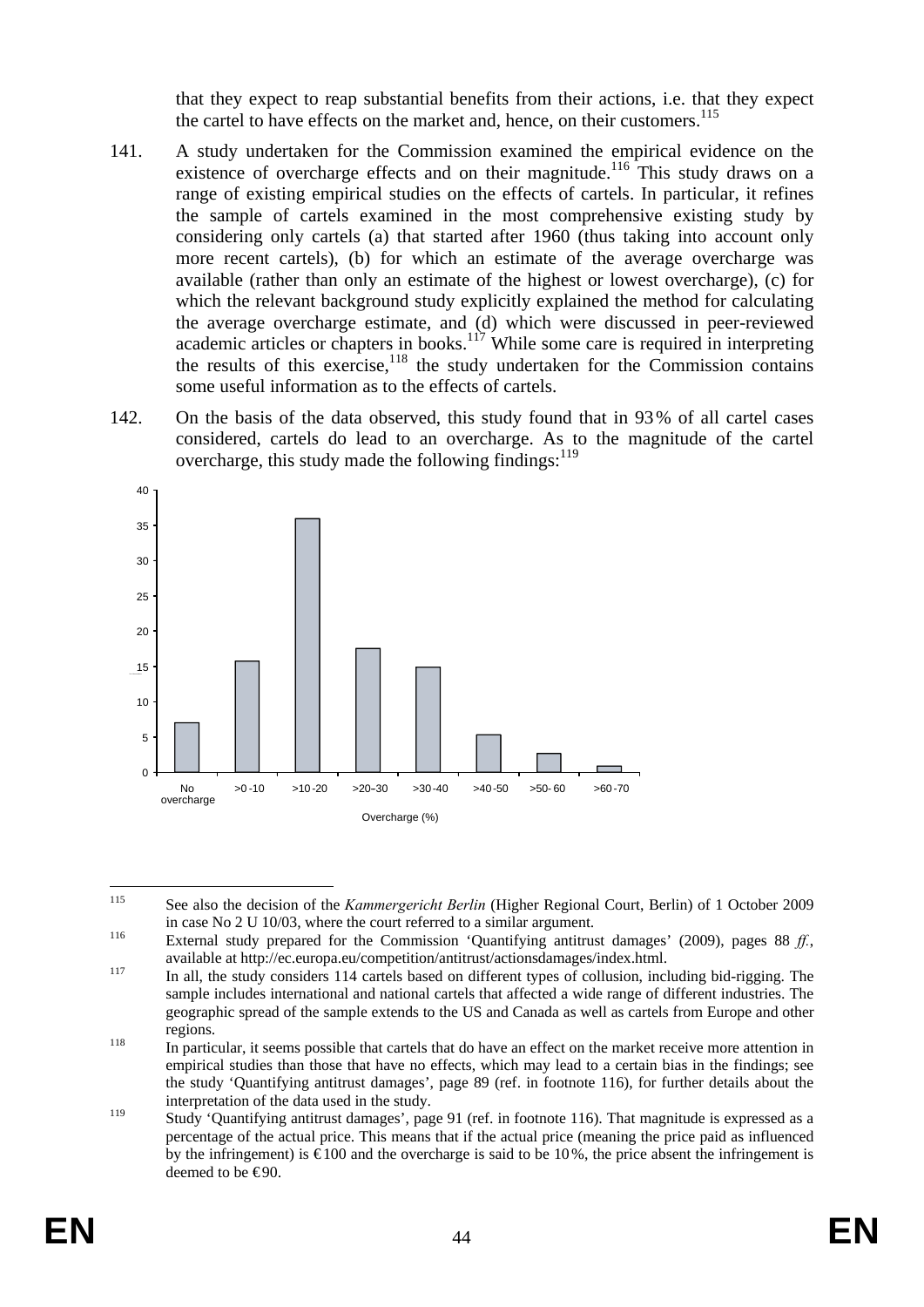- 143. According to this study, there is thus a considerable spread of the overcharges observed (with some cartels even having an overcharge of more than 50%). About 70% of all cartels considered in this study have an overcharge of between 10% and 40%. The average overcharge observed in these cartels is around 20%.
- 144. The insights of this study concord with those of other available empirical studies, namely that (a) the vast majority of cartels do in fact lead to an overcharge, and (b) there is considerable variance in the overcharges observed. Also, all of these other empirical studies come largely to a similar estimate of the magnitude of the average overcharges as described above.<sup>120</sup>
- <span id="page-44-1"></span>145. These insights into the effects of cartels do not replace the quantification of the specific harm suffered by claimants in a particular case. However, national courts have, on the basis of such empirical knowledge, asserted that it is likely that cartels normally do lead to an overcharge and that the longer and more sustainable a cartel was, the more difficult it would be for a defendant to argue that no adverse impact on price did take place in a concrete case.<sup>121</sup> Such inferences, however, are a matter for the applicable legal rules.

### <span id="page-44-3"></span><span id="page-44-0"></span>**(2) The initial overcharge paid by the direct customer**

- 146. All of the methods and techniques described above in Part 2 can, in principle, be used to quantify the initial overcharge paid by the direct customers of the infringing undertakings. Other types of evidence (such as, for instance, a specific agreement on the rise in prices as shown by internal documents) may also provide valuable insights into the scope of the overcharge. As the initial overcharge is a transfer of money from the direct customer to the infringing undertaking(s), any information that may exist on the illicit profits made by infringers can also serve to quantify this overcharge, although this will likely underestimate the amount of overcharge paid.<sup>122</sup>
- <span id="page-44-2"></span>147. In order to illustrate how methods and techniques can be used to estimate prices in a non-infringement scenario and, based on this estimate, to determine the overcharge paid by the customers of infringing undertakings, it is useful to consider the stylised example of a flour cartel already mentioned in Part 2.<sup>123</sup>

### **The flour cartel**

In this example, all the flour in a certain Member State is produced by four milling companies (Mill A, Mill B, Mill C and Mill D). These mills purchase cereals from various farmers, grind the cereals and apply the appropriate treatments, package the flour and sell it on to bakers. These bakers use the flour to bake bread, which they sell on to consumers as well as to supermarkets.

The national competition authority investigates the market on suspicion of price-fixing and in January 2008 carries out unannounced inspections on the premises of the milling companies.

 $120$ 120 For details and further references see the study 'Quantifying antitrust damages', pages 89 *ff*. (ref. in footnote 116). 121 See for example *Bundesgerichtshof* (Federal Court of Justice, Germany), decision of 28 June 2005, case

No KRB 2/05 (*Transportable concrete*) (in the context of assessing the illicit gain by cartelists for the purpose of calculating a fine).<br><sup>122</sup> See also Section 33(3)(3) of the German Act against restraints on competition (*Gesetz gegen*)

*Wettbewerbsbeschränkungen*), which states that the proportion of the profit which the infringing

undertaking made from the infringement may be taken into account when estimating damages.<br>Any resemblance of this fictitious example to real events would be purely coincidental; the example cannot be seen as reflecting the Commission's views regarding any specific undertaking or sector or the market definition in such a sector.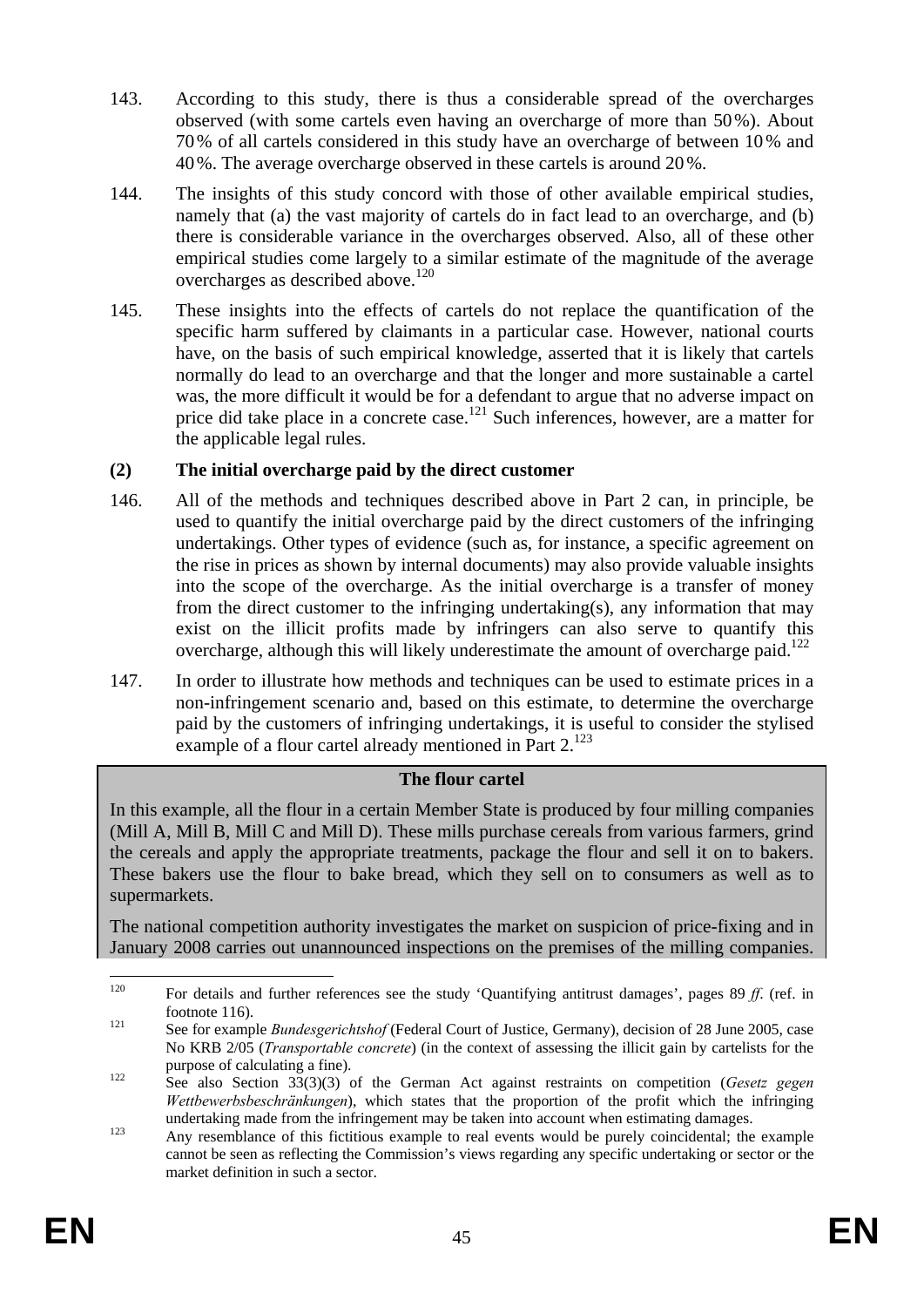In July 2010 the competition authority adopts a decision in which it establishes that all four milling companies infringed Article 101 TFEU by participating, during the period from 1 January 2005 till 31 December 2007, in a single and continuous infringement regarding the production of flour, covering the whole Member State, which consisted of fixing prices.

A bakery company having purchased flour from one of the milling companies (Mill A) sues this company for compensation of the harm suffered because of the infringement of Article 101 TFEU.<sup>124</sup> The bakery claims that the infringement has led to a rise in prices for the flour and demands compensation for the payment of this overcharge for all purchases made in 2005, 2006 and 2007.

- 148. The bakery is a direct customer of one of the infringing undertakings. If the infringement caused higher prices, the bakery paid an overcharge for each of the units of flour purchased while price was affected. Application of the methods and techniques described will yield an estimate of the price which the bakery would have paid for the flour had there been no infringement. By subtracting that noninfringement price from the price actually paid by the bakery, the cartel overcharge per unit purchased can be determined. That figure has to be multiplied by the number of units bought by the bakery in order to determine the actual direct overcharge loss (assuming that there were no significant changes in the overcharge during the infringement period). For the estimation of the overcharge paid by the bakery in the present example, the use of comparator-based methods will be illustrated as these are most often used in practice and will often yield helpful results in quantifying the initial overcharge.
- <span id="page-45-0"></span>*a. Comparison over time*
- <span id="page-45-1"></span>149. In the present example, the claimant bakery company bought flour from Mill A before, during and after the time for which the national competition authority found an infringement. As described above, using the prices actually paid before or after the infringement to reconstruct the prices as they would have been without the infringement makes it necessary, first, to determine which prices were affected by the infringement and which were not. This means finding out at which point the cartel infringement began to have an effect on the flour market and at which point that effect ended.
- 150. In the present case, the national competition authority has determined the duration of the infringement. In fact, the decision details the evidence the authority had, which indicates that the milling companies met in January 2005 to discuss prices and thereafter continued to meet on a monthly basis, adjusting their pricing arrangements. The last meeting was held in December 2007. The authority found no evidence of meetings after it inspected the companies in January 2008. In a first step, therefore, the prices before January 2005 and after December 2007 appear to be suitable material for a time-based comparison. However, as described in Part 2, further consideration should be given to the extent to which these figures are useful to serve as comparators.
- 151. As mentioned above, the decision by a competition authority might limit the finding of an infringement to a certain period for which solid evidence is available to the authority, while indicating that the infringement might have had a longer duration.<sup>125</sup>

 $124$ National law might well provide that all members of a cartel are jointly and severally liable for the [entire harm caused by the cartel. The pr](#page-17-0)esent example has no implications for these rules.<br>See paragraph 43 in Part 2, Section II.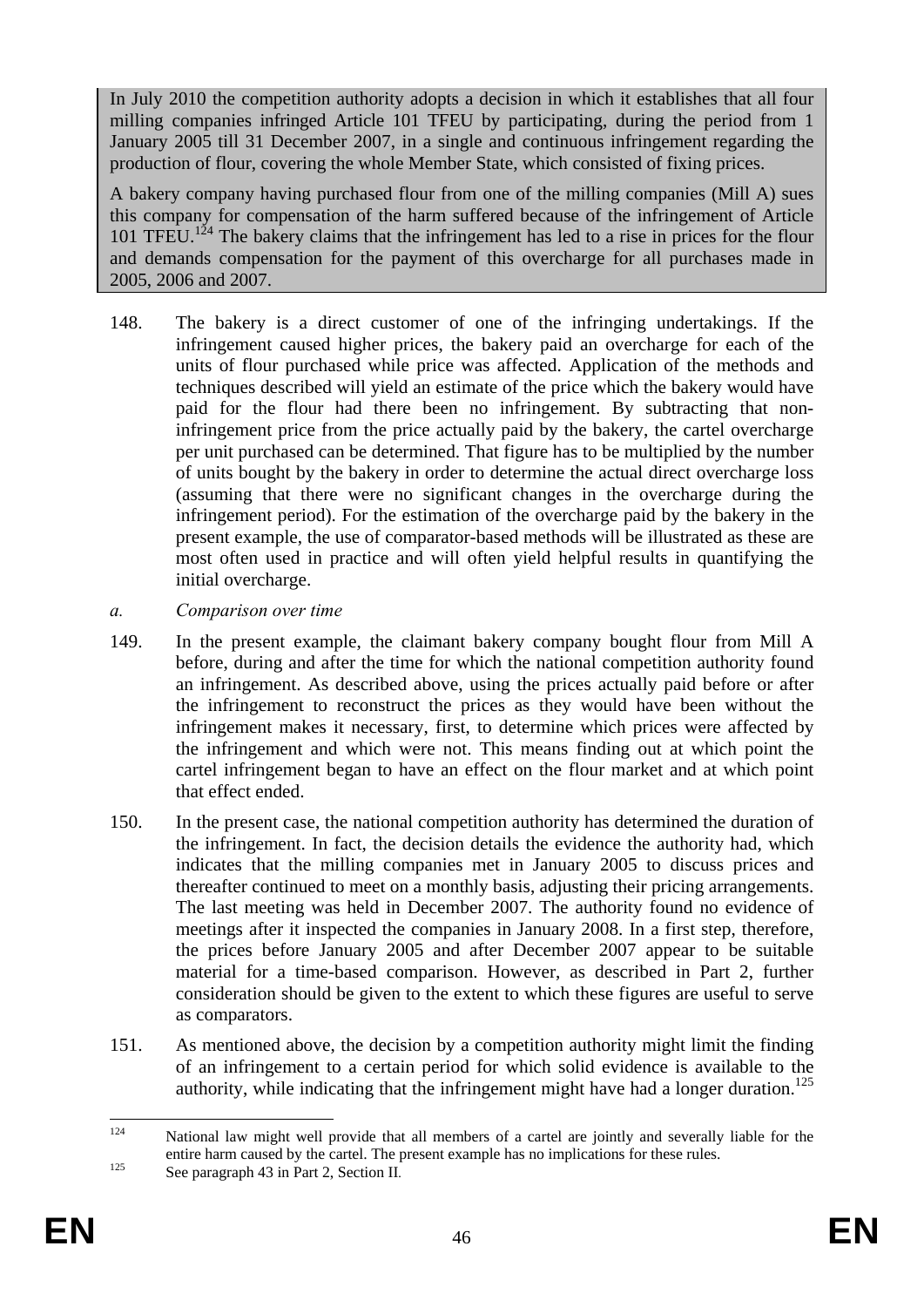It may then be appropriate not to use the relevant price data for the period that might have been affected by the infringement (and thus include an overcharge), although such data may nonetheless be used to determine a lower bound for the damages estimation, i.e. a safe estimate of what the harm suffered has been at least.

- 152. Also, the timing of the cartel infringement may be different from the timing of the effects of the infringement: the milling companies infringed Article 101 TFEU by entering into an anticompetitive agreement. For the purpose of determining which prices observed could be regarded as unaffected by the infringement, it is necessary to look at the timing of the effects of that agreement, not its conclusion. If it can be shown that the companies met in January 2005 for the first time, but that their agreement was implemented from March 2005 onwards, prices before March 2005 would not be tainted by the infringement.
- <span id="page-46-0"></span>153. As regards the suitability of using post-infringement price observations, it is possible that the cartel produced effects on the market even after the cartel members had ceased to engage in the kind of cooperation forbidden by Article 101 TFEU.<sup>126</sup> This may, in particular, be the case in oligopoly markets, where the information gathered because of the cartel might allow cartel members to adopt on a sustainable basis after the cartel infringement has ended — a course of action aimed at selling at a price higher than the price likely associated with absence of the cartel infringement, without engaging in the sort of practices forbidden by Article 101 TFEU.<sup>127</sup> It is also possible that, after the end of the cartel, former cartel members resort to another type of infringement of the competition rules that raises prices for their customers. In these cases any time comparison based on the prices observed after the infringement ceased might lead to an underestimation of the overcharge paid by the customers of the infringers, as the post-infringement prices might still be influenced by an infringement. Where in the present example, the claimant bakery has reasons to believe that this might be the case for the prices paid in 2008 and thereafter, it could only use these prices in its submission to the court to estimate a lower bound of the overcharge harm suffered.
- 154. In the present example, the claimant bakery finds that the prices paid before the infringement are well suited to estimate the likely hypothetical price. If the bakery compares infringement and non-infringement prices as they are observed, it implicitly assumes that the entire difference between the prices paid in the noninfringement years 2003 and 2004 and the prices paid in the infringement years 2005, 2006 and 2007 is due to the infringement. It is possible, however, that causes other than the infringement had a significant influence on the development of prices during the infringement period. Changes in grain prices, for instance, might be an alternative cause that influenced price developments, and they may be accounted for by using the techniques set out in Part 2, Section II B above. In so far as significant other influences can be identified and the price data are adjusted for their effects, the submission that the remaining difference between the prices in the non-infringement and the infringement periods is due to the infringement gains additional strength.<sup>128</sup>

<sup>126</sup> 

<sup>&</sup>lt;sup>126</sup> See also paragrap[h 44 i](#page-17-1)n Part 2, Section II.<br><sup>127</sup> For further insights into the workings of such 'coordinated effects', see Commission, Guidelines on the assessment of horizontal mergers under the Council Regulation on the control of concentrations between undertakings, OJ C 31, 5.2.2004, p. 5, paragraph 39.<br>This is without implications for the application of national rules allowing the claimant to use the basic,

unadjusted comparisons between prices charged in infringement and non-infringement periods to make an initial pleading, or to fulfil the duties incumbent upon him under national legal rules with regard to fact-pleading (in particular where national law allows a court to determine the damages award by way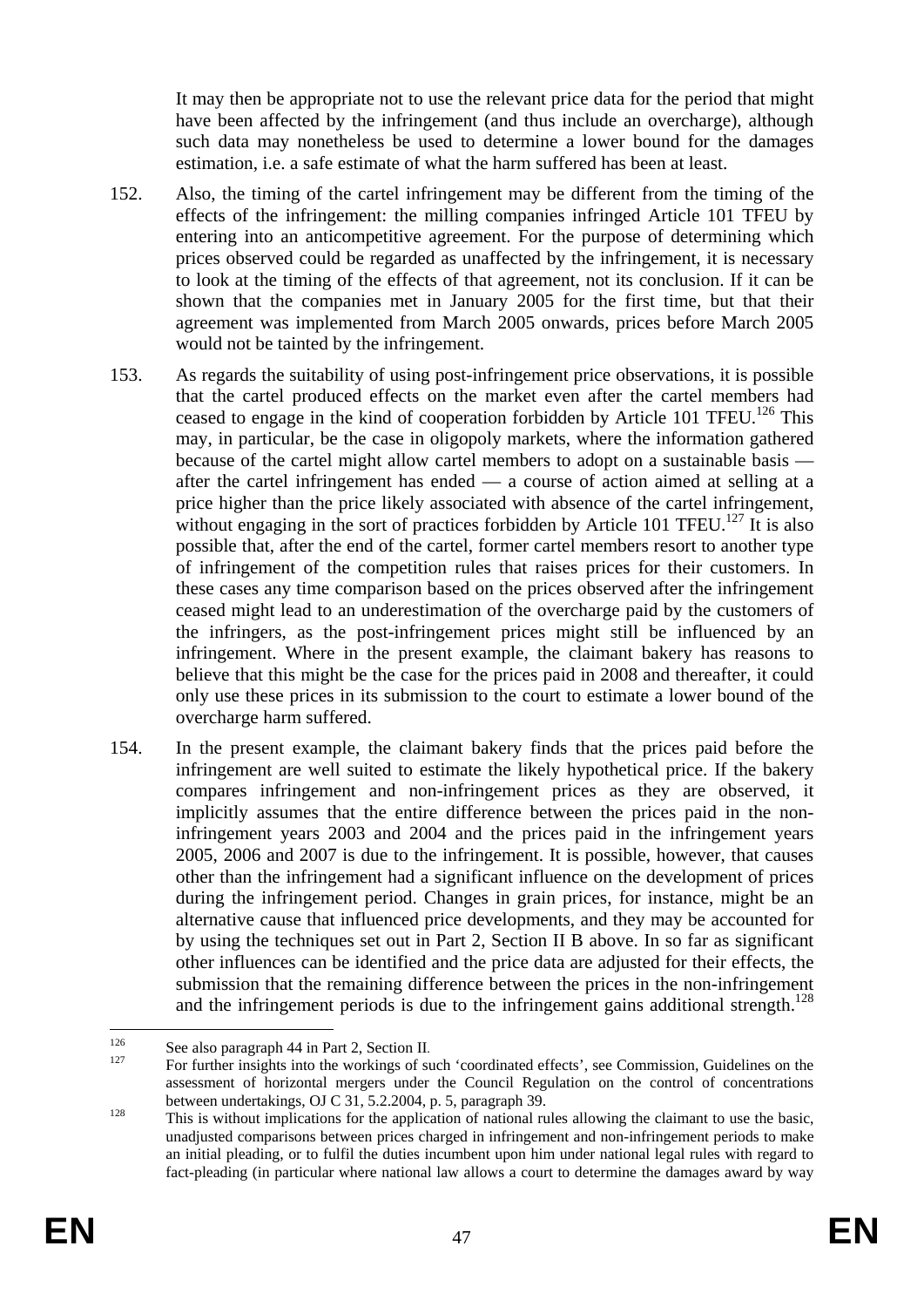The circumstances in which such adjustments would be required from claimants or defendants will depend on the rules of applicable law.

- <span id="page-47-0"></span>*b. Other comparator-based methods*
- <span id="page-47-3"></span>155. Besides comparisons over time, other comparator-based methods as described above in Part 2 may also be useful in quantifying the amount of the initial overcharge paid by the direct customer. In the example of the flour cartel, the claimant bakery could alternatively use a comparison with prices from another geographic market or another product market to show what the prices in its own market are likely to have been without the infringement.
- 156. One possibility would be the comparison with price data observed on a different geographic market for flour. On the assumption that the flour cartel as described above covered a national market, price data from another Member State could be used to construct the non-infringement price. In the case of markets with a subnational regional scope, sales prices for flour from a different regional market could be a suitable reference point.
- 157. In order to be a suitable indicator for the prices as they would have been absent the infringement, the comparator prices should themselves not be influenced by the same or a similar infringement of the competition rules. If in the example of the flour cartel price data from a neighbouring geographic market are used and there is evidence that the anticompetitive agreement also covered that neighbouring market, prices from that market would lead to an underestimation of the overcharge. Also, in the case of neighbouring markets, the infringement in one market may have had an influence on that neighbouring market (for example through a rise in demand in the market without infringement), which might therefore not reflect non-infringement prices either.
- <span id="page-47-2"></span>158. Where the comparator market has different market characteristics, price data from that market might likewise not be sufficiently indicative of the prices as they would have been had there been no infringement. In the present example, the market concerned by the infringement is supplied by four milling companies. For instance, if it can be shown that prior to entering into the infringing practices, vigorous competition existed, price data from a neighbouring market characterised by the presence of a dominant milling company might not adequately reflect the prices as they would have been had there been no cartel and may only serve as a basis for a lower-bound estimate.
- 159. If the claimant bakery uses price data from a different geographic market in the form in which they are observed, it makes the implicit assumption that the remaining differences between the prices actually paid to the infringers and the prices prevailing on that comparator market are due to the infringement. Depending on the circumstances of the case and requirements under applicable law, the techniques described in Part 2 Section II B above may be used to identify and account for possible alternative influences on prices.
- <span id="page-47-1"></span>160. A further possibility to estimate the non-infringement price is comparison with price data observed on other product markets. In the case of flour, it may, however, be difficult to find a sufficiently similar product market not affected by the same or a similar infringement.

of approximate estimation or determination on an *ex-aequo-et-bono* basis). Also, rules on the standard and the burden of proof remain unaffected.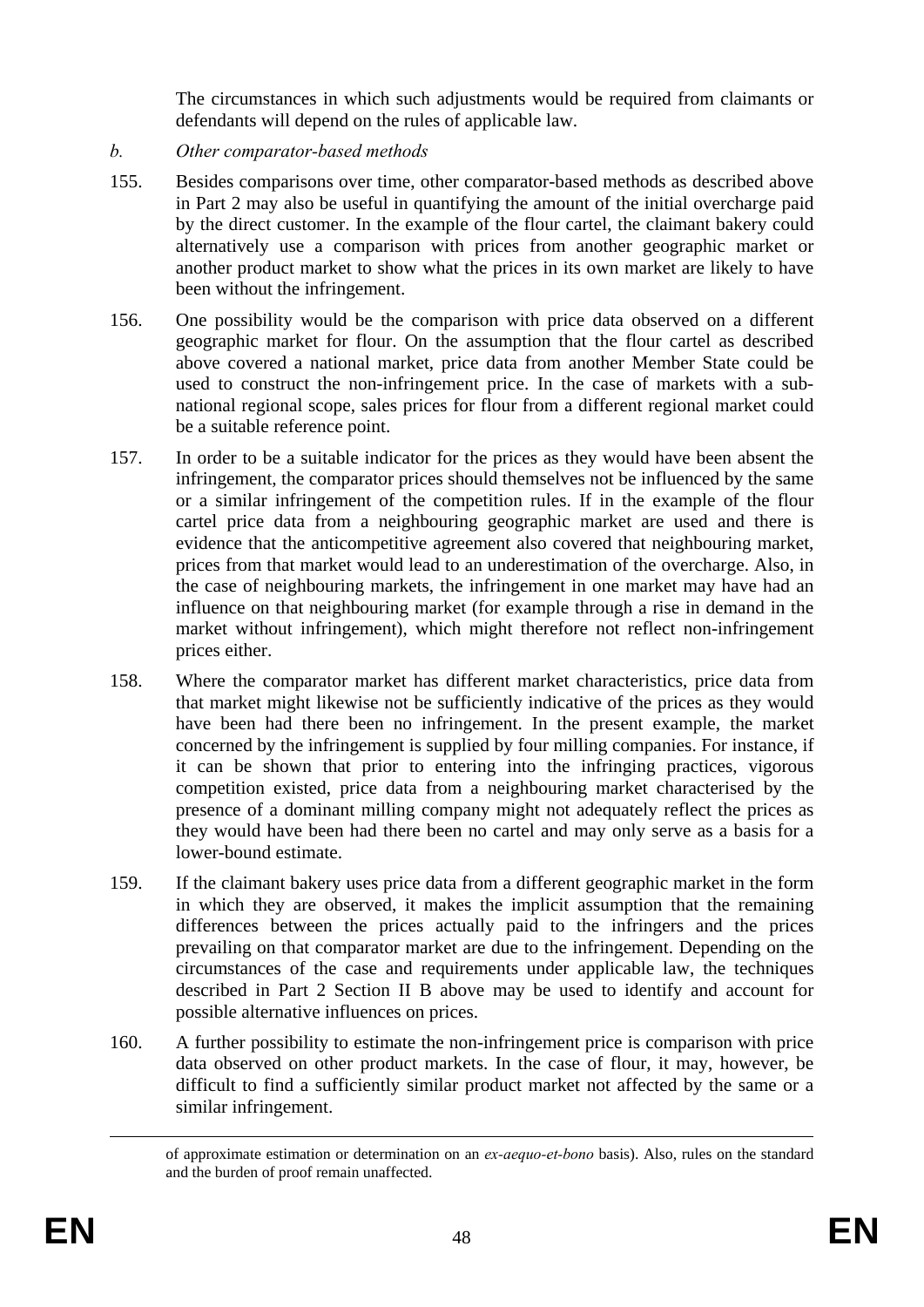### <span id="page-48-0"></span>**(3) The pass-on of overcharges**

- <span id="page-48-3"></span>161. Direct customers of the infringing undertakings who pay an overcharge caused by the cartel may themselves sell on the affected products (or use them as input for their own production of other goods or services). In the example of the flour cartel discussed above, the bakeries are the direct customers of the infringing undertakings and they use the purchased flour to bake bread, which they then sell on either directly to final customers or to supermarkets. These direct customers (bakeries), in reaction to the price increase they face, may raise the prices for their own goods or services (the bread they sell on), thereby passing on some or the entire initial overcharge to their own customers (the consumers or supermarkets). The same effect exists where it is *indirect* customers (such as the supermarkets in the present example) who themselves raise their own selling prices in their business deals with their customers, thereby passing on an overcharge which was first passed on to them.
- <span id="page-48-1"></span>162. Such pass-on of overcharges normally entails a volume effect: as described above in paragraphs [128](#page-40-4) *ff.*, a rise in prices normally leads to a decrease in demand. In the example of the flour cartel, in so far as the bakery passes on the overcharge by raising the prices it charges for the bread to the supermarkets and end customers, it may reduce the adverse financial impact of the overcharge on itself, but it will suffer decreased demand.<sup>129</sup> This decrease in demand means, for the bakery, less sales and a loss of profit — harm that is also caused by the infringement and should be compensated (see Section III below).
- 163. The price increase through pass-on and the reduction in sales are thus intrinsically connected. In fact, both pass-on and volume effects are determined by the same factors, in particular, the elasticity of demand from downstream customers. This is because the market conditions regarding downstream demand affect both the sales price and the corresponding sales volumes at which the bakery would maximise its profits.
- <span id="page-48-2"></span>164. In the context of a claim for compensation of overcharges in an antitrust damages action, the pass-on of overcharges can become relevant in two different types of situations:
	- (a) In an action brought by the direct customer claiming reparation for the initial overcharge paid by him (in the present example: the claim by the bakery against Mill A), the defendant cartel infringer might argue that the direct customer should not, in fact, be compensated for the overcharge harm to the extent that he raised his own prices and thus passed on the overcharge. This is commonly referred to as the 'passing-on defence'. Pass-on by the purchaser may, as mentioned above, lead to a loss of sales and therefore a loss of profit for him.
	- (b) An action brought by an indirect customer against the infringer (for example, a supermarket or a consumer who purchased bread from the bakery and who brings a claim against the milling companies) will also depend on a pass-on argument. Indeed, the indirect purchaser can claim compensation for an overcharge only where the initial overcharge paid by the direct customer has

<sup>129</sup> This connection between a company passing on an overcharge and its own sales volume has, in a different context, also been emphasised by the Court of Justice in case C-147/01 *Weber's Wine World*   $[2003]$  ECR I-11365, 98-99: "even where it is established that the  $(\ldots)$  charge  $(\ldots)$  has been passed on in whole or in part to third parties  $(...)$  the person may suffer as a result of a fall in the volume of his sales".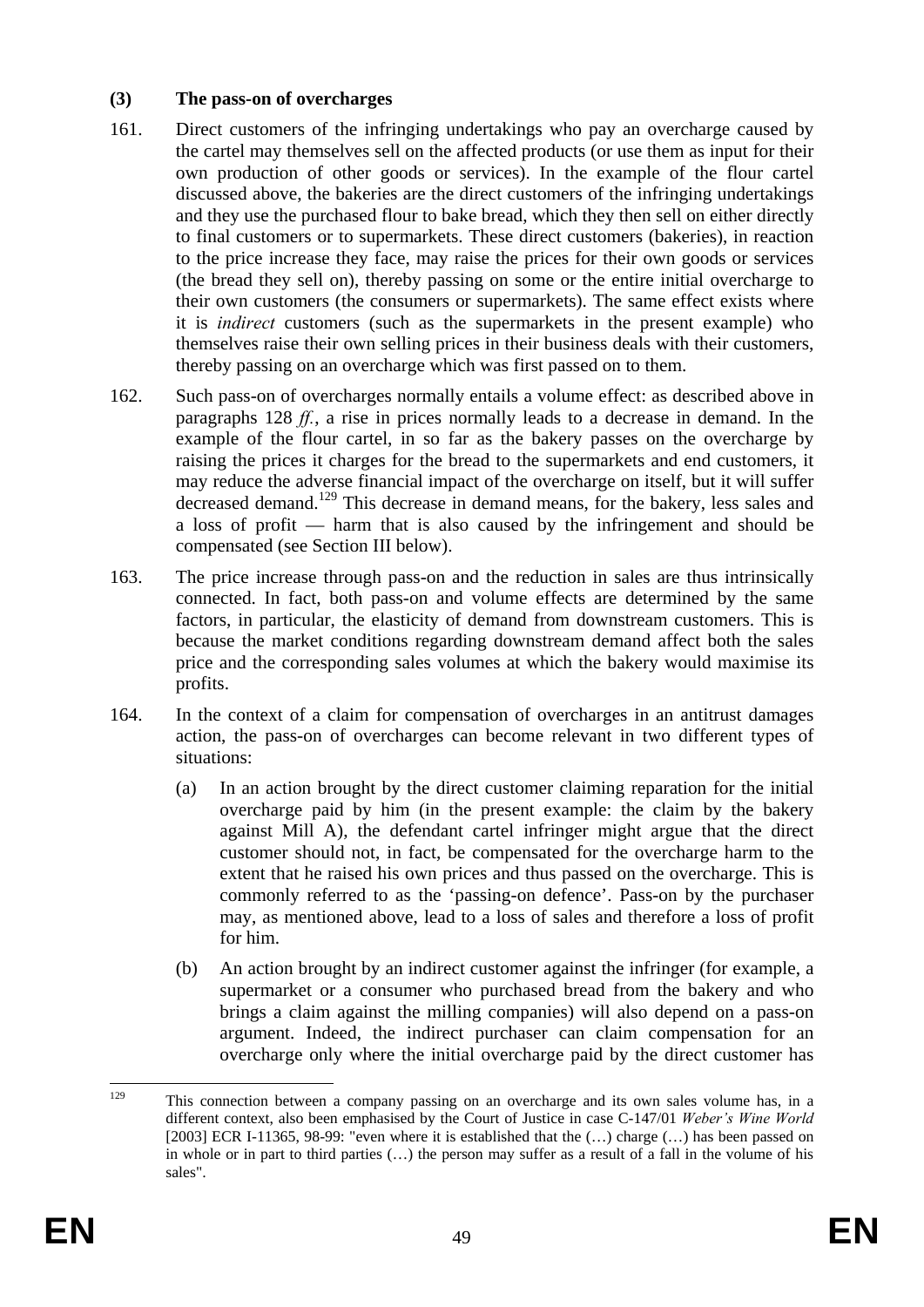been passed on partially or entirely to him. This can be of relevance for claimants situated at different levels of the supply chain, including end customers.

- 165. Different legal rules exist concerning the availability of the passing-on defence and the burden of proof in this context. $130$  The economic insights into the quantification of pass-on set out in paragraphs [168](#page-49-2) *ff.* below can be of use no matter how these rules are designed.
- <span id="page-49-0"></span>166. In both situations considered above, claimants and defendants could rely on two different approaches to substantiate their claim that the overcharge was passed on to the indirect customer: they could either
	- (a) quantify the initial overcharge and determine the pass-on rate to the indirect customer, possibly at several levels of the supply chain and using the econometric techniques outlined above, or
	- (b) use the methods and techniques outlined above to determine whether the indirect customer concerned paid an overcharge. This second approach will often be easier to implement.
- <span id="page-49-1"></span>167. For instance, where an indirect customer brings a claim for compensation of an overcharge caused by a cartel, that indirect customer can either show that there was an initial overcharge and that this overcharge was passed on to  $\text{him}^{131}$  or he may quantify the overcharge passed on to his level in the same manner as a direct customer would quantify an initial overcharge, namely by comparing the actual price he paid with the likely price in a non-infringement scenario: comparator-based methods can provide useful insights into the amount of overcharge paid by indirect customers, without it being necessary to identify the degree of pass-on. By using a time comparison, for instance, for the prices paid by the indirect customer before and during the infringement, it can be possible to ascertain how much those prices rose because of the infringement, without having to make a finding concerning the passon rate.
- <span id="page-49-2"></span>168. It is not possible to establish a typical pass-on rate that would apply in most situations. Rather, careful examination of all the characteristics of the market in question will be necessary to assess pass-on rates. In a specific case, the existence and degree of pass-on is determined by a range of different criteria and can therefore only be assessed having regard to the conditions of the market in question.
- 169. Where the direct customer of the infringing undertakings uses the cartelised goods to compete in a downstream market, it is likely that the direct customer will normally not be able to pass on this increase in cost (or only to a very limited degree) if his own competitors in that downstream market are not subject to the same or a similar overcharge (for example, where they receive their input from a market that is not subject to the cartel). In the example of the flour cartel, the claimant bakery is in competition with other bakeries for the production and supply of bread. In so far as these other bakeries do not obtain their flour from the cartel members, but are able to

<sup>130</sup> See Commission White Paper on damages actions for breach of the EC antitrust rules (COM(2008) 165

final, 2.4.2008) for policy proposals concerning the treatment of pass-on in antitrust damages actions.<br><sup>131</sup> Where the indirect customer substantiates his claim with reference to a pass-on rate and the infringement concerns a cost factor which is small compared to the entire cost of the product, the passon rates of other, more important cost factors that may be more easily estimated might serve as a useful indicator.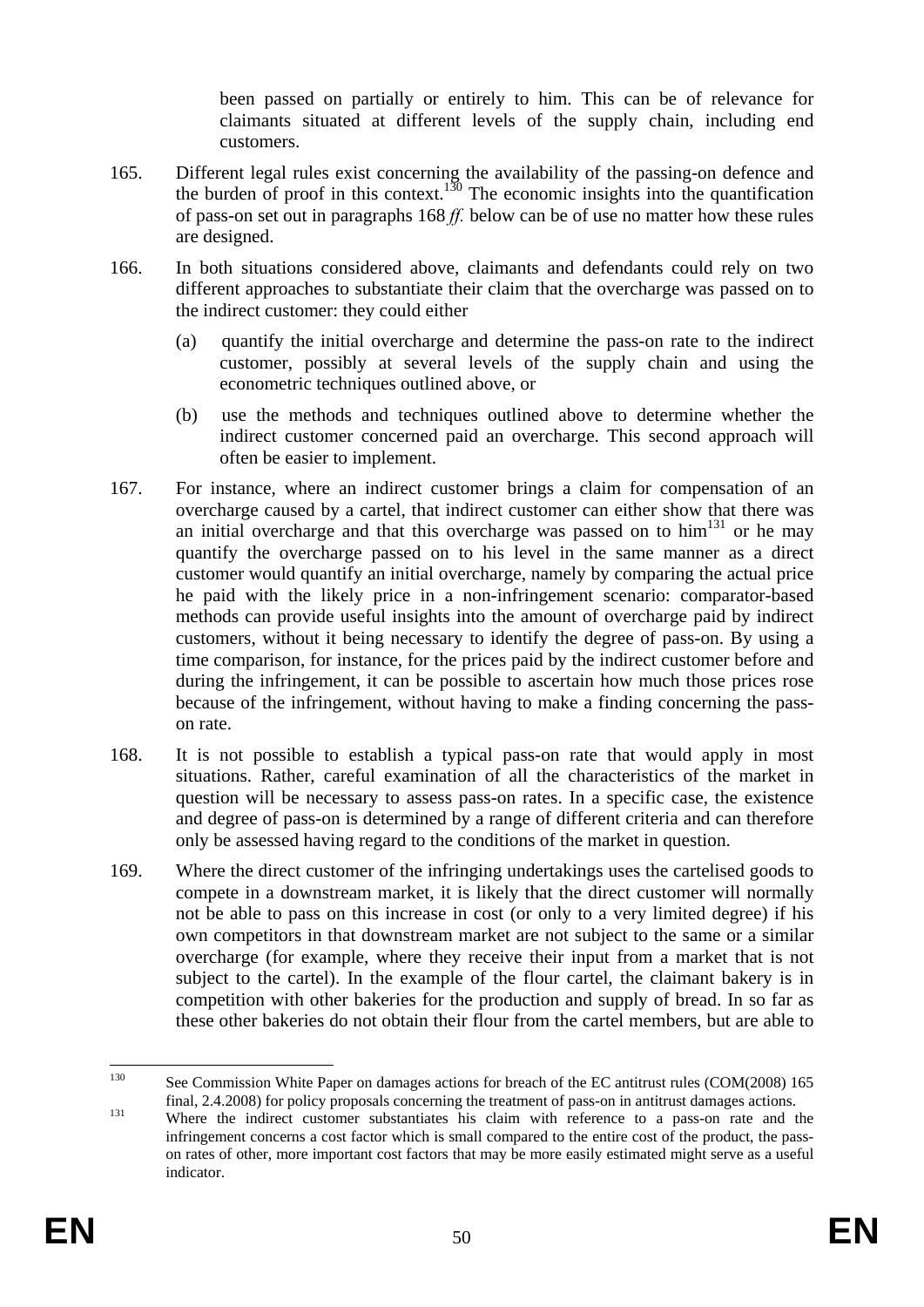buy it at a lower price elsewhere, the bakery having to buy from the cartel is placed at a competitive disadvantage vis-à-vis its own competitors that prevents it from passing on the extra cost of the overcharge.

- 170. Where all the undertakings in that downstream market are hit by the cartel and are thus similarly exposed to the payment of the direct overcharge, it is likely that the direct customer will be able to pass on at least part of that overcharge. The degree of such pass-on is influenced by the intensity of competition in the downstream market: if the downstream market is perfectly competitive, the pass-on rate in this case will be virtually 100%. This reflects the fact that in perfectly competitive markets, price equals marginal costs and a rise in prices for the input will therefore directly lead to an equal rise in cost/output price. For less than perfectly competitive markets, it is likely that affected firms will pass on at least part of the overcharge, though not necessarily 100%. For example, if the direct customer is a monopolist on the downstream market, he will choose a pass-on rate that reflects — for him — a profitmaximising price in view of the decrease in demand that the pass-on of the overcharge is likely to generate.<sup>132</sup>
- <span id="page-50-1"></span>171. The other characteristics that may also have an influence on the degree of pass-on in such situations (everything else being constant) include:
	- The price elasticity of demand and the question whether customers become more or less sensitive to price as prices rise. In particular, pass-on is generally more likely if customers do not easily switch to other products following a price increase (inelastic demand) and if customers become less sensitive to price increases when prices are higher.
	- The variation of marginal cost with output changes. For instance, a substantial pass-on is less likely if marginal cost significantly decreases following a reduction in output, because the lower output would become less costly to produce (e.g. in the presence of capacity constraints). Conversely, a substantial pass-on is more likely if marginal cost does not significantly decrease following a reduction in output (e.g. due to the absence of capacity constraints).
	- The impact of the infringement on different types of costs. Where the infringement impacts on variable costs, this renders pass-on more likely than if the impact is on fixed costs.
	- The duration of the infringement and the frequency of business exchanges. Where infringements last for a long time, it is more likely that some level of pass-on occurs; the same applies to sectors where business exchanges and price adjustments are frequent.

### <span id="page-50-0"></span>*B. Quantifying overcharges caused by other types of infringements leading to overcharge harm*

172. Cartels are but one of the infringements leading to a rise in prices for customers of the infringing undertakings and thus to overcharge harm (or, in the case of infringements pertaining to the supply to the infringing undertakings, to an

<sup>132</sup> The exact extent of this pass-on will depend on the demand the direct customer faces and his cost structure. For example, in the simple case of a monopolist facing linear demand (meaning that the relationship between the quantity and price can be represented by a straight line) and constant marginal costs, the pass-on will be 50% of the direct overcharge.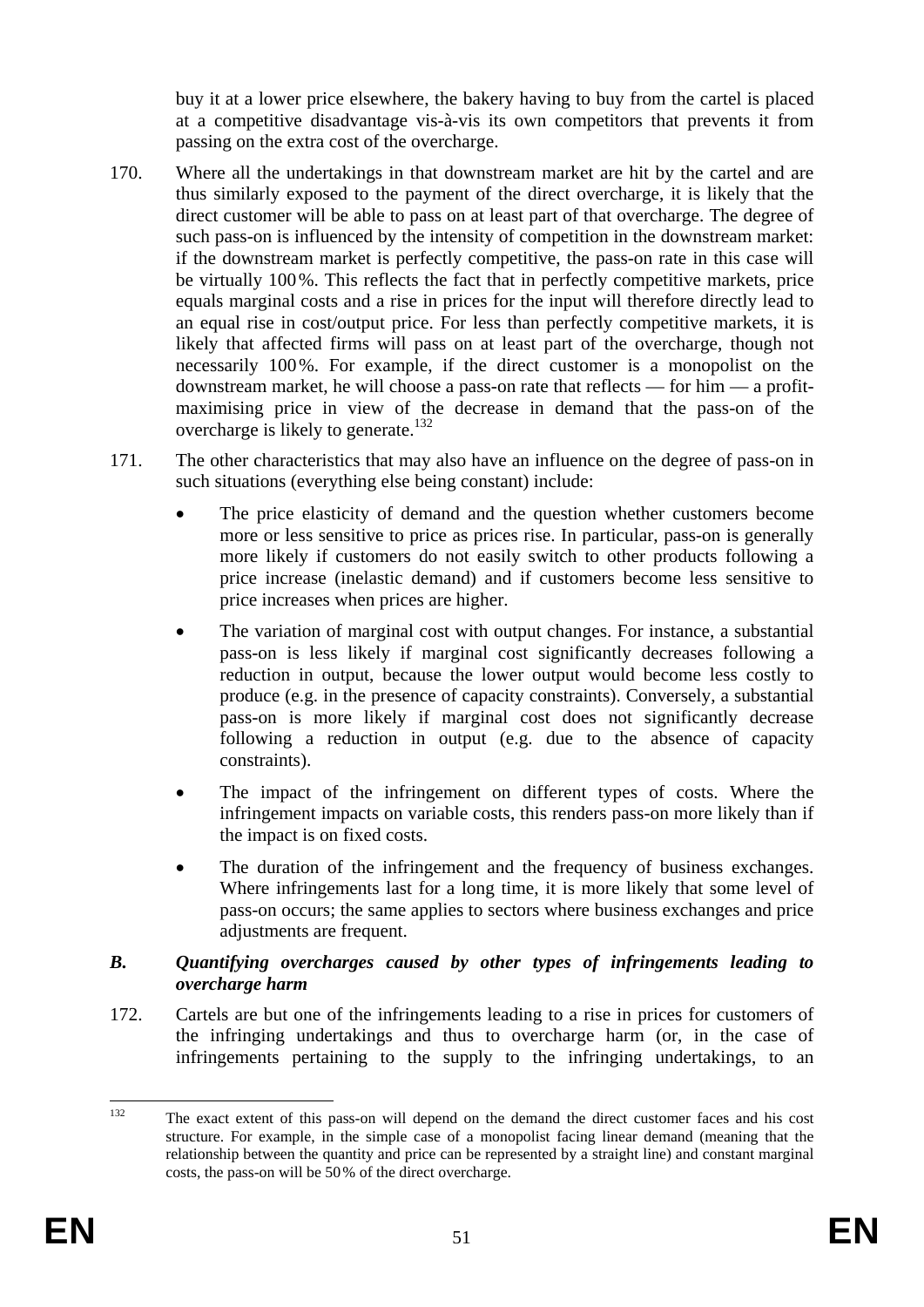'undercharge'). Other examples of behaviour that can lead to overcharge harm include infringements of Article 101 TFEU by way of certain anti-competitive joint ventures and the abusive charging of excessive prices by a dominant undertaking within the meaning of Article 102 TFEU.

- 173. A common feature of these infringements is the fact that they may directly or indirectly allow the infringing undertaking(s) to raise the prices for their customers.<sup>133</sup> The payment of such overcharge in turn leads to a decrease in demand and thus to a volume effect as described above.
- <span id="page-51-1"></span>174. The methods and techniques whose application to the case of cartel overcharge has been described above<sup>134</sup> can in principle be used to quantify the overcharge harm caused by other infringements. The starting point is the question how the position of the claimant would have been had the specific infringement in question not taken place.

### <span id="page-51-3"></span><span id="page-51-0"></span>**III. QUANTIFYING THE HARM CAUSED BY THE VOLUME EFFECT**

- 175. A rise in prices for a particular product leads to less demand. The degrees to which both prices rise and quantities decrease following an infringement depend on the same cost and demand parameters, and are determined jointly. Hence, the overcharge and volume effects are intrinsically linked.
- 176. For an overcharge to an intermediate customer (as discussed above in paragraphs [161](#page-48-3)  *ff*.), the volume effect is also closely linked to the pass-on of overcharges along the supply chain to the final customer: where a customer of the infringing undertakings does not pass on the overcharge and thus absorbs it entirely, his own sales will not decrease because of the infringement as his customers will not experience a rise in prices due to the infringement. Where, however, the overcharge is passed on partly or entirely to the final customer, that customer will be subject to the rise in prices described in paragraph [128](#page-40-4) and will reduce his demand. This in turn will reduce demand upstream in the supply chain.
- 177. As explained above, for those direct or indirect customers of the infringing undertakings who use the product in question for their own commercial activities, this decrease in demand ('volume effect') means that they sell less because of the infringement and therefore forego the profit they would have made on the units they failed to sell because of this effect. This loss of profit is harm for which compensation may be awarded<sup>135</sup> and, in principle, the methods and techniques described above in Part 2 could be used to quantify it.<sup>136</sup>
- 178. In particular, the comparator-based methods and techniques, whose application to the quantification of the initial overcharge paid by the direct customer is discussed above, can provide the claimant with useful insights in determining the decrease in his turnover and profits. For instance, a comparison over time or across markets can be used to reconstruct the sales volume in the non-infringement scenario, i.e. how many units the claimant would have been able to sell had there been no infringement. Likewise, the application of these methods and techniques can be used to arrive at

<span id="page-51-2"></span> $133$ 133 Or, if the infringement relates to the supply to the infringing undertakings, to lower the price these

suppliers obtai[n from](#page-45-1) their customers.<br>
See paragraphs [149 a](#page-45-1)nd following, an[d 155 a](#page-47-3)nd following.<br>
Joined cases C[-295/0](#page-45-1)4 to C-298/04 *Manfredi* [2006] ECR I-6619, 95.<br>
Except for the cost-based method.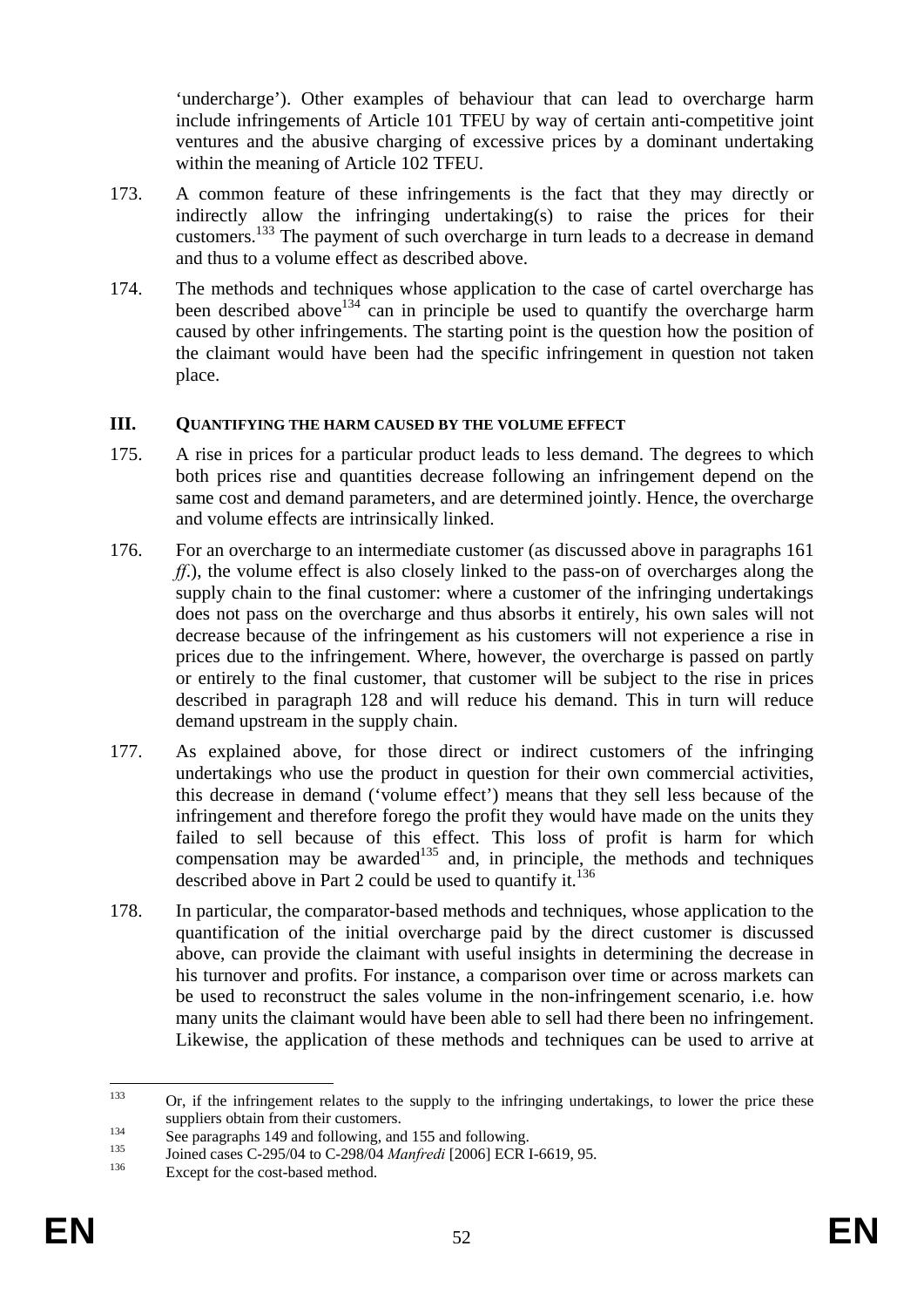the hypothetical profit margin in a non-infringement scenario. In some instances, a court may also agree to these methods being used in a simplified fashion, for instance by determining an average profit margin per transaction and then multiplying it by the units that were not sold because of the infringement.<sup>137</sup>

<span id="page-52-0"></span>179. Loss of profit is a form of harm often associated with infringements that have the effect of excluding competitors from the market. Part 4 of the Practical Guide discusses the quantification of such harm in more detail. The insights presented in that part can also be relevant when it comes to quantifying the loss of profit caused by a rise in prices.

<sup>137</sup> 

See also below, paragraph 191.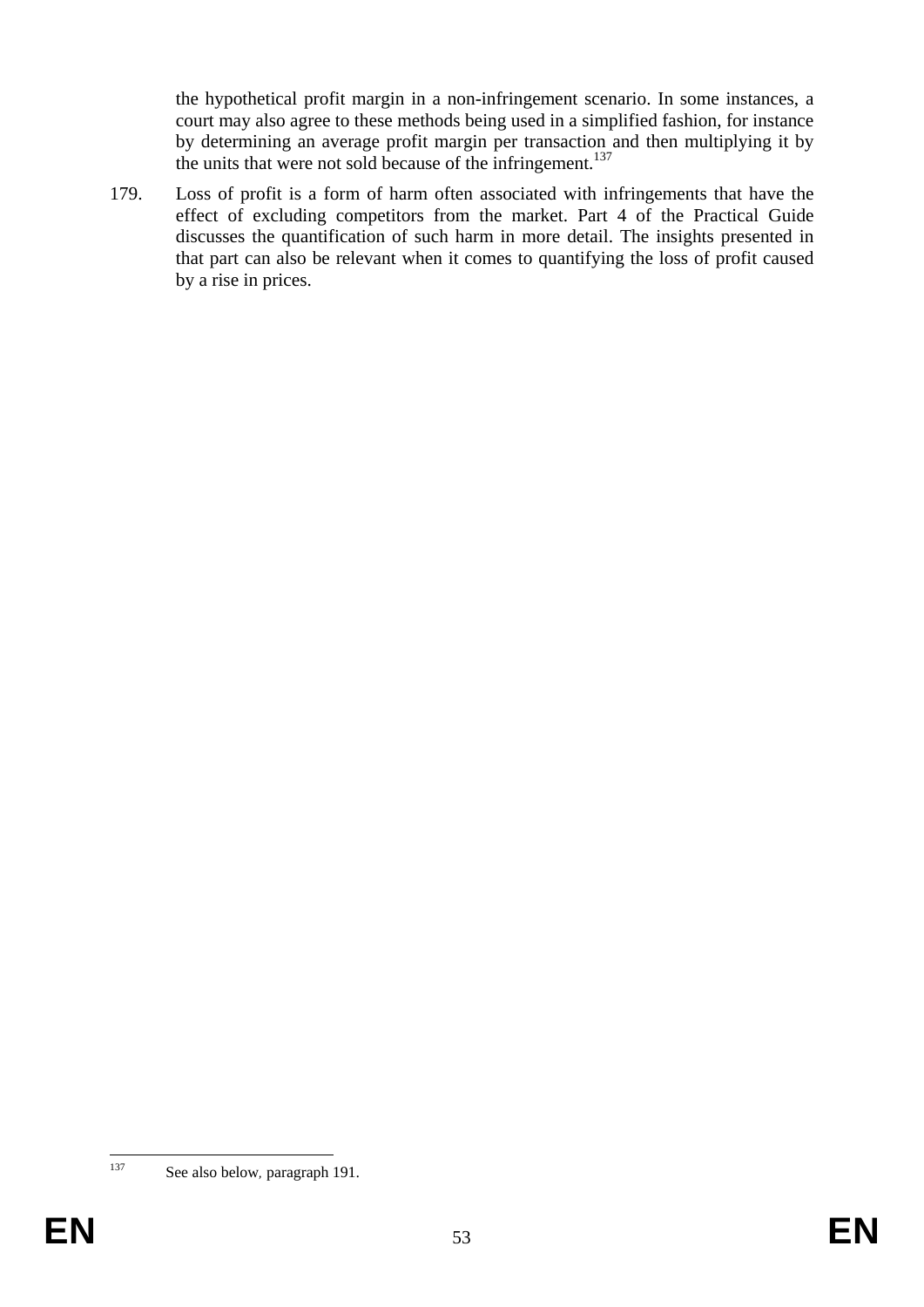## **PART 4 — Quantifying harm from exclusionary practices**

### <span id="page-53-2"></span><span id="page-53-1"></span><span id="page-53-0"></span>**I. EFFECTS OF EXCLUSIONARY PRACTICES**

- 180. Infringements of Article 101 or 102 TFEU can have the effect of completely excluding competitors from a market or of reducing their market shares. Such effects of infringements on competitors are commonly referred to as 'foreclosure'. Examples of these practices are abuses of a dominant position prohibited by Article 102 TFEU through, for instance, predation, exclusive dealing, refusal to supply, tying, bundling, or margin squeeze.138 Such abuses are called 'exclusionary abuses'. Foreclosure of a competitor can also be the object or effect of a practice prohibited by Article 101 TFEU. It is therefore possible to refer to 'exclusionary pratices', covering both infringements of Article 101 and of Article 102 TFEU.
- <span id="page-53-3"></span>181. Through exclusionary practices prohibited by the Treaty's competition rules, infringers distort competition in order to improve or artificially maintain their position on the market. This immediately affects their competitors by deteriorating their position in a market, driving them out of a market or preventing them from entering a market. Exclusionary practices can affect the costs borne by a competitor, the price it is able to charge for its products, or the quantities it is capable of producing and selling. They typically lead to a loss of profit for the competitors concerned.
- <span id="page-53-4"></span>182. Moreover, by illegally affecting the market position of competitors and thereby the level of competition in the market, such practices lead to harm to customers in the form of higher prices or reduced choice, quality or innovation. However, the detrimental effects of exclusionary practices on customers may not always manifest themselves immediately, as these practices target competitors in the first place, thereby reducing the competitive constraints exerted by them on the infringer(s). Whereas infringements of the kind described in Part 3 normally produce an immediate illegal profit for the infringers and immediate harm for their customers, exclusionary practices could result in an initial disadvantage for the infringers and in better prices for customers in the short run, as typically occurs in predatory pricing. The following sections will separately approach the issues of quantifying harm suffered by competitors (Section II) and harm suffered by customers (Section III).
- 183. The Treaty guarantees consumers and undertakings that have suffered harm caused by an exclusionary practice a right to compensation regardless of whether they are customers or competitors of the infringers. As already stated, the Court of Justice has specified that such compensation encompasses the actual loss suffered (*damnum emergens),* compensation for the profit they have lost due to the infringement *(lucrum cessans)*, and the payment of interest.<sup>139</sup> For the purposes of quantifying harm from exclusionary practices, the following Sections will primarily refer to the concept of 'loss of profit', in line with the case-law of the Court of Justice. The concept of 'loss of profit' will be used in a broad sense, as meaning any difference between the actual profits generated by an undertaking and the profits it would have generated in the absence of the infringement. The approaches to quantifying such loss of profit described in the following are without prejudice to the possibility of

<sup>138</sup> 138 For a description of these practices see also Communication from the Commission — Guidance on the Commission's enforcement priorities in applying Article 82 of the EC Treaty to abusive exclusionary conduct by dominant undertakings, OJ C 45, 24.2.2009, p. 7.

<sup>139</sup> Joined cases C-295/04 to 298/04 *Manfredi* [2006] ECR I-6619, 95.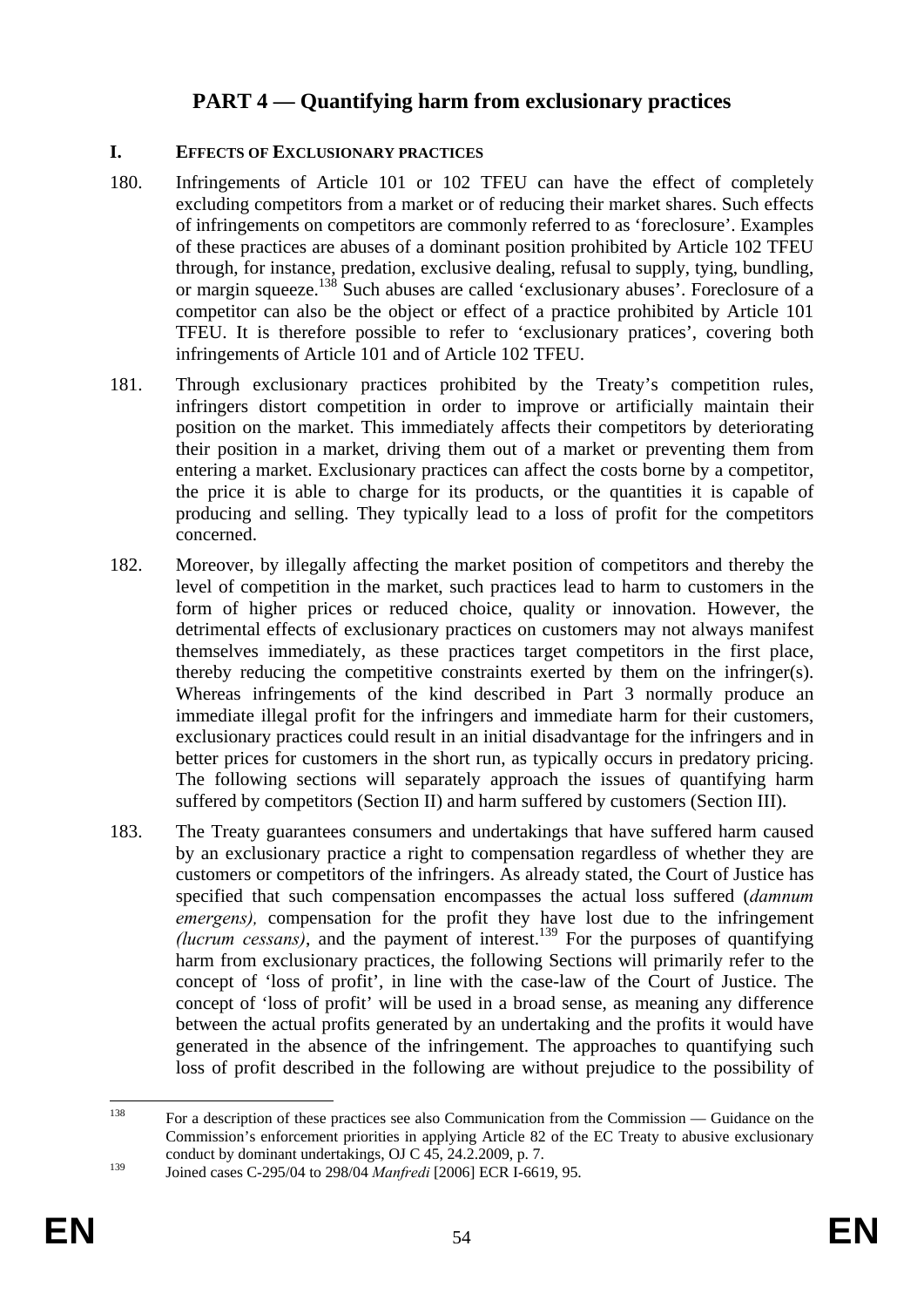injured parties to claim compensation under other heads of damage under national law. Indeed, some elements of lost profits in a broad sense may be classified under different legal concepts under the law of Member States (such as loss of chance<sup>140</sup> or loss of reputation) and there may also be heads of damage caused by exclusionary behaviour that go beyond the notion of lost profits.

#### <span id="page-54-0"></span>**II. QUANTIFYING HARM TO COMPETITORS**

<span id="page-54-3"></span>184. Loss of profit to competitors can be caused by reduced revenues (e.g. through the reduction in the quantity that such competitors can sell) or increased costs (e.g. when the infringement affects the price of an input). The overall situation can be reflected in a decrease in the competitor's market share. In the following Sections, after a short description of how exclusionary practices affect competitors over time (A), and an outline of the general approach to the quantification of lost profits (B), some typical situations in the quantification of exclusionary practices will be addressed, namely in cases where they affect existing competitors (C) and new entrants (D) and when the harm they produce extends also to the future (E).

### <span id="page-54-4"></span><span id="page-54-1"></span>*A. The time dimension of exclusionary practices*

- 185. Depending on the period considered, exclusionary practices can affect competitors in different ways. When an exclusionary practice starts, competitors typically face difficulties in selling their products or (where the practice concerns the upstream market) obtaining supplies. This translates into a deterioration of their profit through higher costs or reduced revenues. Competitors may typically suffer a drop in their market shares, or a lower market share than they could have expected absent the infringement (for instance where their expansion is prevented). This phase may coincide with an increase in profits for infringers. This is, however, not necessarily so, since infringers may have to bear costs due to the implementation of the exclusionary practice (e.g. by lowering their price, by not supplying a competitor and thus reducing their own sales, or by offering rebates or other advantages to customers that could lower profits in the short term). Competitors may eventually be forced out of the market.
- <span id="page-54-2"></span>186. Once competitors have been successfully prevented from entering a market, or once their market presence has been reduced or eliminated, infringers usually recoup and benefit from increased profits to the detriment of customers and foreclosed competitors. When this occurs (either very soon after the infringement started or after a certain period of time), customers may have to pay a higher price and suffer a loss of quality or choice. The full exclusion of a competitor from a market is not a prerequisite for these effects on customers. Such effects may occur also from the very beginning of the exclusionary practice, and even if competitors are still on the market, provided the competitive pressure they exercise is weakened.
- 187. When the exclusionary practice is detected by public enforcers or brought to an end as a result of private actions, competitive conditions could be progressively restored. It is important to stress that the restoration of market conditions as if the infringement had not occurred is factually impossible in many cases. This depends mainly on structural effects of the infringement that may be difficult and lengthy to undo (existing contractual obligations, network effects, or other barriers to the re-

 $140$ Loss of a chance identifies the business opportunities forgone by an undertaking due to the illegal exclusionary practice.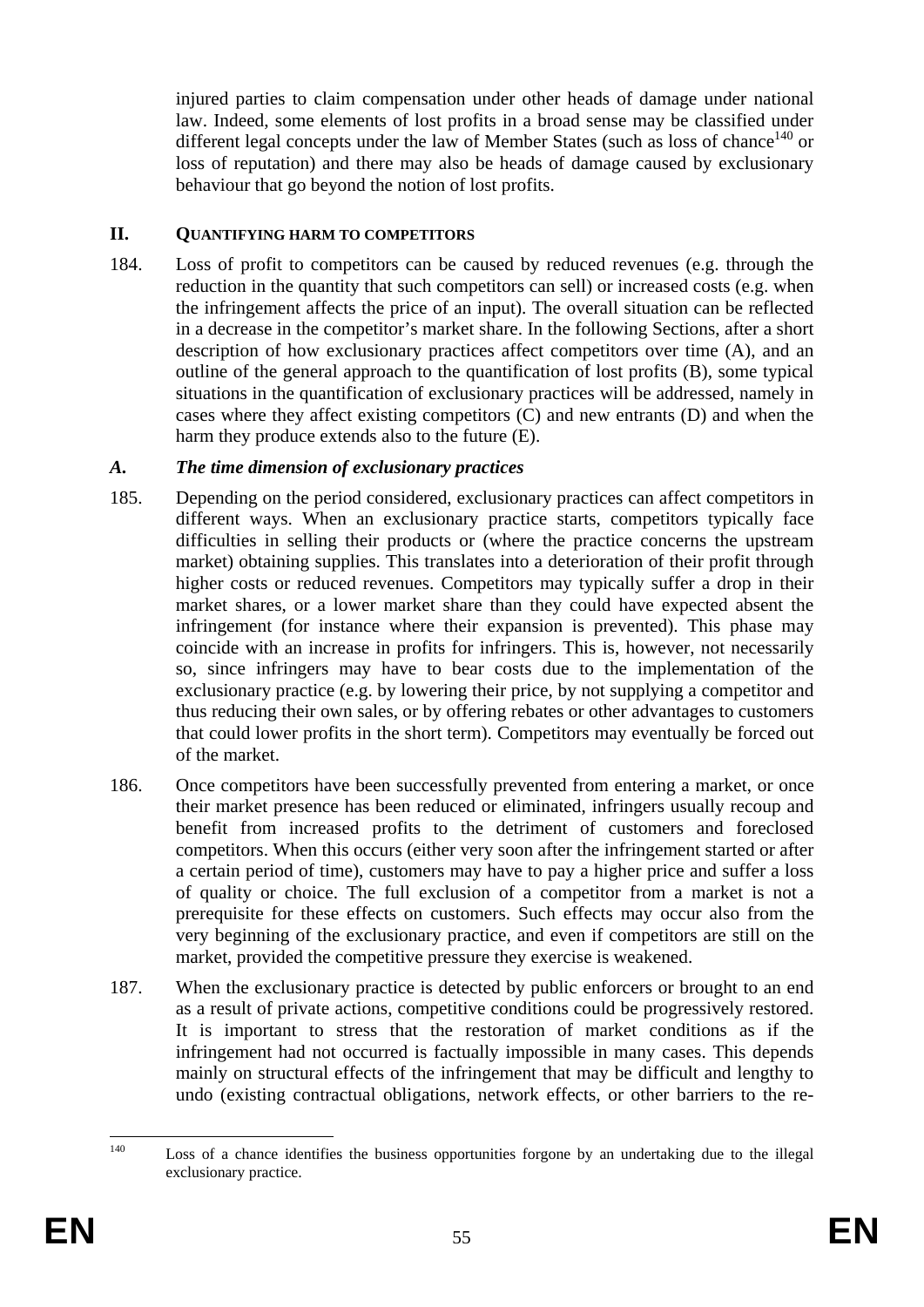entry of a foreclosed competitor). Therefore, in some instances full convergence between the non-infringement scenario and the actual market development cannot take place.

### <span id="page-55-1"></span><span id="page-55-0"></span>*B. General approach to the quantification of lost profits*

- 188. In order to determine whether and to what extent competitors have suffered a loss of profits, it is necessary to compare the profit obtained by competitors during the infringement in the market affected by it with the profit they would have obtained from those products in a non-infringement scenario (i.e. the counterfactual scenario).<sup>141</sup> Whenever it can be shown that the foreclosed competitor would have earned higher profits in a non-infringement scenario, and that the difference is caused by the infringement, the competitor has suffered harm, even if its market share is unchanged or profits increased due to other factors.<sup>142</sup>
- <span id="page-55-2"></span>189. The actual profits earned by the undertaking in question are normally determined by deducting the actual costs incurred from the actual revenues earned. Similarly, profits that would have been obtained in a non-infringement scenario (counterfactual profits) can be determined by deducting the estimated costs in a non-infringement scenario (counterfactual costs)<sup>143</sup> from the revenues expected in the absence of the infringement (counterfactual revenues).<sup>144</sup> The amount of profits lost is the difference between counterfactual and actual profits. In the case of prevented entry, the actual profits are normally zero, or can even be a negative number if the foreclosed competitor incurred costs (e.g. investment to enter the market) that did not return any revenue.
- <span id="page-55-3"></span>190. This basic approach to calculating lost profits can be put into practice in different ways. For instance, it is possible to compare the revenues of the foreclosed competitor in the non-infringement scenario with actual revenues from the market as affected by the infringement. Once the lost revenues have been established, it is possible to deduct the costs that the undertaking has avoided due to the lower volumes produced, in order to obtain a value of lost profits. This approach to assessing lost profits does not make it necessary to quantify the entire costs that would have been incurred by the company, but only an estimate of those costs that have not been incurred because of the infringement.
- 191. There are also some further pragmatic approaches to assessing lost profits that may be suitable in certain specific cases. For instance, an average profit margin per unit of the product traded in the non-infringement scenario could be estimated and then multiplied by the number of units that have not been sold due to the infringement.<sup>145</sup>

 $141$ This does not concern claims aimed at recovering only part of that loss, e.g. only the additional costs incurred. Such claims arise in practice also because of the availability of more straightforward approaches to quantifying the harm suffered. See below, paragraph 192.<br>For instance, a new entrant with high potential for growth may maintain its profit levels but would have

<span id="page-55-4"></span>increased them absent the infringement.<br>When estimating the profit lost by the undertaking in question, it is necessary to take into account the

additional costs it would have naturally faced to increase production. In this respect, the cost per unit incurred by the undertaking does not necessarily correspond to its cost per unit in the counterfactual scenario. For instance, in the case of increasing returns to scale, the cost per unit in the counterfactual scenario would be lower than the observed cost as the undertaking's production would be higher in the counterfactual scenario (i.e. had it not been affected by the infringement). 144 E.g. *Stockholms tingsrätt* (Stockholm District Court), judgment of 20 November 2008, joined cases T

<sup>32799-05</sup> and T 34227-05 (*Europe Investor Direct AB and others v VPC Aktiebolag*), appeal pending.<br><sup>145</sup> For an example of a pragmatic approach based on real data on costs and revenues implemented through

regression techniques, see *Juzgado Mercantil numero 2 de Barcelona* (Commercial Court, Barcelona),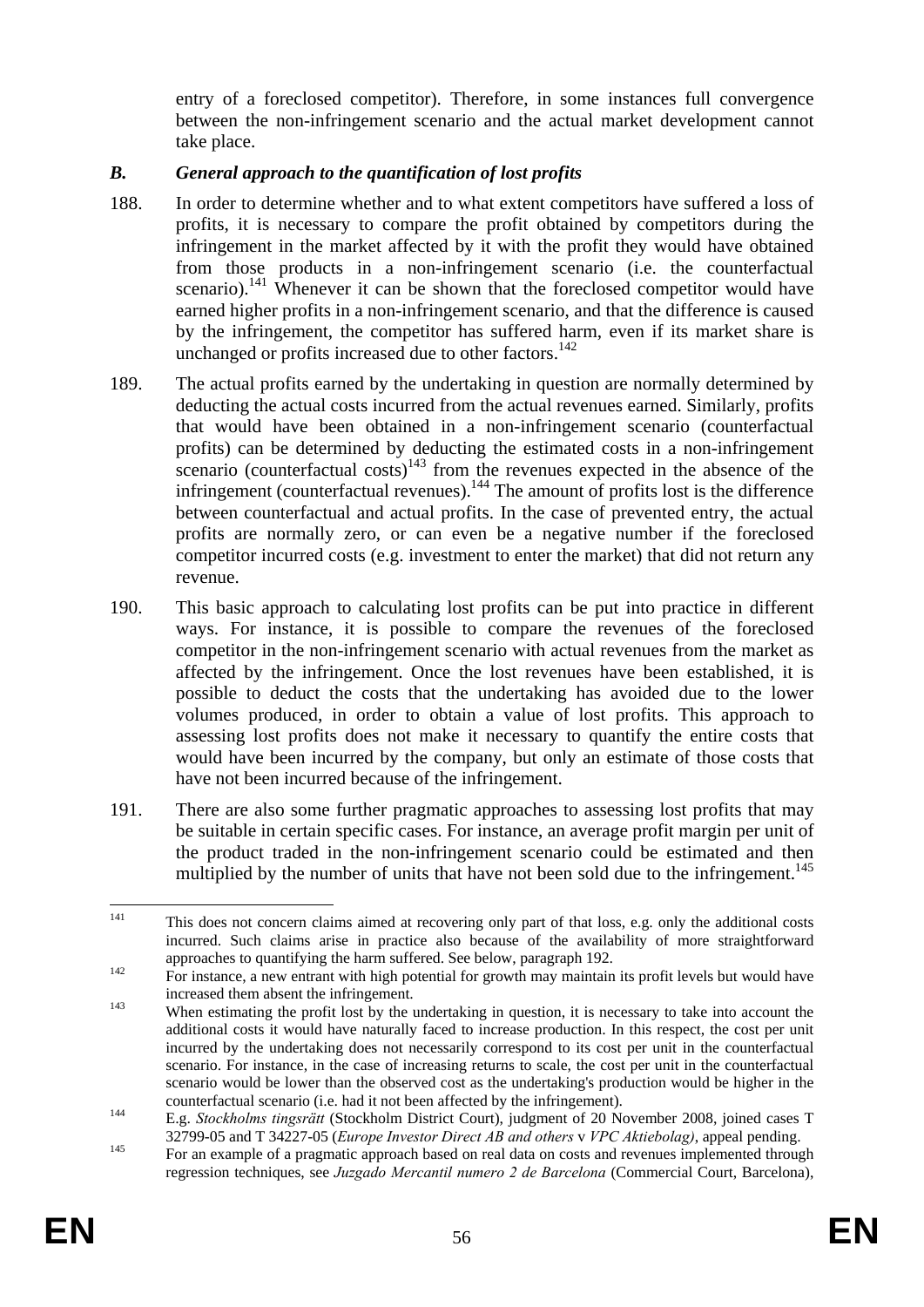Such an estimate of the average per unit profit may be based on one or more transactions that can be considered as sufficiently representative of the claimant's business for the product concerned. It is worth noting that in this calculation the avoided costs would implicitly be included.<sup>146</sup>

- <span id="page-56-3"></span>192. Practice of antitrust damages actions shows that foreclosed competitors sometimes choose to claim damages only for part of the harm, for instance the costs incurred in order to respond to an exclusionary practice, $147$  the non recoverable costs ('sunk costs') incurred with a view to entering a market from which they have been  $fored<sup>148</sup>$  or the amount judged excessive in cases of margin squeeze or of discriminatory pricing149 that infringe EU competition law. This choice is sometimes prompted by the consideration that quantifying such heads of damage is more straightforward or may require less data, and that evidence is more easily available. Also when claimants seek compensation for loss of profits, quantification of harm on the basis of additional costs incurred (sunk and non-sunk) will generally constitute a lower bound when estimating the full loss of profit.
- <span id="page-56-2"></span>193. Whichever the method or technique chosen, quantifying lost profits may entail evaluating complex data referring to a hypothetical non-infringement situation against which the actual position of the foreclosed competitor needs to be assessed, often with a view at likely future developments. Assessing the profits that a company would have made, including future profits, may depend on such a number of factors that it could be appropriate to provide for less demanding requirements when it comes to quantification. Therefore, legal systems may allow courts to exercise some discretion as to the figures and statistical method to be chosen, and the way in which they are to be used to evaluate the damage.<sup>150</sup>

### <span id="page-56-0"></span>*C. Existing competitors*

194. In order to quantify the harm they suffered because of an exclusionary practice, competitors may choose to rely on the methods or techniques described in Part 2. The non-infringement scenario could be reconstructed by comparison with the performance of the same undertaking in a time period that was not affected by an infringement, a similar undertaking on the same market, aggregated industry profits<sup>151</sup> or the performance of the same or a similar undertaking in a market other than the one in which the exclusionary practice occurred. Alternatively, methods based on simulations may provide an estimate of the non-infringement scenario, i.e. simulating on the basis of a number of assumptions (regarding e.g. the type of

decision of 20 January 2011, case No 45/2010 (Céntrica Energìa S.L.U./Endesa Distribuciòn Eléctrica

<span id="page-56-1"></span>S.A.)<br>
In order to estimate the average profit margin, it could be still appropriate to consider how costs and revenues in the counterfactual scenario would have evolved without the infringement. For example, profit margins observed in a pre-infringement period could have been reduced during the infringement period for reasons unrelated to the infringement, due to a reduction in demand or an increase in input costs that are caused by other factors. In addition, the reduction in the output of the excluded competitor

could affect its unit cost, hence also affecting the margin on the units it continues to sell.<br>E.g. additional marketing expenses necessary to retain the market position.<br>E.g. the costs of building a new factory on that ma

<sup>149</sup> See for instance *Lietuvos apeliacinis teismas* (Lithuanian Court of Appeal), decision of 26 May 2006, case No 2A-41/2006 (*Stumbras*); *Højesteret* (Supreme Court, Denmark), decision of 20 April 2005, case No 387/2002 (*GT Linien A/S* v *DSB*). 150 See for instance Joined cases C-104/89 and C-37/90 *Mulder and others* v *Council and Commission* 

<sup>[2000]</sup> ECR I-203, 79.<br>See above at paragraphs 35, 48 and 66.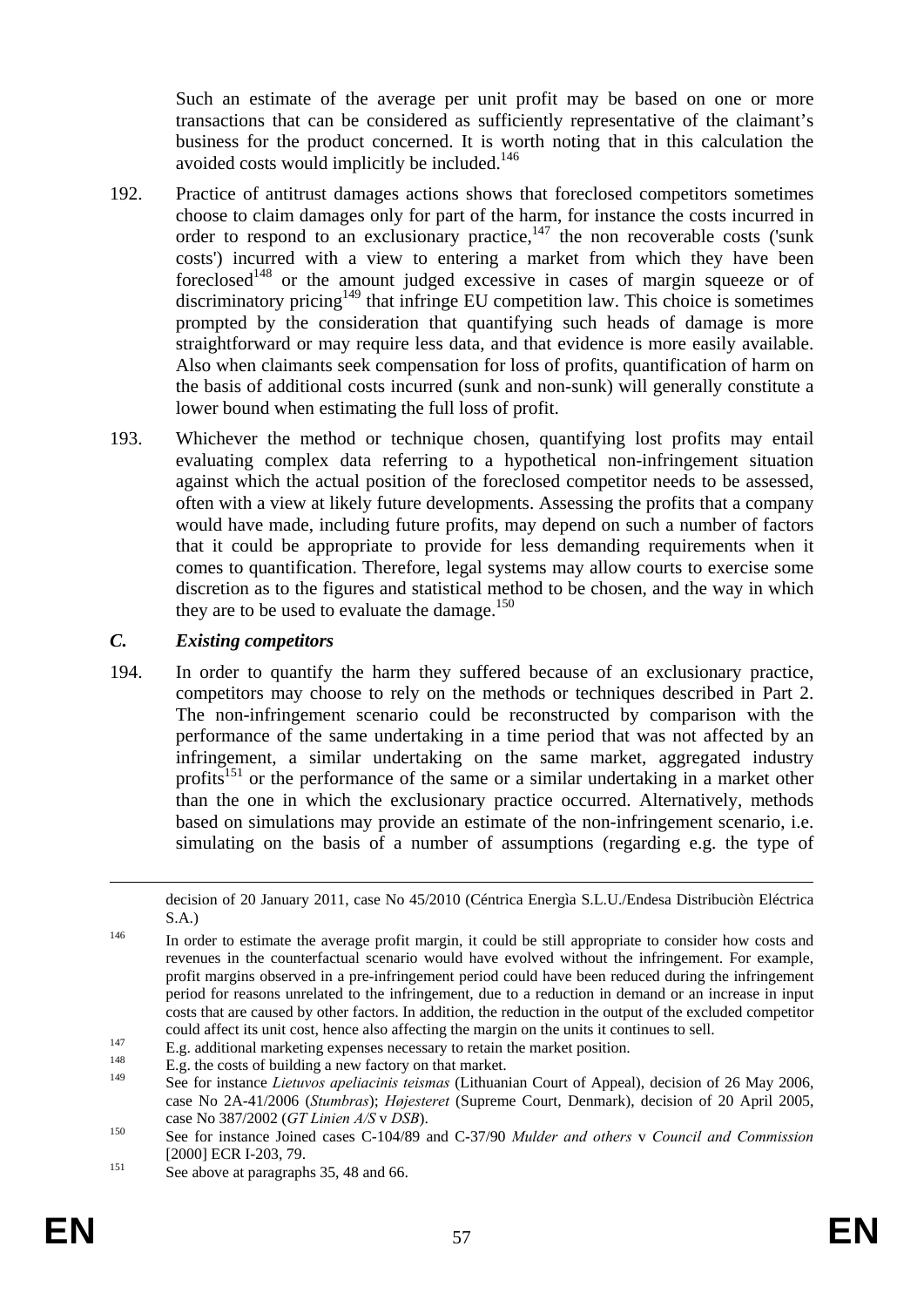competitive interactions among firms) what the likely situation would have been if the excluded competitor could have been active on the market and unaffected by the exclusionary practice. The use of other methods is also possible, e.g. financial data from the undertakings involved could provide useful insights on the likely returns of companies had they not been affected by an infringement.

### **Refusal to supply an essential input for commercial solvents**

Worldco is a leading international producer of raw materials that are an essential input in the manufacturing of commercial solvents. Eusolv is a company that has been active on the market for commercial solvents since 1995, and most of its turnover is made from sales of Betanol. In order to produce Betanol, Eusolv purchases Rawbeta from Worldco. Worldco is dominant in the production of Rawbeta, which is the only raw material suitable for producing Betanol on an industrial scale and at prices that enable Betanol to be marketed. Worldco also supplies Rawbeta to its subsidiary Subco, which since 2004 has been producing Betanol and competes with Eusolv.

In 2006, Worldco decides to stop supplying Rawbeta to companies selling Betanol in the European Union, with the exception of its own subsidiary Subco. Eusolv initially tries to acquire sufficient Rawbeta from alternative suppliers or to replace its Rawbeta input with other raw materials produced through experimental processes, which are significantly more costly and produce sharp rises in the sales price of Betanol, together with a decrease in its quality and suitability for commercial purposes. As a consequence, Eusolv suffers a progressive decline in its sales and finally discontinues the production of Betanol in 2010. In the same year, Eusolv brings a damages action against Worldco and its subsidiary Subco in order to recover the profits it lost due to the refusal to supply. The court holds that Worldco's practice amounted to an abuse of a dominant position prohibited by Article 102 TFEU.

#### <span id="page-57-2"></span><span id="page-57-0"></span>**(1) Comparison over time**

<span id="page-57-1"></span>195. When an exclusionary practice affects existing competitors, it is likely that data from the same undertaking in an unaffected period are available. In such cases, the profits lost by the harmed competitor could be estimated by means of a comparison over time. The non-infringement scenario could, for example, be constructed by reference to data on revenues and costs of the harmed undertaking before the exclusionary infringement produced effects.<sup>152</sup> In many exclusionary practices cases, data from after the infringement may not be available or would not be equally suitable, particularly if the infringement produced effects that may alter the structure of a market and are unlikely to disappear in the short term, for instance when the competitor is excluded from the market and there are barriers to re-entry in the short term, or when the competitor has lost market shares that could be difficult to regain because of network effects.<sup>153</sup>

In the Betanol example, reliable data from after the infringement are not available, since Eusolv, the harmed undertaking, is no longer active on the market, and its effective re-entry into the market may not occur promptly after the termination of the infringement. Eusolv thus

<sup>152</sup> 152 For an example of the application of a before and during comparison to estimate the harm from an exclusionary practice prohibited by Article 101 TFEU see *Corte d'Appello di Milano* (Court of Appeal, Milan), decision of 3 February 2000, case No I, 308 (*Inaz Paghe* v *Associazione Nazionale Consulenti del Lavoro*).<br><sup>153</sup> A product is subject to network effects if its value for each user increases as the number of users

increases.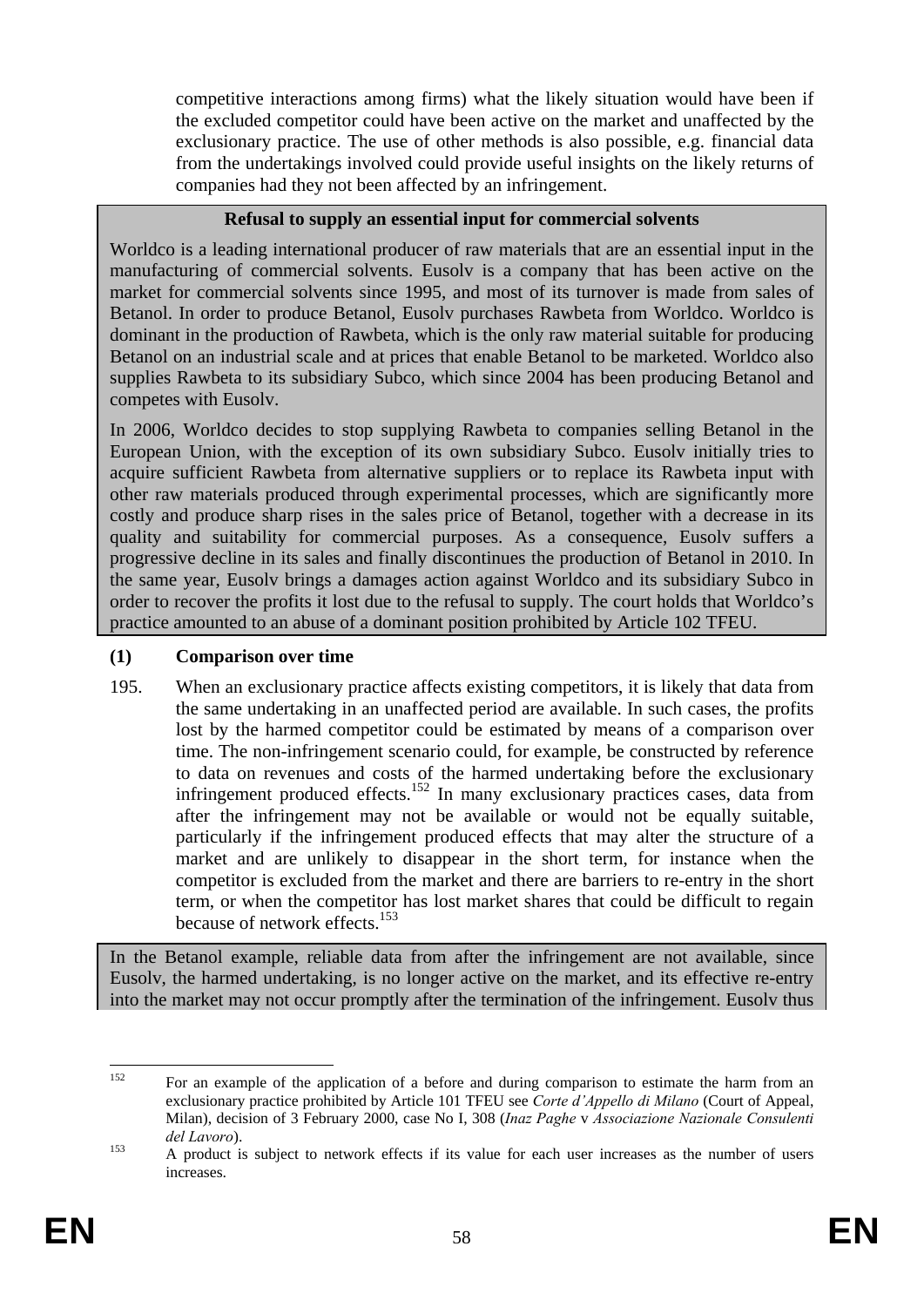decides to construct a likely non-infringement scenario by using data from before 2006, when the exclusionary practice was initiated.

<span id="page-58-0"></span>196. Under some circumstances, the pre-infringement revenue and cost data used for the comparison could be refined. For instance, and depending on applicable national rules on evidence and on the burden of proof, a defendant may challenge the amount estimated by the claimant by indicating other elements that may have adversely influenced the performance of an undertaking and are not related to the infringement, such as a drop in marketing investment, a loss of competitiveness of the product, or an increase in the cost of inputs that is specific to the competitor claiming damages. Conversely, it could be shown that the harmed competitor's situation in the noninfringement scenario would have been better than it was before the infringement, for instance because it had a potential for growth. Generally, the reference to an earlier unaffected time period on the same market is likely to be more reliable the longer the competitor has been on that market and the more stable its market position has been. In other words, the reference to a pre-infringement scenario could benefit more from adjustments<sup>154</sup> if the harmed competitor was a recent entrant on the market, since its market share could have been more likely subject to fluctuations.

In the example, Eusolv provides data on its overall actual revenues and costs from the production and sale of Betanol, as set out in the following chart:



In order to establish a reliable non-infringement scenario, data from before 2004 are not taken into account because Subco, the most significant competitor of Eusolv, was not yet active on the market, whereas after 2004 and until 2006 Eusolv held a stable share of the market.

Eusolv, in accordance with national rules on the burden and the standard of proof, provides figures on the 'counterfactual' quantities, revenues and costs that would have occurred in the absence of the infringement.

Due to increasing industrial applications of Betanol, it is observed that the total demand for this product (thus, the size of the market) has grown steadily. The stability of Eusolv's market

154

Such adjustments could be performed through the techniques described above at paragraphs 59 *ff*.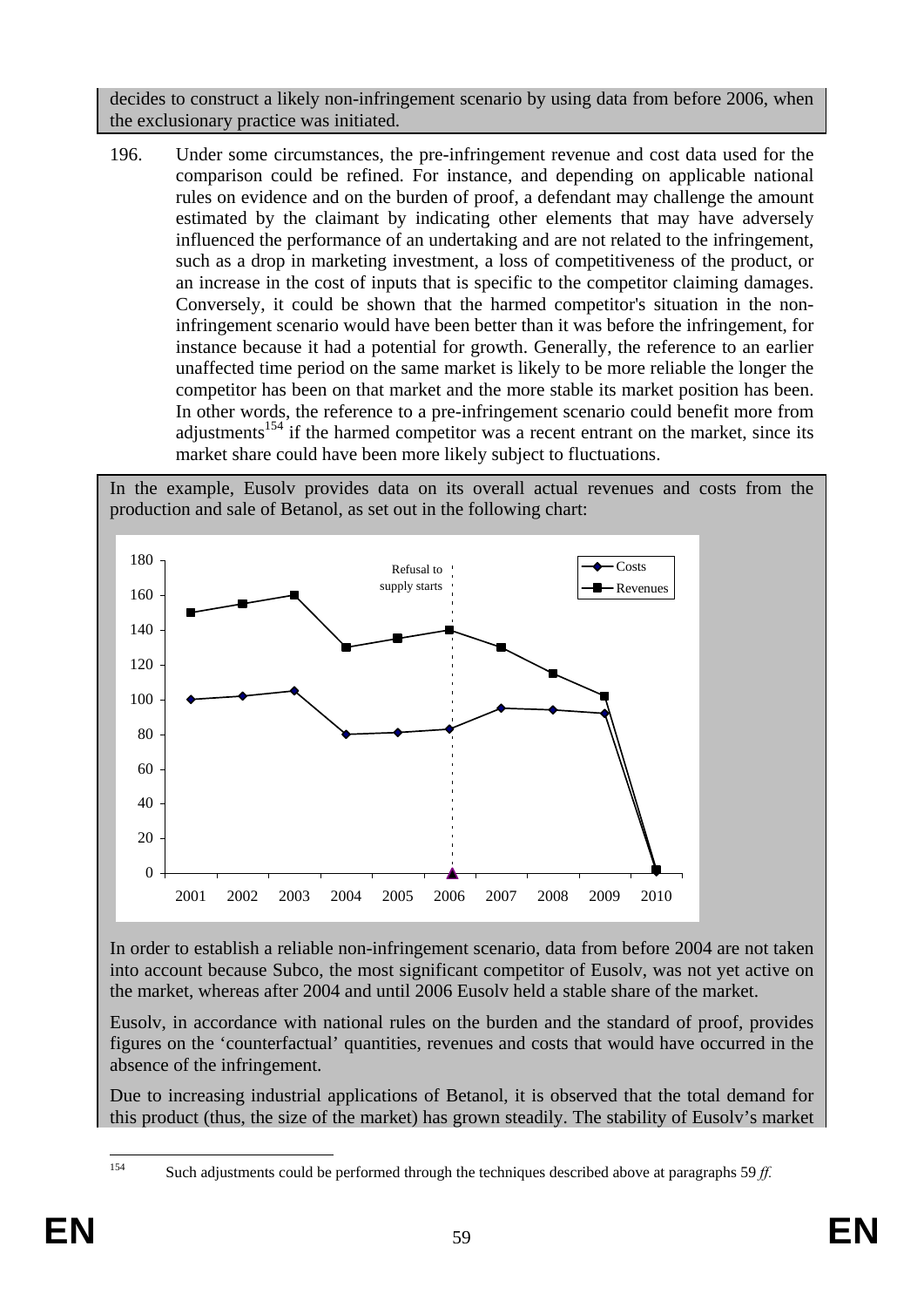share after Subco's entry into the Betanol market is used by Eusolv to rely on the assumption that, absent the infringement, it would have maintained a similar market share. On this assumption Eusolv provides figures on its 'counterfactual' revenues for the years 2006–2010, calculated on the basis of the total value of the market and Eusolv's share of it. From its internal accounts, Eusoly provides figures on its unit costs for the years 2004 to 2006.<sup>155</sup> It is shown that costs closely followed the prices of the inputs for the production of Betanol, i.e. that, for instance, a rise in the input prices directly leads to a corresponding increase in costs. Using available industry data on input prices, Eusolv's experts estimate 'counterfactual' unit costs and, e.g. through regression analysis, account for the evolution in input prices and efficiencies related to the production of higher volumes. The figure for overall 'counterfactual' costs in the years 2006–2010 is then obtained by multiplying the estimated 'counterfactual' unit cost by the number of units it would have sold in the absence of the infringement.



The figures obtained are compared with the actual revenues and costs faced by Eusolv as follows: the actual profits (actual revenues minus actual costs) are deducted from counterfactual profits (counterfactual revenues minus counterfactual costs). This constitutes the final estimate of the damages claimed by Eusolv.

However, Worldco and Subco argue that in order to be able to supply the expected increasing number of units in 2006-2010, Eusolv would have needed to expand its capacity, facing extra sunk costs that have not been included in the calculation. The defence is accepted by the court, and the compensation for lost profits is reduced accordingly (by deducting the expected extra sunk costs for the years in question, on a pro-rata basis, from the figure submitted by Eusolv).

197. In exclusionary practices cases, market shares can play an important role as an indicator in the calculation of lost profits through comparator-based methods such as time comparisons. For instance, a comparator-based method could be used to obtain the likely market share of the foreclosed competitor absent the infringement. Lost profits could then be quantified by multiplying the observed data on actual per-unit

<sup>155</sup> These include sunk costs, distributed over time.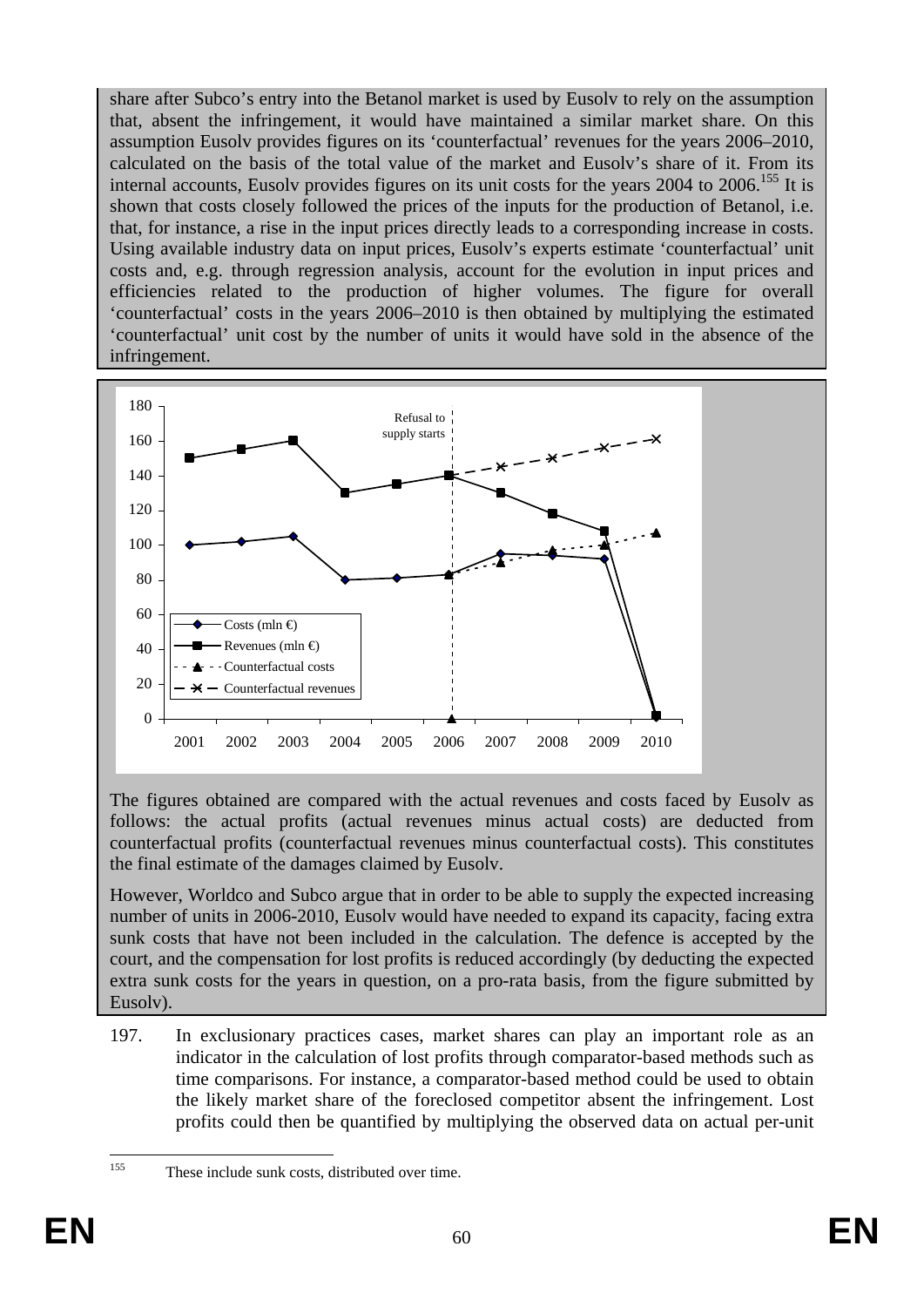costs and revenues (or the actual average profit margin) by the extra quantities corresponding to the higher 'counterfactual' market share expected in the absence of the infringement. This relies on the assumption that costs and revenues per unit would not have significantly changed in the non-infringement scenario, and could be accepted by a legal system as an estimate of the harm suffered, possibly as *prima facie* evidence or as sufficient to shift the burden of proof.<sup>156</sup> A more refined estimate would assess the evolution of costs and revenues in the non-infringement scenario, provided that sufficient data are available.

<span id="page-60-5"></span>198. When the market share is taken as an indicator in the estimation of lost profits, consideration should be given to the fact that it may be subject to fluctuations due to factors other than the infringement, such as the 2004 fall in Eusolv's market share in the Betanol example due to the entry of Subco as a competitor.<sup>157</sup> It may also be the case that if the infringement shrank the total size of the market, revenues for the excluded competitor estimated on the basis of actual market shares would result in an underestimate.

### <span id="page-60-0"></span>**(2) Other comparator-based methods**

<span id="page-60-4"></span>199. Other geographic or product markets may also be used as a comparator in order to construct the non-infringement scenario.<sup>158</sup> Thus, costs and revenues of the same or a similar undertaking on a different market could be taken as a reference to estimate the costs and revenues that would have been yielded by the harmed competitor had the infringement not occurred. These methods can also be used as a means to assess the reliability of an estimation obtained by a comparison over time or other methods. For instance, if the pre-infringement performance of the sole competitor of a historically monopolistic undertaking indicates that it would have held a certain market share absent the infringement, the estimation could be comforted by the finding that the same or a similar undertaking which competes with the formerly monopolistic incumbent on a comparable geographic market actually holds a similar market share, taking into account possible differences between the undertakings or the markets concerned.

### <span id="page-60-3"></span><span id="page-60-1"></span>*D. Prevented entry of competitors*

200. Exclusionary practices can not only lead to the deterioration of the market position of an existing competitor, but also prevent the entry of a potential competitor that was not already active on the market. The foreclosure of new entrants can cause them a very significant harm for which they are entitled to compensation. Legal systems should take account of the inherent difficulties of quantifying such harm and should ensure that damages actions by prevented market entrants are not made practically impossible or excessively difficult.<sup>159</sup>

<sup>156</sup> 156 For an example of a court estimation based on multiplying the total number of contracts concluded by the infringer by the market share held by claimants before the exclusionary practice started, see *Corte d'Appello di Roma* (Court of Appeal, Rome), decision of 20 January 2003, case No I, 2474 (*Albacom S.p.A. v Telecom Italia S.p.A.*). <br><sup>157</sup> For this reason, in the example the market share considered for the quantification is the stable market

<span id="page-60-2"></span>

share held by Eusolv after 2004. 158 *Juzgado Mercantil numero 5 de Madrid* (Commercial Court, Madrid), decision of 11 November 2005, case No 85/2005 (*Conduit-Europe, S.A.* v *Telefónica de España S.A.*), confirmed by *Audiencia Provincial de Madrid* (Court of Appeal, Madrid), decision of 25 May 2006, case No 73/2006.

<sup>&</sup>lt;sup>159</sup> In some cases it is possible under applicable legal rules to quantify this harm through pragmatic approaches, such as calculation of the total value of the lost market in terms of profits, multiplied by a percentage expressing the share of the market that the foreclosed undertaking would have been likely to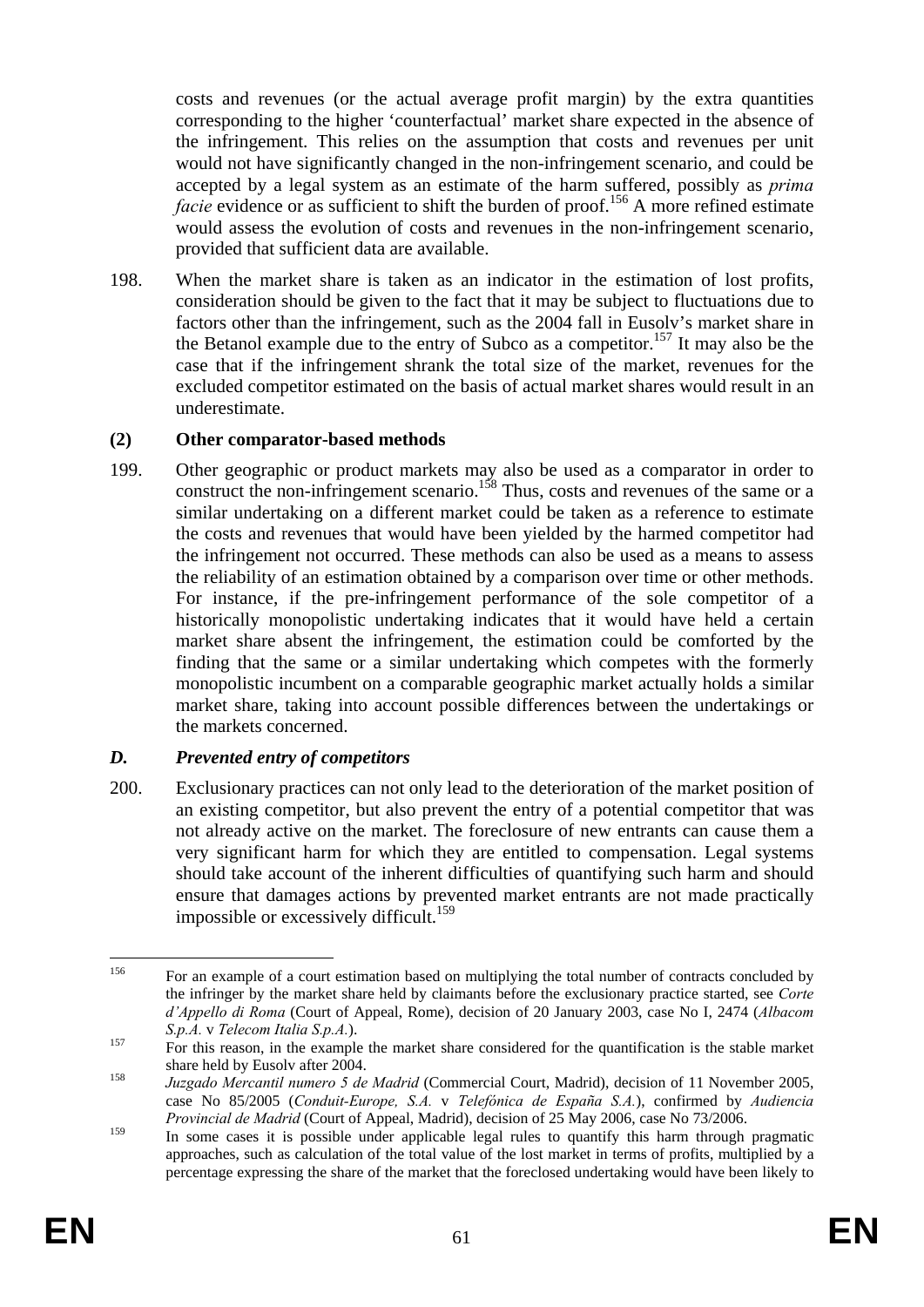- 201. The situation of prevented entry presents some peculiar circumstances that can be taken into account when quantifying the harm. In particular, if the harmed undertaking was willing to enter a market where it was not active before, there is an inherent lack of observable data on its performance on that market.
- <span id="page-61-0"></span>202. The general approach to quantifying the profits lost by competitors in such situations is not essentially different from the situation of foreclosure of competitors that see their existing market position deteriorate, as it also involves an assessment of the profits that could have been yielded by the excluded competitor absent the infringement. These can then be compared with the actual situation. In cases of prevented entry, it is likely that the excluded competitor made no profits or even sustained losses (for instance where the competitor had to bear costs it did not recover through not being able to enter the market).
- <span id="page-61-2"></span>203. As mentioned above, foreclosed competitors may decide to seek damages only in relation to the costs borne in order to enter the market rather than the whole of the profits foregone. This approach can be more straightforward than claiming compensation for loss of profits as it only involves quantifying the sunk costs incurred by the claimant.

### **The medical equipment case**

Newco is an undertaking that was committed to entering the market for a particular type of medical device in a Member State where Medco has a dominant position. In order to be profitable, Newco would have needed to achieve a minimum size on the market to take advantage of economies of scale.

Fearing to lose substantial sales to Newco, Medco concluded exclusive purchasing agreements with a number of customers in order to prevent Newco from achieving this minimum scale. As a result, Newco could not compete with Medco for these customers and was unable to profitably enter the market, which led to higher average prices for consumers than if Newco had entered the market. As Medco's conduct was considered to infringe Article 102 TFEU, Newco would be entitled to claim compensation for the profits it lost as a result of the infringement. However, in order to avoid carrying out a full loss of profit analysis, Newco only claimed compensation for the sunk costs it had already incurred to set up a new plant and enter the market (including e.g. financial costs and non-recoverable losses on purchased input material).

<span id="page-61-1"></span>204. In cases where entry of competitors is prevented, there are no pre-infringement revenue and cost data for the market concerned, while post-infringement data could equally not lend themselves to be a reference for a time comparison because of the effects of the infringement. In such instances, reference to a comparable geographic or product market where the same or a comparable undertaking is active could prove a better means to construct a non-infringement scenario. Product or geographic markets concerned should offer a sufficient degree of similarity, although it may be possible to adjust for some differences between the markets.<sup>160</sup>

acquire. For instance if the total profits generated by undertakings active on the relevant market after the infringement amount to 200 million euros, and it is estimated that, in the absence of the infringement, the foreclosed competitor would have held a market share of 30 per cent, the lost profit

could be estimated, under this approach, at 60 million euros.<br><sup>160</sup> This could be done, for instance, through regression analysis, provided that sufficient data are available. See above, paragraph [69](#page-24-0) *ff.*. For an example of an exclusionary practice where the use of a different geographic market was, in principle, accepted as a comparator see *Juzgado Mercantil numero 5 de Madrid* (Commercial Court, Madrid), decision of 11 November 2005, case No 85/2005 (*Conduit-*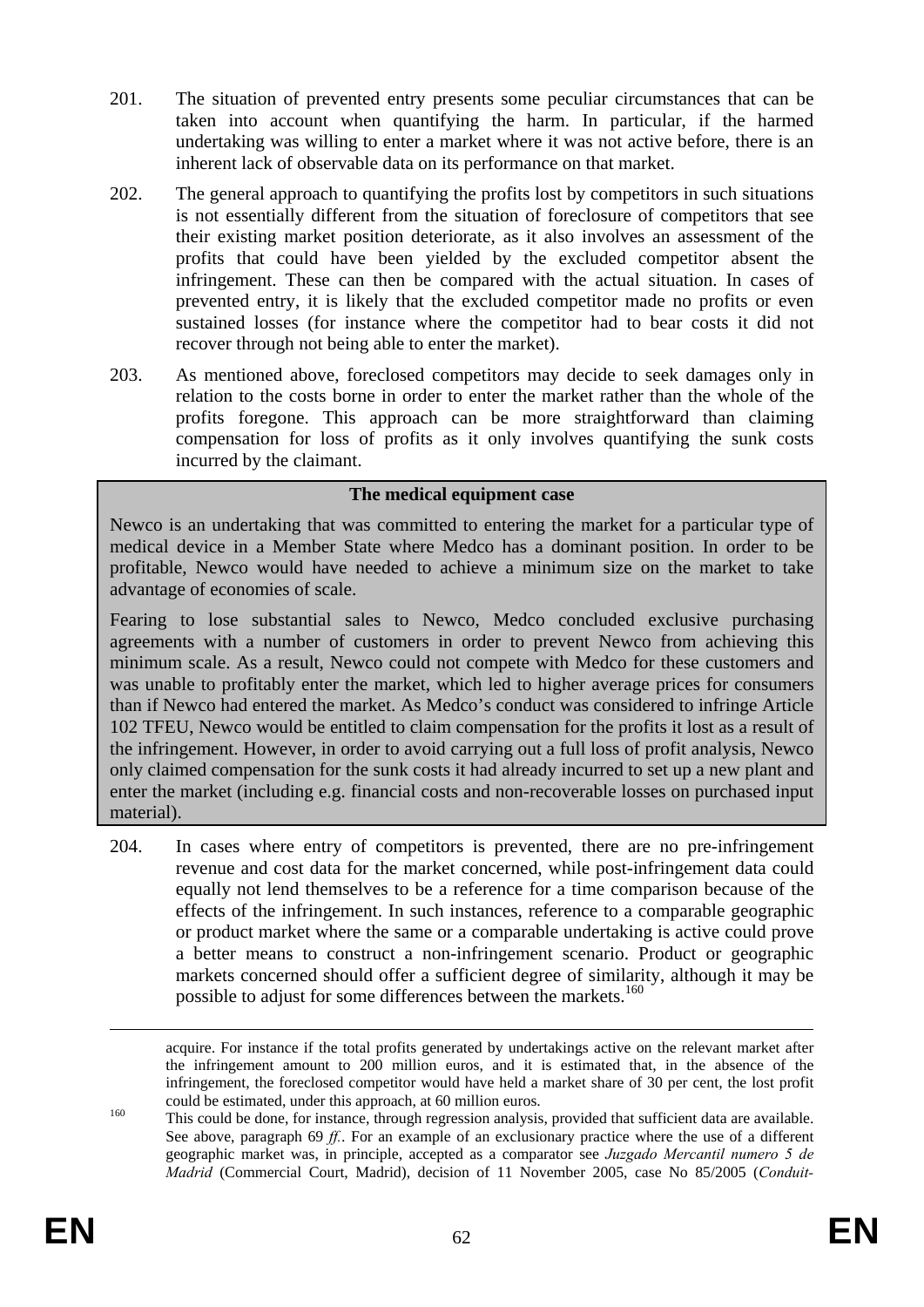<span id="page-62-2"></span>205. In some cases, assessment of the competitor's financial performance may suffice to find data in order to estimate the profits in the non-infringement scenario.<sup>161</sup>

In the situation referred in the example above, assume that Newco is willing to supply the three biggest private health centres in a Member State with an innovative type of films for Xray machines. Assume that normally the market for this type of medical equipment for private health centres is a bidding market. Thanks to a technological improvement, Newco is capable of offering its products at a lower price than Medco. However, Medco, which holds a dominant position in the market for X-ray machines, ties the products by applying a higher price for X-ray machines to centres that do not purchase films from it. As a result, Newco does not obtain any contract. In such circumstances, Newco showed that it was actually capable of supplying the quantities demanded by the centres for the price offered, and provided detailed data on its own costs. On the basis of these data, and on the assumption that Newco would have been chosen as a contractor in those instances where it offered the lowest price, expected profit margins could be estimated without resorting to a comparison in time or with other geographic or product markets.

### <span id="page-62-0"></span>*E. Compensation for future loss*

- <span id="page-62-3"></span>206. When foreclosed competitors claim compensation, they may seek compensation not only for the profits lost during the infringement period, but also for the profits foregone after its termination.<sup>162</sup> This is relevant, in particular, where they could not re-enter the market or fully recover their market share because of lasting effects of the terminated infringement. Compensation would then be asked for future profits, i.e. profits that are likely to be lost after the claim for compensation is brought and adjudicated.
- 207. The challenges for quantifying such loss not only lie in the techniques to be deployed, but also have to do with the time frame during which a lost profit can still be identified and compensated. National law plays an important role in this context, for instance by determining under which circumstances a future loss can be recovered, or by establishing pragmatic rules to address this issue on a case-by-case basis.<sup>163</sup>
- <span id="page-62-1"></span>208. Factors likely to affect the choice of the relevant limit in time for claiming loss of future profit may encompass, for instance, the likely time needed to re-enter the market in question. In other cases, this assessment could be easier because of the circumstances of the case. For instance, in the X-ray machine example above, the duration of the contracts Newco was bidding for could constitute a reasonable lapse of time over which loss of future profits should be compensated under applicable national rules. In other cases, the time over which the undertaking could reasonably have continued producing goods or providing services in the absence of new investments could also be considered.

1

*Europe, S.A.* v *Telefónica de España S.A.*), confirmed by *Audiencia Provincial de Madrid* (Court of

Appeal, Madrid), decision of 25 May 2006, case No  $73/2006$ .<br><sup>161</sup> For an illustration of the quantification of harm to a foreclosed new entrant in a bidding market see *Oberlandesgericht Düsseldorf* (Higher Regional Court, Düsseldorf), decision of 16 April 2008, case No VI-2 U (kart) 8/06, 2 U 8/06 (*Stadtwerke Düsseldorf*).<br>
For an example of a damages award also for the period subsequent to the end of an infringement see

<sup>∅</sup>*stre landsrets* (Eastern High Court, Denmark), decision of 20 May 2009, case No B-3355-06 (*Forbruger-Kontakt a-s* v *Post Danmark A/S*). 163 When future profits are estimated, it is normally appropriate to discount their value in order to reflect

the loss in the value of money over time.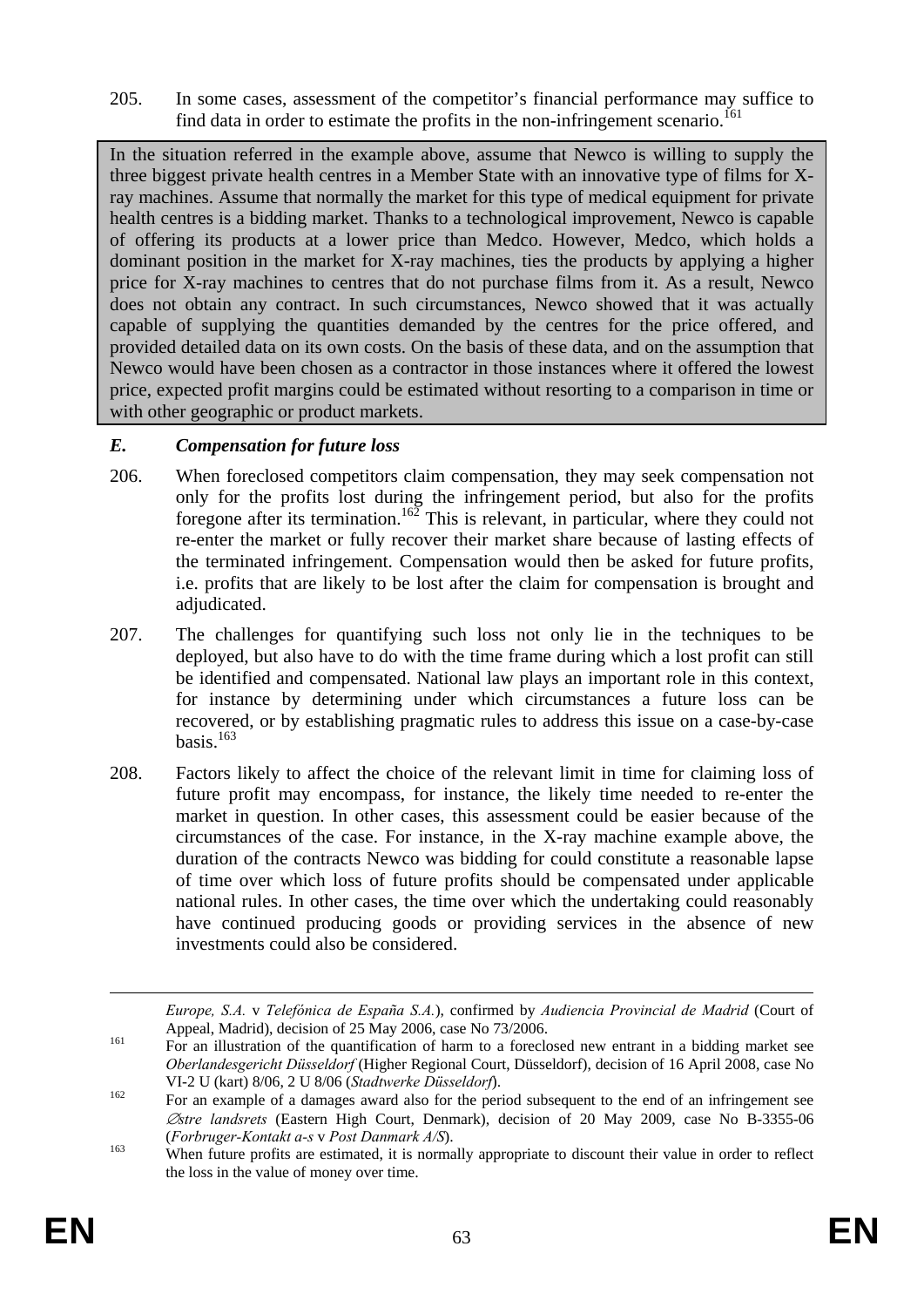In the Betanol example, Eusolv may claim compensation also for the profits it could have obtained after 2010, when it was driven out of the market and brought an action for damages. In such a case, it would be possible to use the same techniques employed to reconstruct the non-infringement scenario in the years 2006–2010 and project it further into the future. Of course, lost profits for the future cannot be claimed for an indefinite duration. Eusolv decided to take as a benchmark the likely lapse of time that would be needed for Eusolv to re-enter the market once the infringement was brought to an end.



#### <span id="page-63-3"></span><span id="page-63-0"></span>**III. QUANTIFYING HARM TO CUSTOMERS**

209. Undertakings that collude or abuse their dominant position in order to foreclose a competitor might face costs or a temporary reduction in their profits in order to implement the infringement. This sacrifice is borne in order to achieve a distortion of the competitive process that will eventually place the infringers in a position where they gain higher profits thanks to the distorted market conditions achieved, thus allowing them to recoup, at the expense of their customers, the temporary loss or reduction in profits borne in order to attain that position. The following sections will address two typical situations of harm to customers caused by exclusionary practices. For the purposes of quantification, the harm caused to customers by exclusionary practices can be analogous to that caused by infringements leading to a rise in prices, which is discussed in more detail in Part 3 of the Practical Guide.

#### <span id="page-63-1"></span>*A. Recoupment*

<span id="page-63-2"></span>210. The most straightforward example of the harm caused to customers in the recoupment phase of exclusionary practices is price predation, where an undertaking abuses its dominant position by setting its prices at an artificially low level that cannot be matched by its competitors, who will eventually leave the market or suffer a reduction in their market share. Once the competitors have been excluded from the market, or once a higher market share has been achieved, infringers can enjoy higher profits due to the weaker competitive constraints.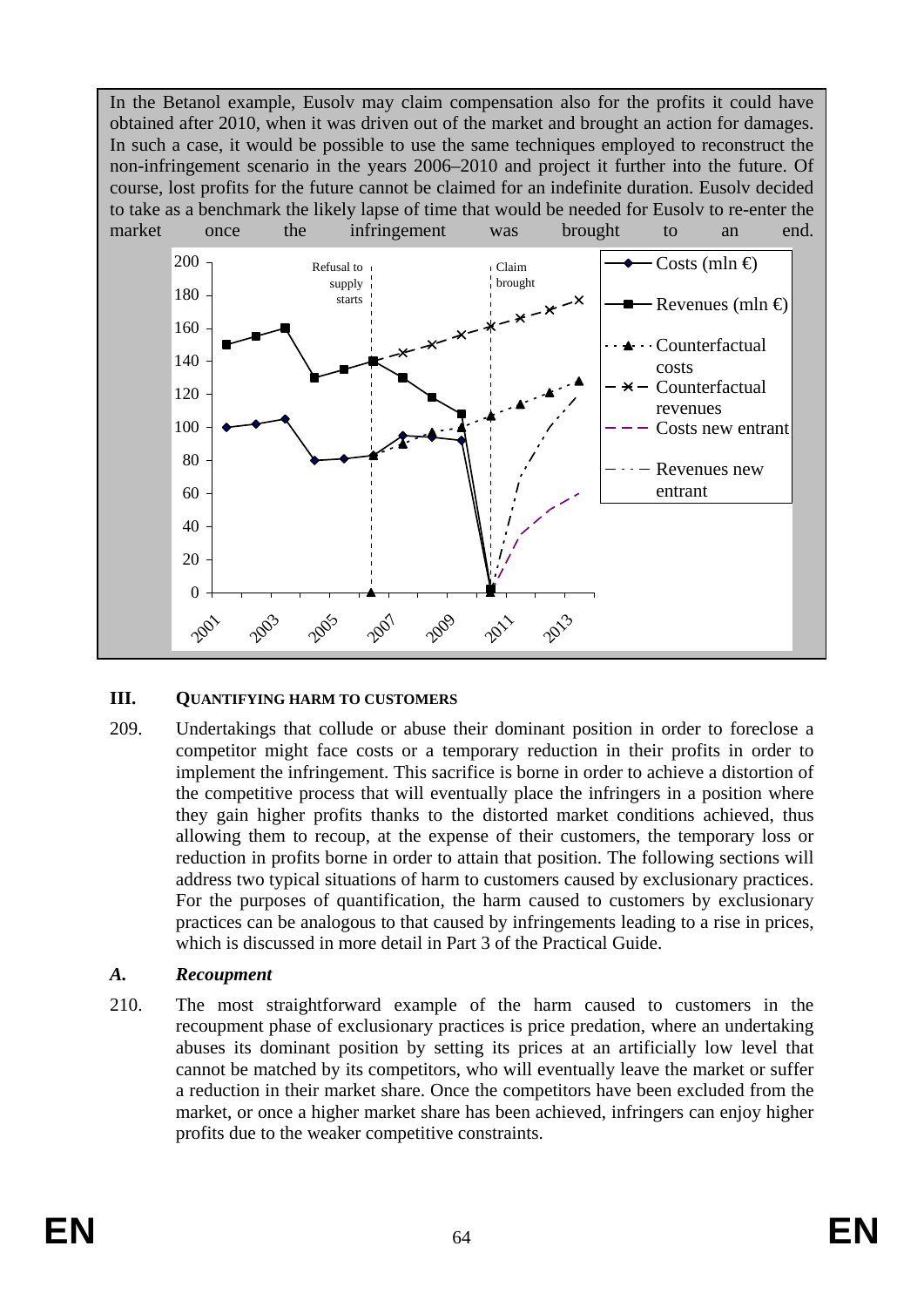<span id="page-64-3"></span>211. Recoupment can be seen as a complementary phase of the infringement that can result in overcharge effects for the customers of the infringers. These overcharge effects constitute harm caused by the exclusionary practice, and compensation for them can be sought by customers.

### **Recoupment in a predatory pricing case**

Consider, for example, the market for flights on a particular route between two cities. Operating on this market in a dominant position is Titan Airlines, an established undertaking which offers high quality in-flight service for a standard fare of 1 000 euros. Another player on this specific market is the smaller Bluesky Airlines, which recently started operating on the same route with prices of 800 euros.

Titan Airlines engages in predatory pricing by strategically lowering its fares to a standard price of 500 euros. Bluesky Airlines experiences difficulties in meeting these predatory fares, as a result of which it fails to remain profitable, and is eventually driven out of the market. The dominant Titan Airlines will in that case take advantage of the reduction of competition and increase its profits by raising fares to a level beyond pre-predation fares, i.e. exceeding its initial standard price of 1 000 euros. If Titan Airlines, until re-entry of a competitor, were to charge a price of 1 100 euros, its customers would, due to the infringement, pay an overcharge of 100 euros.

- <span id="page-64-0"></span>212. When overcharges resulting from recoupment are to be quantified, the conceptual framework that applies is in principle not different from that discussed in Part 3, namely regarding infringements leading more directly to a rise in prices. Since the harm caused by an exclusionary practice is not confined to competitors of the infringer but extends to all customers in a specific market, the issues discussed in the framework of overcharge harm are thus relevant also in this scenario.
- <span id="page-64-1"></span>213. The position achieved by an undertaking on the market due to an exclusionary infringement does not lead in all cases to a rise in price for customers of the infringing undertaking. However, also in such cases customers may still be harmed by the infringement, for instance if it results in reduced quality. In the example, it could happen that the dominant undertaking Titan Airlines reinstates the same standard price of 1000 euros, not exceeding the fares it charged prior to the exclusion of Bluesky Airlines. Passengers travelling on this particular route are nevertheless adversely affected, for instance, if Titan Airlines seizes the opportunity of less competitive constraints to lower the standard of its in-flight service.
- <span id="page-64-2"></span>214. Customers of the foreclosed competitor could be in a different situation than customers of the infringers, because they may have to switch to the products sold by the infringing undertaking as the competitor is driven out of the market. Apart from the possibility of reduced quality, they may also have to pay to the infringing undertaking prices that are higher than the prices paid for the products sold by the foreclosed undertaking. Depending on applicable legal rules, they could be allowed to show that, in the absence of the infringement, they would have purchased from the foreclosed competitor at a lower price. In such case, the effect to be considered is, in principle, similar to an overcharge. The overcharge can be calculated by comparing the price of the product sold by the infringing undertaking in the actual scenario with that charged by the foreclosed undertaking in the non-infringement scenario.

For instance, passengers travelling with Bluesky Airlines prior to its foreclosure may face an overcharge when, due to Bluesky Airlines' exclusion from the market, they are forced to fly at more expensive fares with Titan Airlines. The overcharge could be estimated as the difference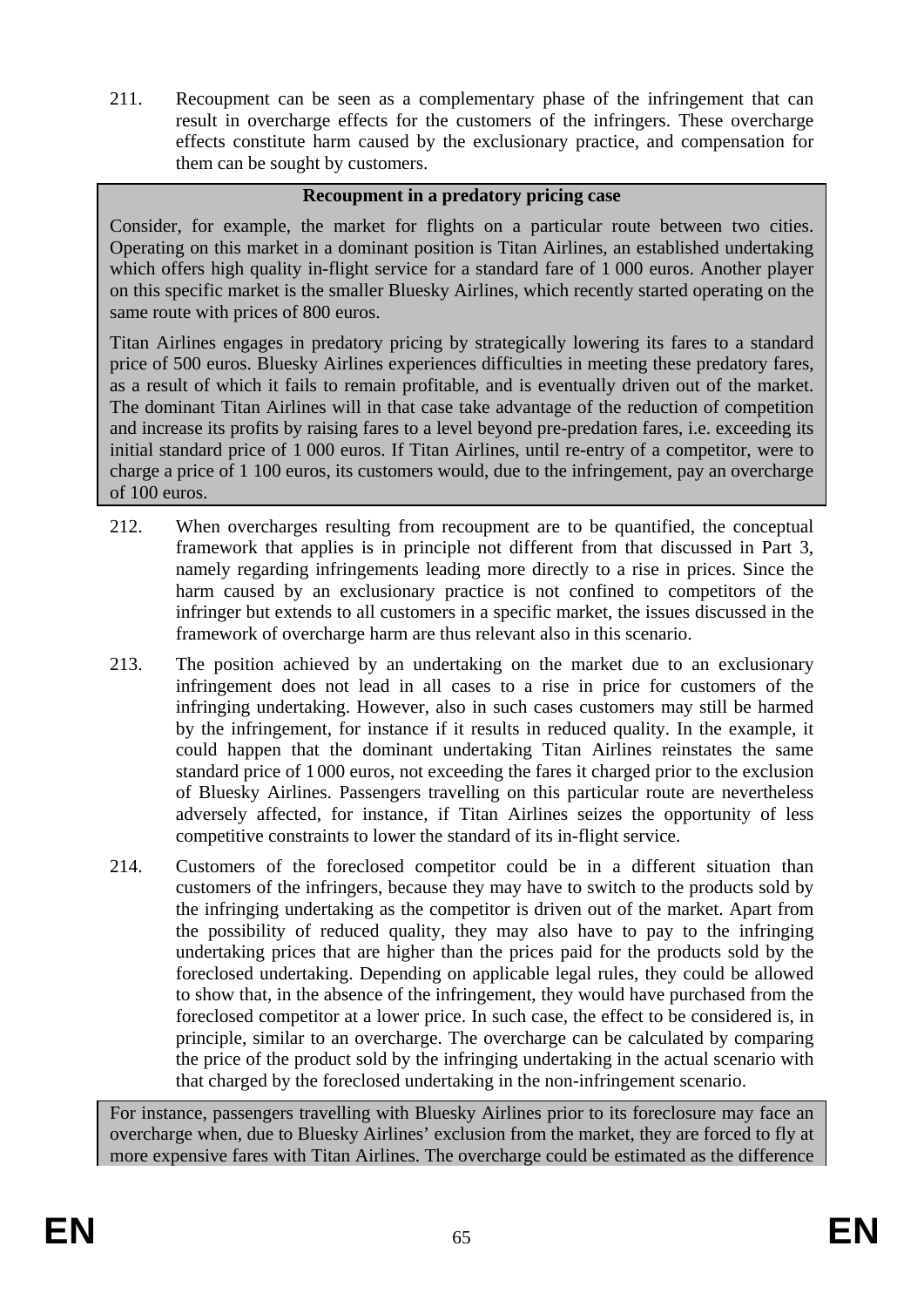between the actual price of 1 000 euros paid to Titan Airlines and the price of 800 euros which Bluesky Airlines would have charged, had it not been driven out of the market. In such case, the overcharge suffered by passengers constrained to switch from Bluesky Airlines to Titan Airline could be estimated at 200 euros.

### <span id="page-65-2"></span><span id="page-65-0"></span>*B. Harm to competitors as customers of the infringers*

- 215. In cases where a competitor is also a customer of the infringer, the exclusionary practice could damage the competitor in so far as it purchases from the infringer. In these situations, the foreclosed competitor can not only claim compensation for the increase in costs produced by the infringement, but also choose to claim compensation for the profits lost because the resulting volumes produced or sold are lower than if the infringement had not occurred.<sup>164</sup>
- <span id="page-65-1"></span>216. It can be observed that for the purposes of quantification, competitors that suffer an overcharge are in a position analogous to that of customers of the members of a cartel or another infringement leading to an overcharge. In order to explain this, it is possible to take the example of Betanol, and assume that rather than refusing to supply Rawbeta to Eusolv, the dominant firm Worldco decides to increase the price of Rawbeta charged to Eusolv so as to squeeze its profit margins. In such a situation, similar considerations arise as in the case of an increase in price generated by other types of infringements. In the example Eusolv would claim compensation for the overcharge represented by the difference between the price it paid as a result of the exclusionary practice and the price it would have paid in the absence of the infringement. If the overcharge has been passed on, claims for damages could be also brought by Eusolv's own customers, and Eusolv itself could claim compensation for the volumes lost because of the price increase.

 $164$ 164 For an example of the estimation of damages in a discriminatory pricing affecting a competitor as a customer of the infringer, see *Højesteret* (Supreme Court, Denmark), decision of 20 April 2005, case No 387/2002 (*GT Linien A/S* v *DSB*).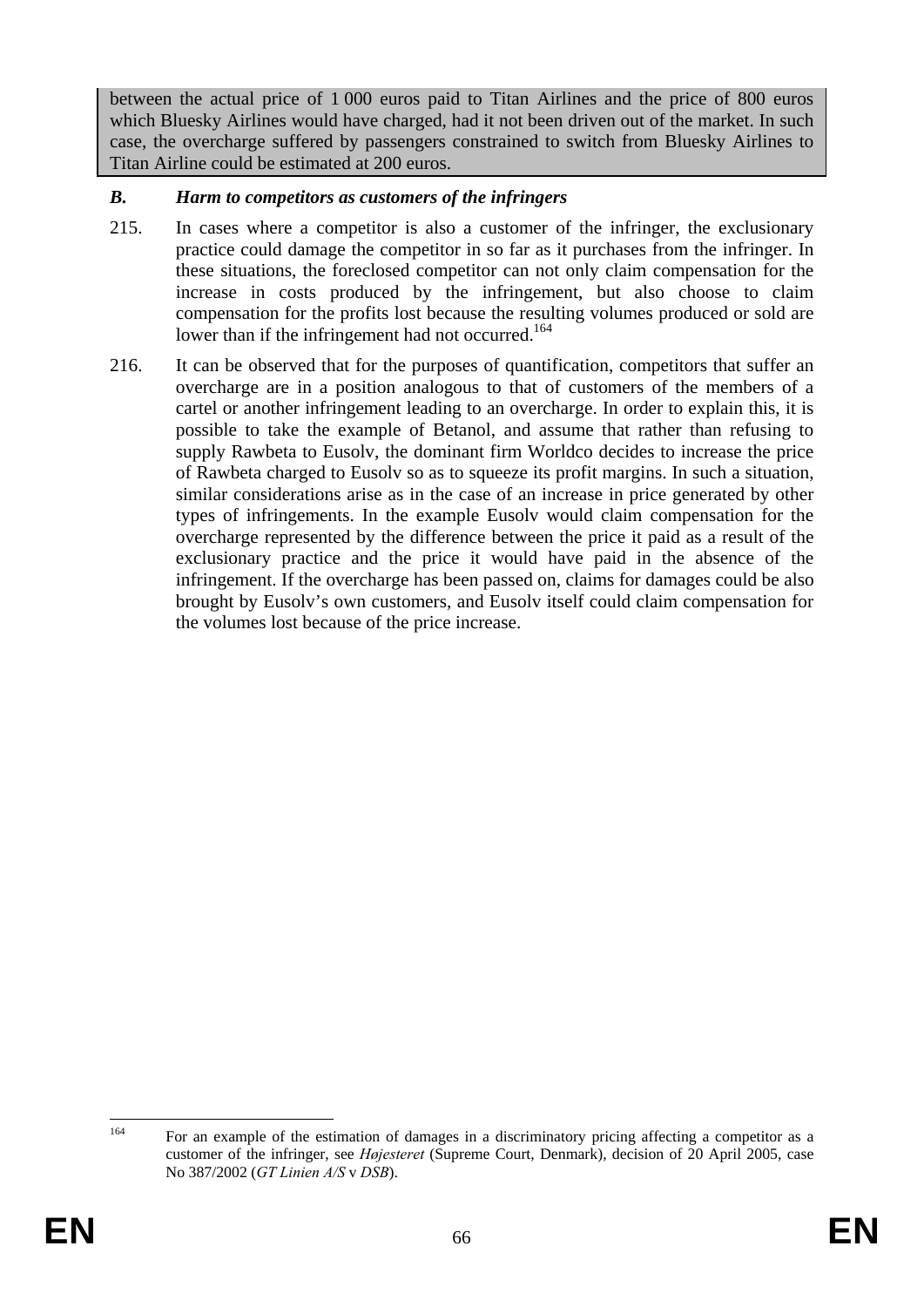## **Table of cases cited**

### <span id="page-66-0"></span>**Court of Justice of the EU**

Case 238/78 *Ireks-Arkady GmbH* v *Council and Commission* [1979] ECR 2955. Case C-271/91 *Marshall* [1993] ECR I-4367. Case C-308/87 *Grifoni II* [1994] ECR I-341. Joined Cases C-104/89 and C-37/90 *Mulder and others* v *Council and Commission* [2000] ECR I-203. Case C-453/99 *Courage* [2001] ECR I- 6297. Case C-147/01 *Weber's Wine World* [2003] ECR I-11365. Joined Cases C-295/04 to 298/04 *Manfredi* [2006] ECR I-6619. Case C-360/09 *Pfleiderer*, [2011] ECR I-5161. Case C-199/11, *European Community v. Otis NV and others*, [2012], not yet reported.

### **General Court**

Case T-202/98 *Tate & Lyle* v *Commission* [2001] ECR II-2035 Joined Cases T-25/95 etc. *Cimenteries CBR SA* v *Commission* [2000] ECR II-491

### **Courts of the Member States**

*Corte d'Appello di Milano* (Court of Appeal, Milan), decision of 3 February 2000, case No I, 308 (*Inaz Paghe* v *Associazione Nazionale Consulenti del Lavoro*).

*Corte d'Appello di Roma* (Court of Appeal, Rome), decision of 20 January 2003, case No I, 2474 (*Albacom S.p.A.* v *Telecom Italia S.p.A.*).

*Corte d'Appello di Milano* (Court of Appeal, Milan), decision of 11 July 2003, (*Bluvacanze*)

*Cour d'Appel de Paris* (Court of Appeal, Paris), decision of 23 June 2003 (*Lescarcelle-De Memoris* v *OGF*)

*Landgericht Dortmund* (Regional Court, Dortmund), decision of 1 April 2004, Case No 13 O 55/02 Kart (*Vitaminpreise*).

*Højesteret* (Supreme Court, Denmark), decision of 20 April 2005, case No 387/2002 (*GT Linien A/S* v *DSB*).

*Bundesgerichtshof* (Federal Court of Justice, Germany), decision of 28 June 2005, case No KRB 2/05 (*Transportable concrete*)

*Juzgado Mercantil numero 5 de Madrid* (Commercial Court, Madrid), decision of 11 November 2005, case No 85/2005 (*Conduit-Europe, S.A.* v *Telefónica de España S.A.*),

*Audiencia Provincial de Madrid* (Court of Appeal, Madrid), decision of 25 May 2006, case No 73/2006.

*Lietuvos apeliacinis teismas* (Lithuanian Court of Appeal), decision of 26 May 2006, case No 2A-41/2006 (*Stumbras*)

*Corte Suprema di Cassazione* (Supreme Court of Cassation, Italy), decision of 2 February 2007, case No 2305 (*Fondiaria SAI SpA* v *Nigriello*).

*Bundesgerichtshof* (Federal Court of Justice, Germany), decision of 19 June 2007, case No KBR 12/07 (*Paper Wholesale Cartel*)

*Landesgericht für Zivilrechtssachen Graz* (Regional Civil Court of Graz), decision of 17 August 2007, case No 17 R 91/07 p (*Driving school*).

*Oberlandesgericht Düsseldorf* (Higher Regional Court, Düsseldorf), decision of 16 April 2008, case No VI-2 U (kart) 8/06, 2 U 8/06 (*Stadtwerke Düsseldorf*).

*Stockholms tingsrätt* (Stockholm District Court), judgment of 20 November 2008, joined cases T 32799-05 and T 34227-05 (*Europe Investor Direct AB and others* v *VPC Aktiebolag)*, appeal pending.

*Tribunal Administratif de Paris (*Administrative Court of Paris), decision of 27 Mars 2009, *(SNCF v Bouygues).* 

∅*stre landsrets* (Eastern High Court, Denmark), decision of 20 May 2009, case No B-3355-06 (*Forbruger-Kontakt a-s* v *Post Danmark A/S*).

*Kammergericht Berlin* (Higher Regional Court, Berlin), decision of 1 October 2009, case No 2 U 10/03 Kart. *Oberlandesgericht Karlsruhe* (Higher Regional Court, Karlsruhe), decision of 11 June 2010,case No 6 U 118/05; appealed to the Federal Court of Justice (see below).